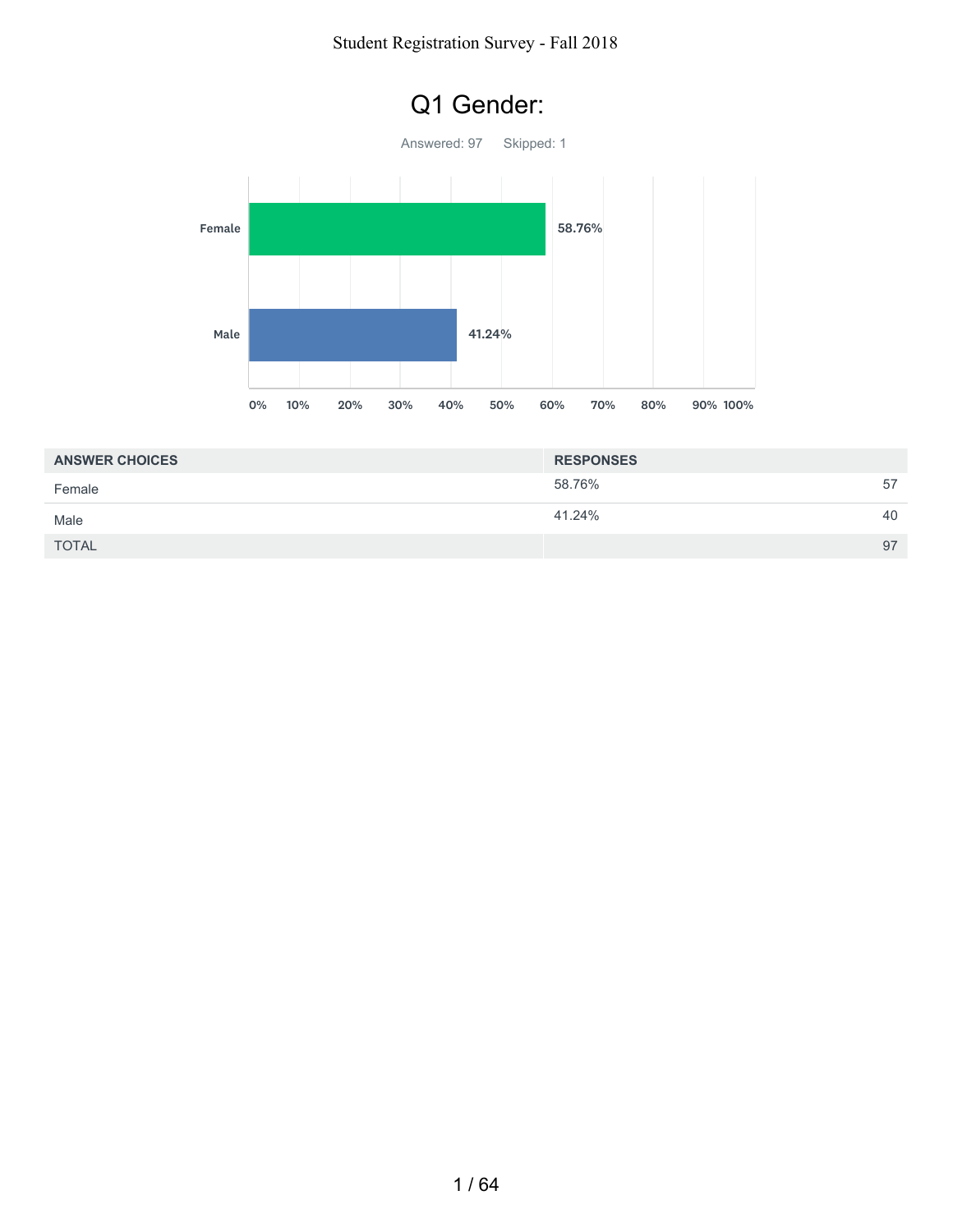

| <b>ANSWER CHOICES</b>  | <b>RESPONSES</b> |
|------------------------|------------------|
| <b>Chuuk Campus</b>    | $0.00\%$<br>0    |
| Kosrae Campus          | 2.06%<br>2       |
| <b>National Campus</b> | 84.54%<br>82     |
| Pohnpei Campus         | 10.31%<br>10     |
| Yap Campus             | 3.09%<br>3       |
| <b>TOTAL</b>           | 97               |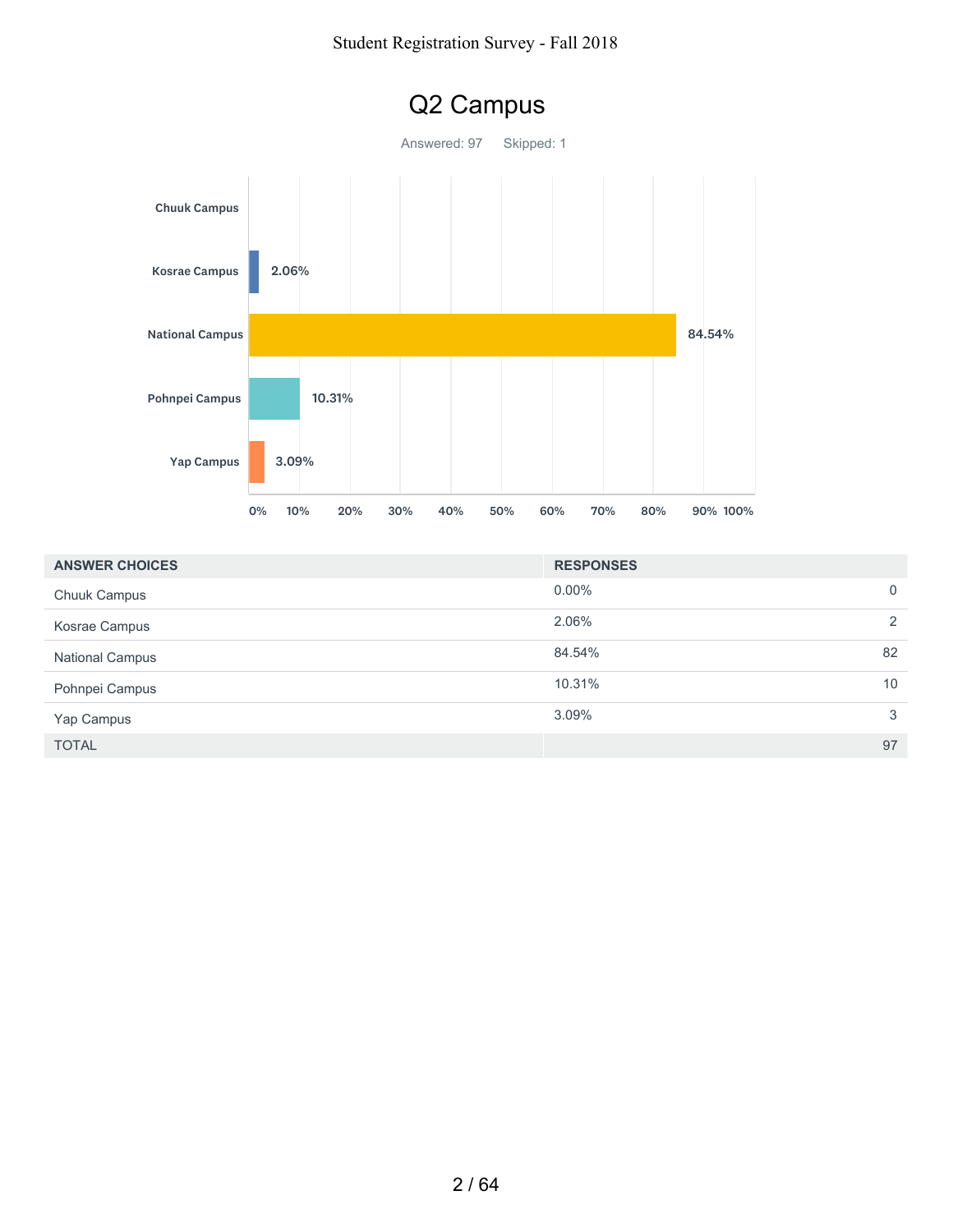

| <b>ANSWER CHOICES</b> | <b>RESPONSES</b> |    |
|-----------------------|------------------|----|
| Freshmen              | 31.25%           | 30 |
| Sophomore             | 43.75%           | 42 |
| 3rd Year              | 21.88%           | 21 |
| 4th Year              | 3.13%            | 3  |
| <b>TOTAL</b>          |                  | 96 |

### Q3 Classification: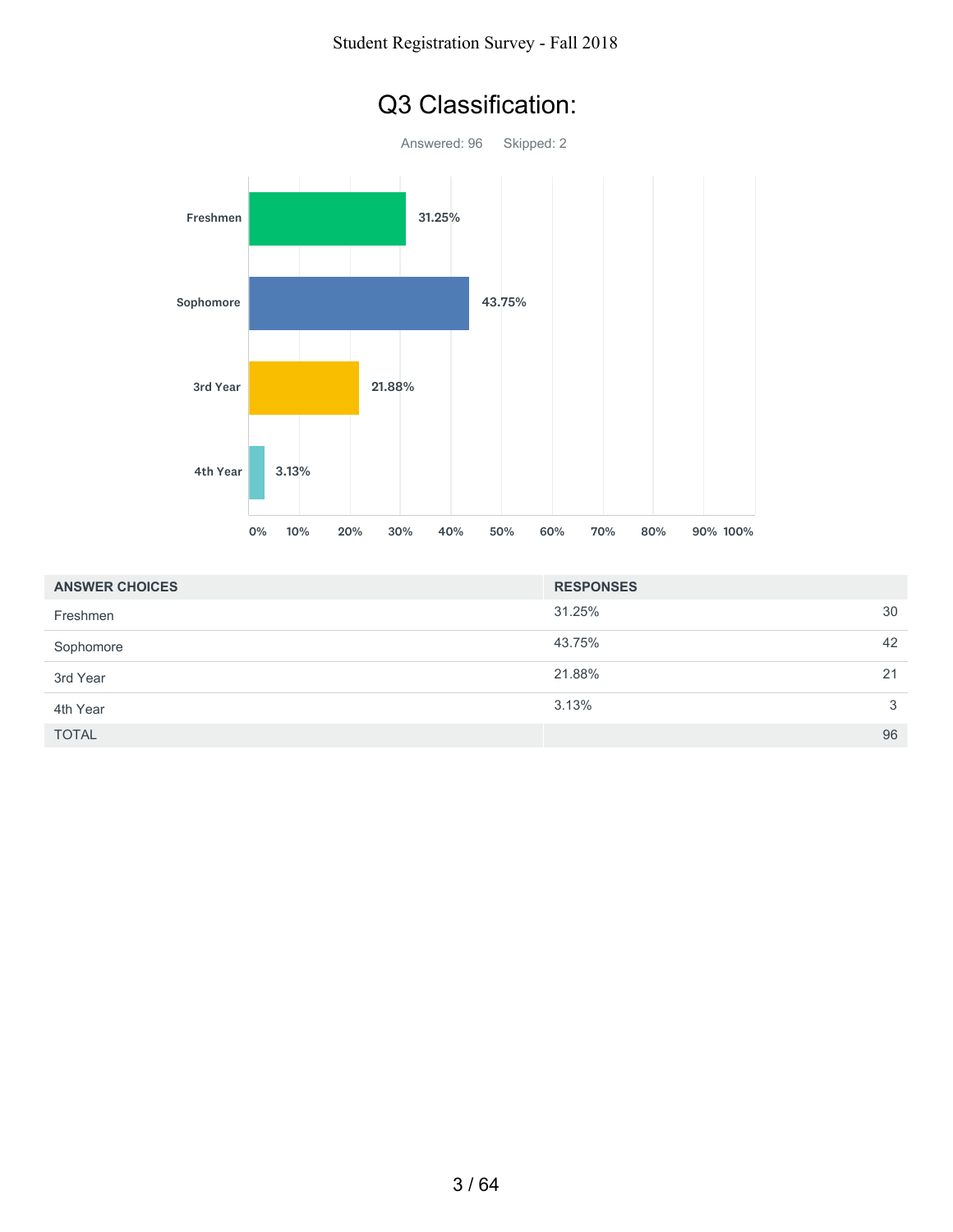# Q4 Registration Status:



| <b>ANSWER CHOICES</b> | <b>RESPONSES</b> |    |
|-----------------------|------------------|----|
| <b>New</b>            | 19.10%           | 17 |
| Continuing            | 71.91%           | 64 |
| Transfer              | 2.25%            | 2  |
| Returning             | 6.74%            | 6  |
| <b>TOTAL</b>          |                  | 89 |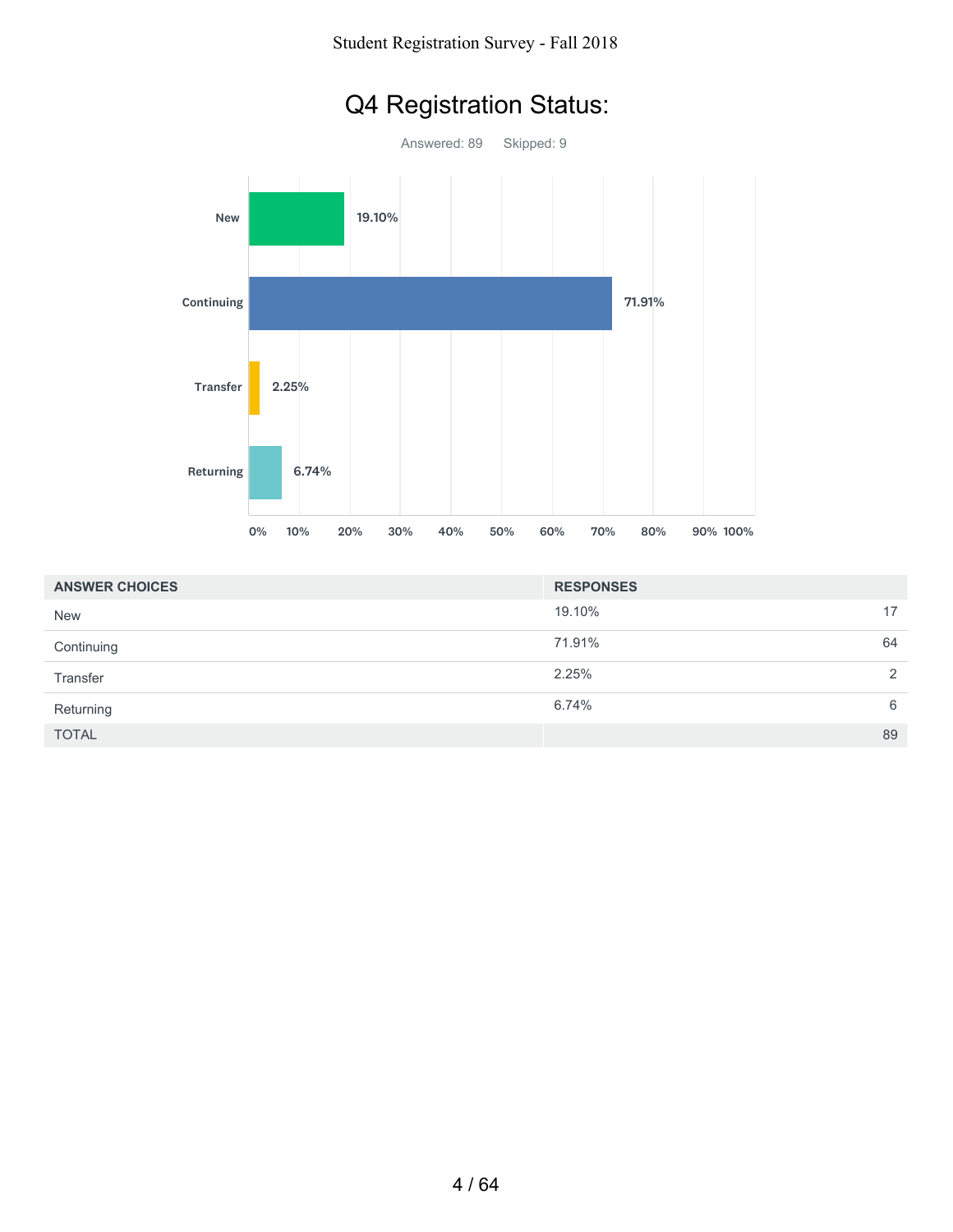

| <b>ANSWER CHOICES</b>  |                                | <b>RESPONSES</b> |             |
|------------------------|--------------------------------|------------------|-------------|
| Chuuk                  |                                | 12.37%           | 12          |
| Kosrae                 |                                | 11.34%           | 11          |
| Pohnpei                |                                | 61.86%           | 60          |
| Yap                    |                                | 12.37%           | 12          |
| Other (please specify) |                                | 2.06%            | 2           |
| <b>TOTAL</b>           |                                |                  | 97          |
|                        |                                |                  |             |
| $+4$                   | <b>OTHED (DI EASE SDECIEV)</b> |                  | <b>DATE</b> |

| $\boldsymbol{\pi}$ | <b>OTHER (PLEASE SPECIFY)</b> | <b>DATE</b>       |
|--------------------|-------------------------------|-------------------|
|                    | pohnpei                       | 8/17/2018 2:22 PM |
|                    | JSA                           | 8/17/2018 6:24 AM |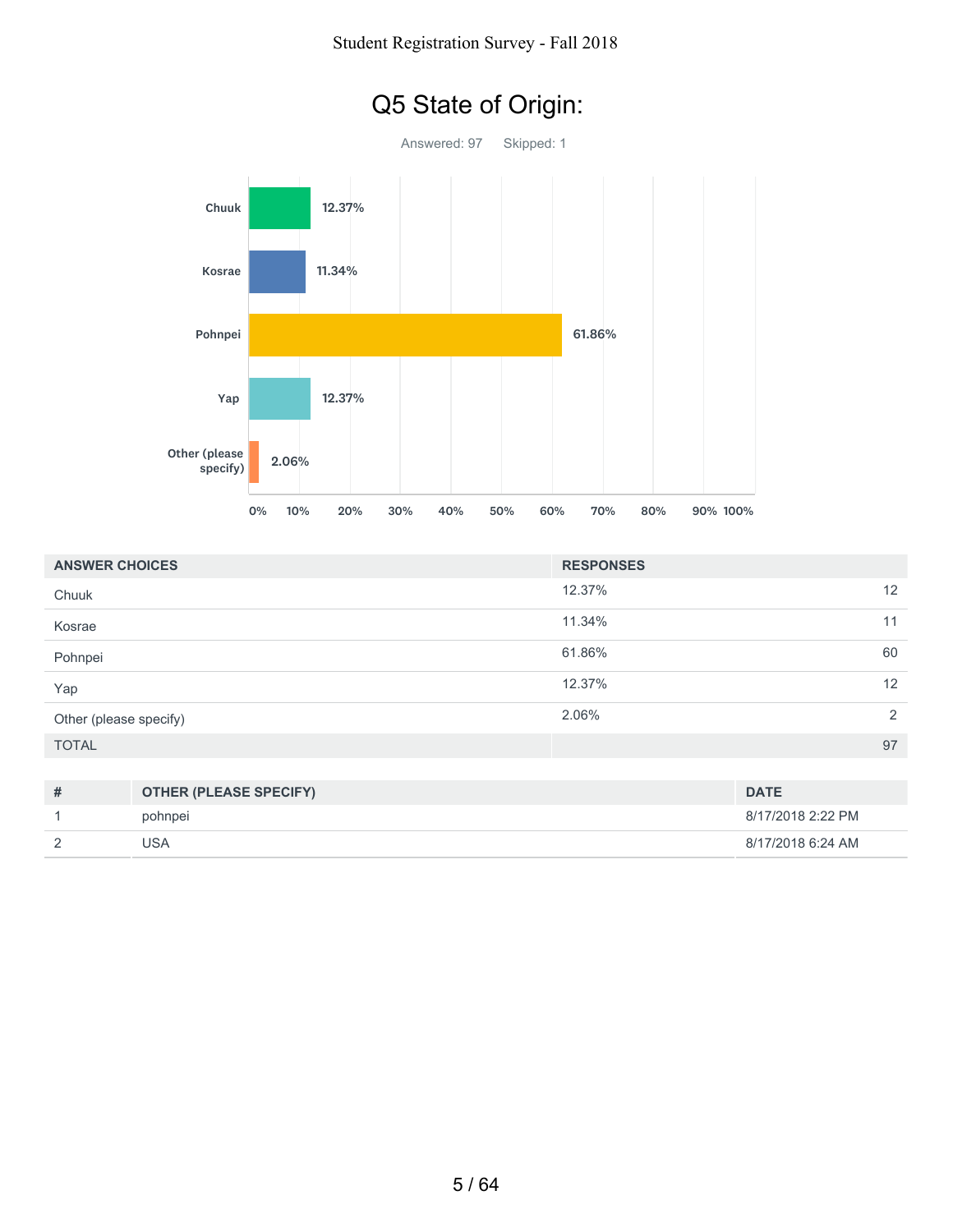

### Q6 Please indicate your residential status:

| <b>ANSWER CHOICES</b>                         | <b>RESPONSES</b> |    |
|-----------------------------------------------|------------------|----|
| Staying with family/relative(s)/guardian(s)   | 83.16%           | 79 |
| Staying in the Residence Hall (COM-FSM Dorms) | $9.47\%$         | 9  |
| Staying in a rented house/apartment           | 7.37%            |    |
| <b>TOTAL</b>                                  |                  | 95 |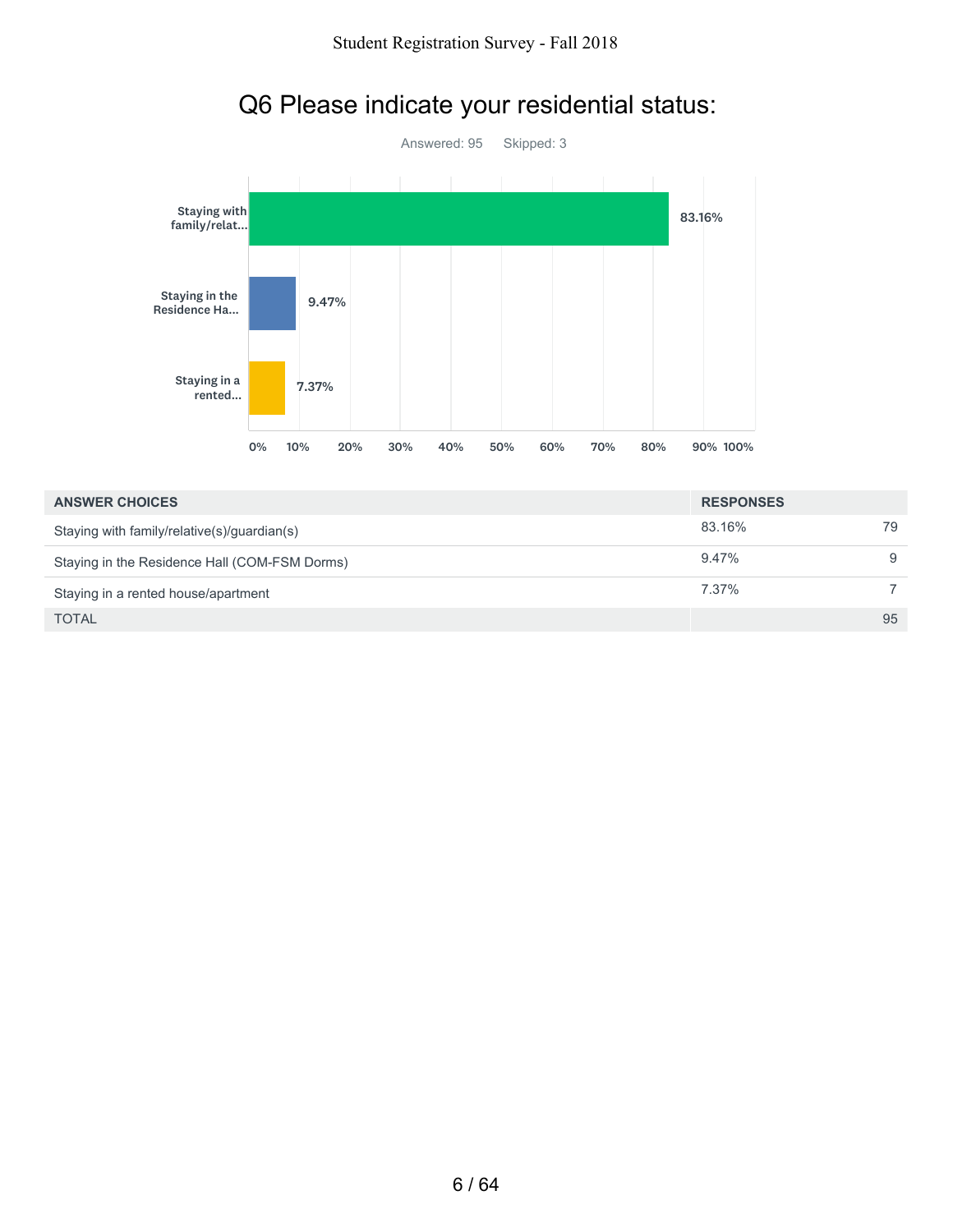

### Q7 Please indicate your degree type:

Answered: 98 Skipped: 0

| <b>ANSWER CHOICES</b>                       | <b>RESPONSES</b> |                |
|---------------------------------------------|------------------|----------------|
| Associate of Arts (AA)                      | 37.76%           | 37             |
| Associate of Science (AS)                   | 38.78%           | 38             |
| Associate of Applied Science (AAS)          | 2.04%            | 2              |
| Certificate of Achievement (CA)             | 9.18%            | 9              |
| Third Year Certificate of Achievement (TYC) | 3.06%            | 3              |
| Undecided                                   | 5.10%            | 5              |
| Other (please specify)                      | 4.08%            | $\overline{4}$ |
| <b>TOTAL</b>                                |                  | 98             |

| # | <b>OTHER (PLEASE SPECIFY)</b>  | <b>DATE</b>       |
|---|--------------------------------|-------------------|
|   | nursing                        | 8/20/2018 3:59 PM |
|   | 3rd/BA                         | 8/20/2018 2:30 PM |
|   | Bacherlor of Arts in Education | 8/20/2018 1:58 PM |
|   | BA                             | 8/20/2018 1:57 PM |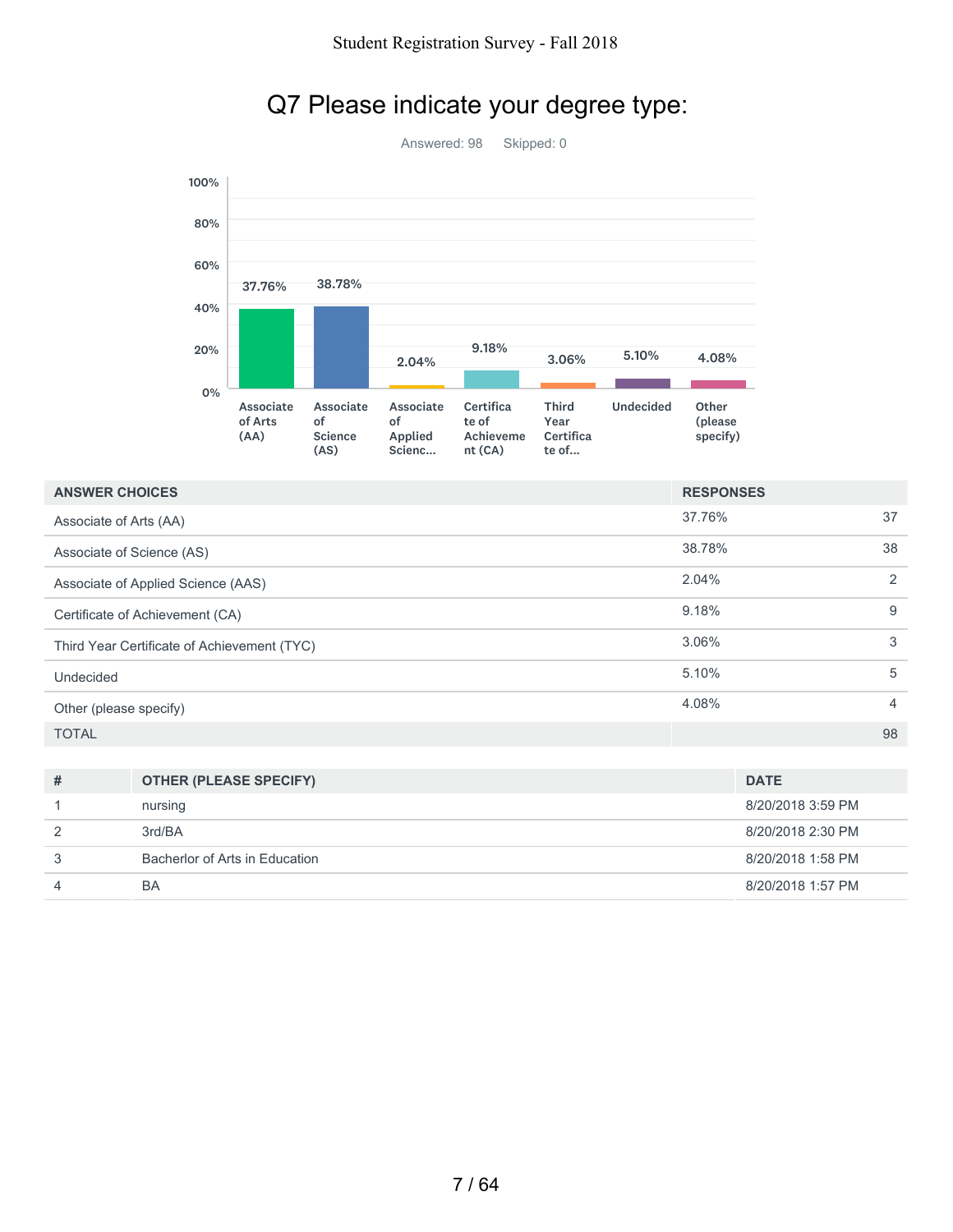

| <b>ANSWER CHOICES</b>   |                                                          | <b>RESPONSES</b> |    |
|-------------------------|----------------------------------------------------------|------------------|----|
| <b>Liberal Arts</b>     |                                                          | 38.89%           | 14 |
|                         | Liberal Arts/Health Career Opportunity Program (LA/HCOP) | 11.11%           | 4  |
|                         | Health Career Opportunity Program (HCOP)                 | 5.56%            | 2  |
| Pre-Teacher Preparation |                                                          | 25.00%           | 9  |
| Micronesian Studies     |                                                          | 19.44%           | 7  |
| <b>TOTAL</b>            |                                                          |                  | 36 |
|                         |                                                          |                  |    |
| #                       | <b>OTHER (PLEASE SPECIFY)</b>                            | <b>DATE</b>      |    |
|                         | There are no responses.                                  |                  |    |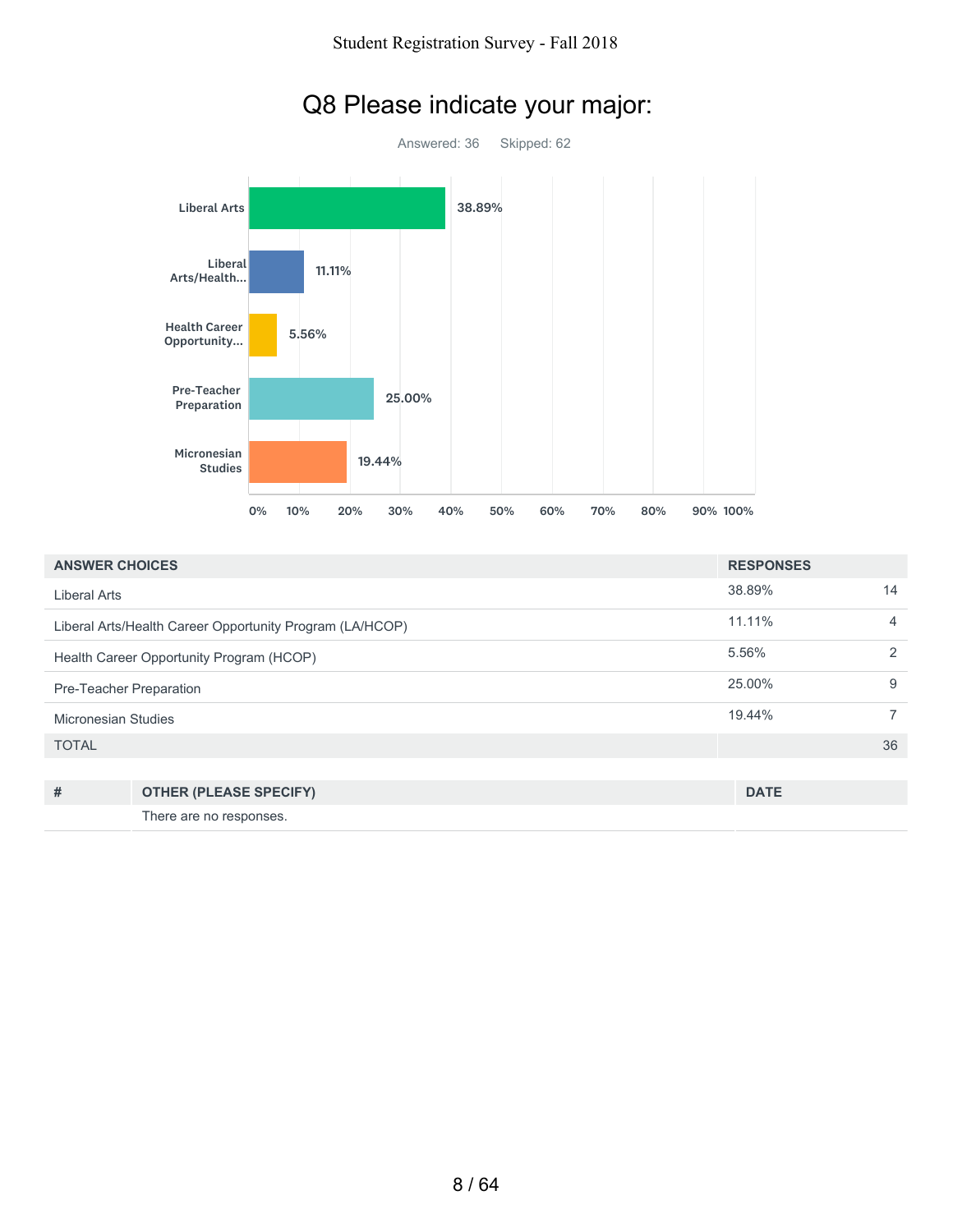

### Q9 Please indicate your major:

| <b>ANSWER CHOICES</b>                    |                                                     | <b>RESPONSES</b> |          |
|------------------------------------------|-----------------------------------------------------|------------------|----------|
|                                          | Agriculture and Natural Resources Management (ANRM) | 5.13%            | 2        |
| <b>Business Administration</b>           |                                                     | 35.90%           | 14       |
|                                          | Computer Information System (CIS)                   | 15.38%           | 6        |
| Hospitality and Tourism Management (HTM) |                                                     | $0.00\%$         | $\Omega$ |
| Marine Science                           |                                                     | 5.13%            | 2        |
| <b>Public Health</b>                     |                                                     | 5.13%            | 2        |
| Nursing                                  |                                                     | 33.33%           | 13       |
| <b>TOTAL</b>                             |                                                     |                  | 39       |
|                                          |                                                     |                  |          |
| #                                        | <b>OTHER (PLEASE SPECIFY)</b>                       | <b>DATE</b>      |          |

There are no responses.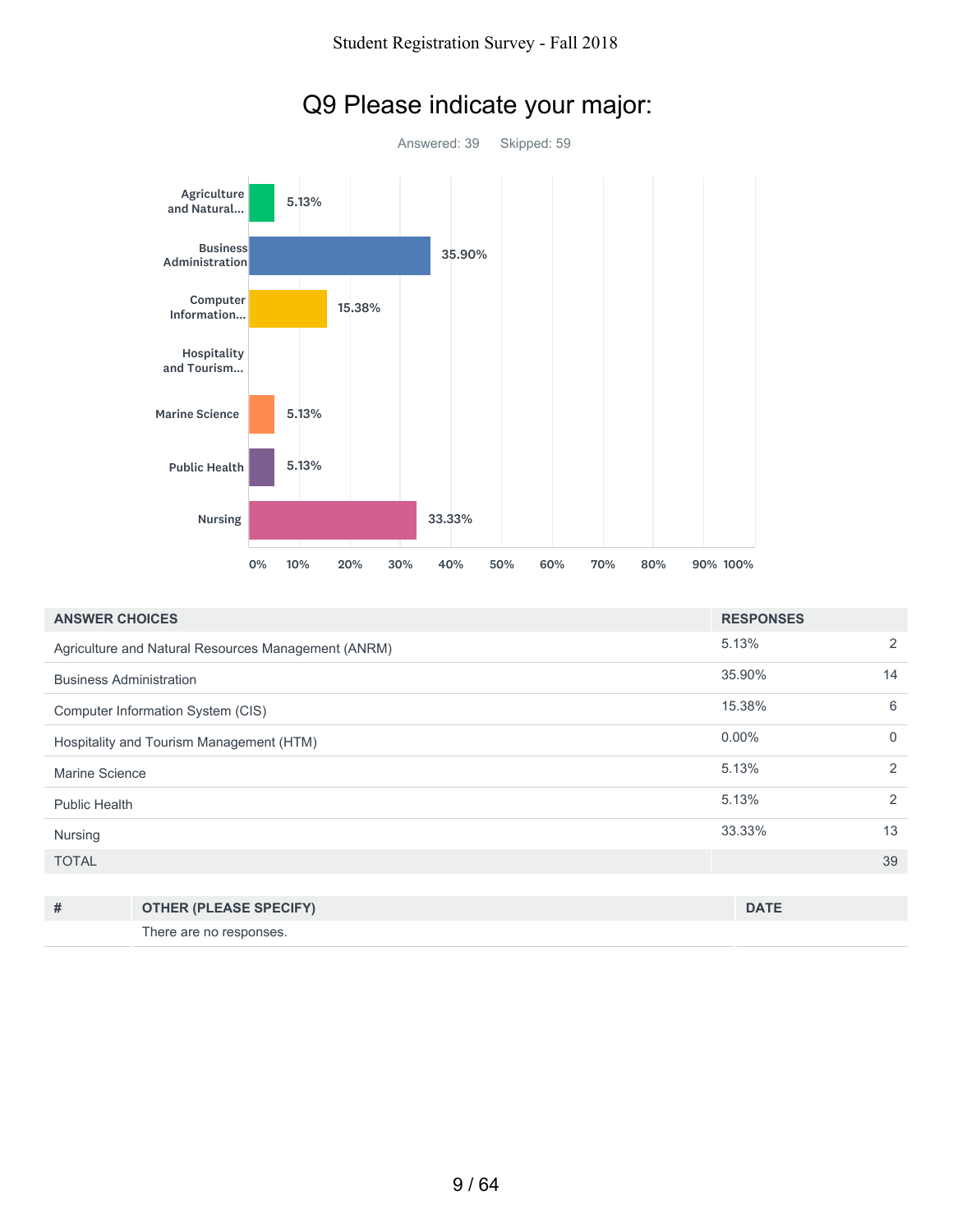

# Q10 Please indicate your major:

| <b>ANSWER CHOICES</b>         | <b>RESPONSES</b> |               |
|-------------------------------|------------------|---------------|
| <b>Building Technology</b>    | $0.00\%$         | $\Omega$      |
| Electronic Technology         | 50.00%           |               |
| Telecommunications Technology | 50.00%           |               |
| <b>TOTAL</b>                  |                  | $\mathcal{P}$ |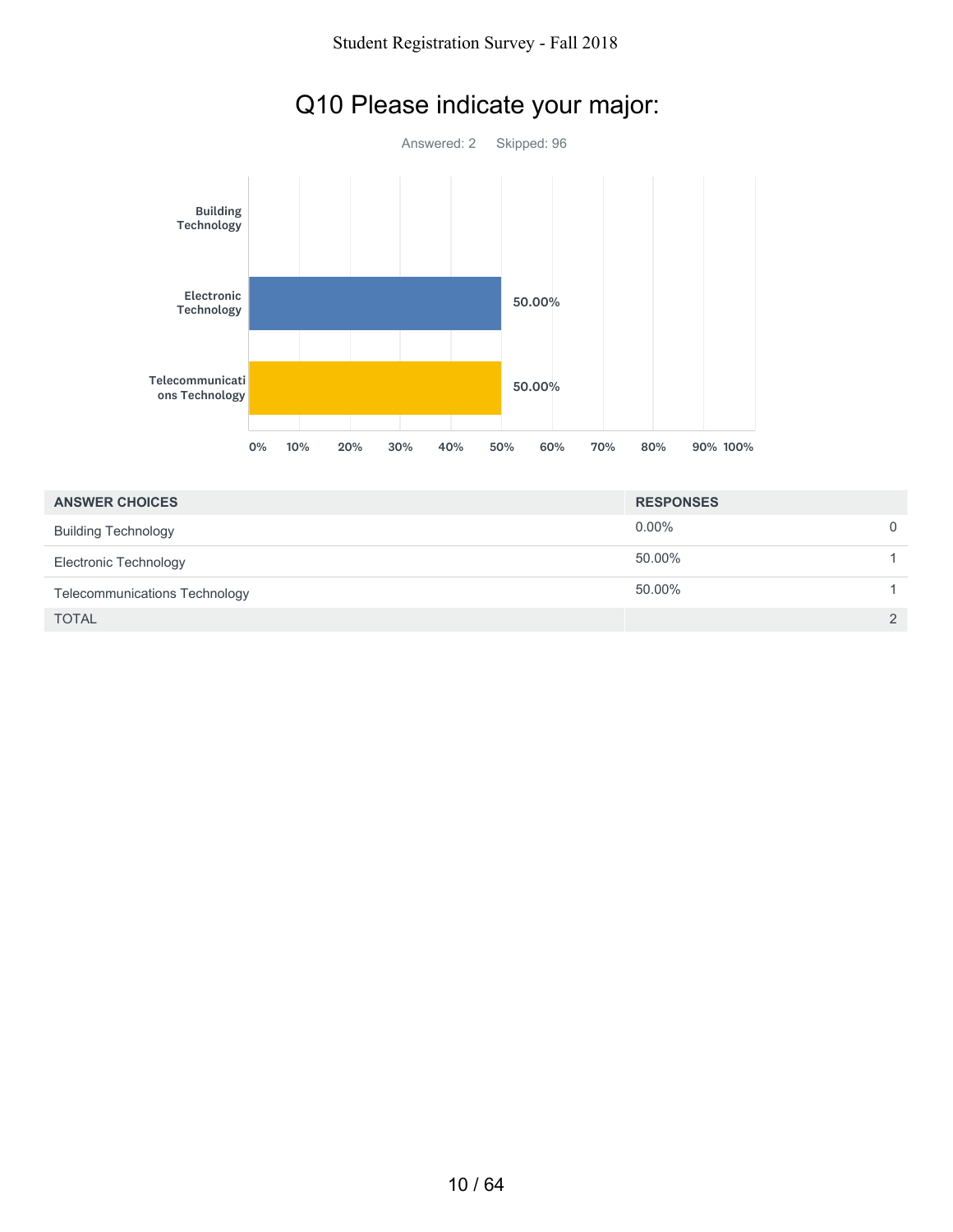

### Q11 Please indicate your major:

| <b>ANSWER CHOICES</b>                 | <b>RESPONSES</b> |               |
|---------------------------------------|------------------|---------------|
| Agriculture and Food Technology (AFT) | 66.67%           | $\mathcal{P}$ |
| Bookkeeping                           | $0.00\%$         | $\Omega$      |
| <b>Building Maintenance</b>           | $0.00\%$         | $\Omega$      |
| Cabinet/Furniture Making              | $0.00\%$         | $\Omega$      |
| Carpentry                             | $0.00\%$         | 0             |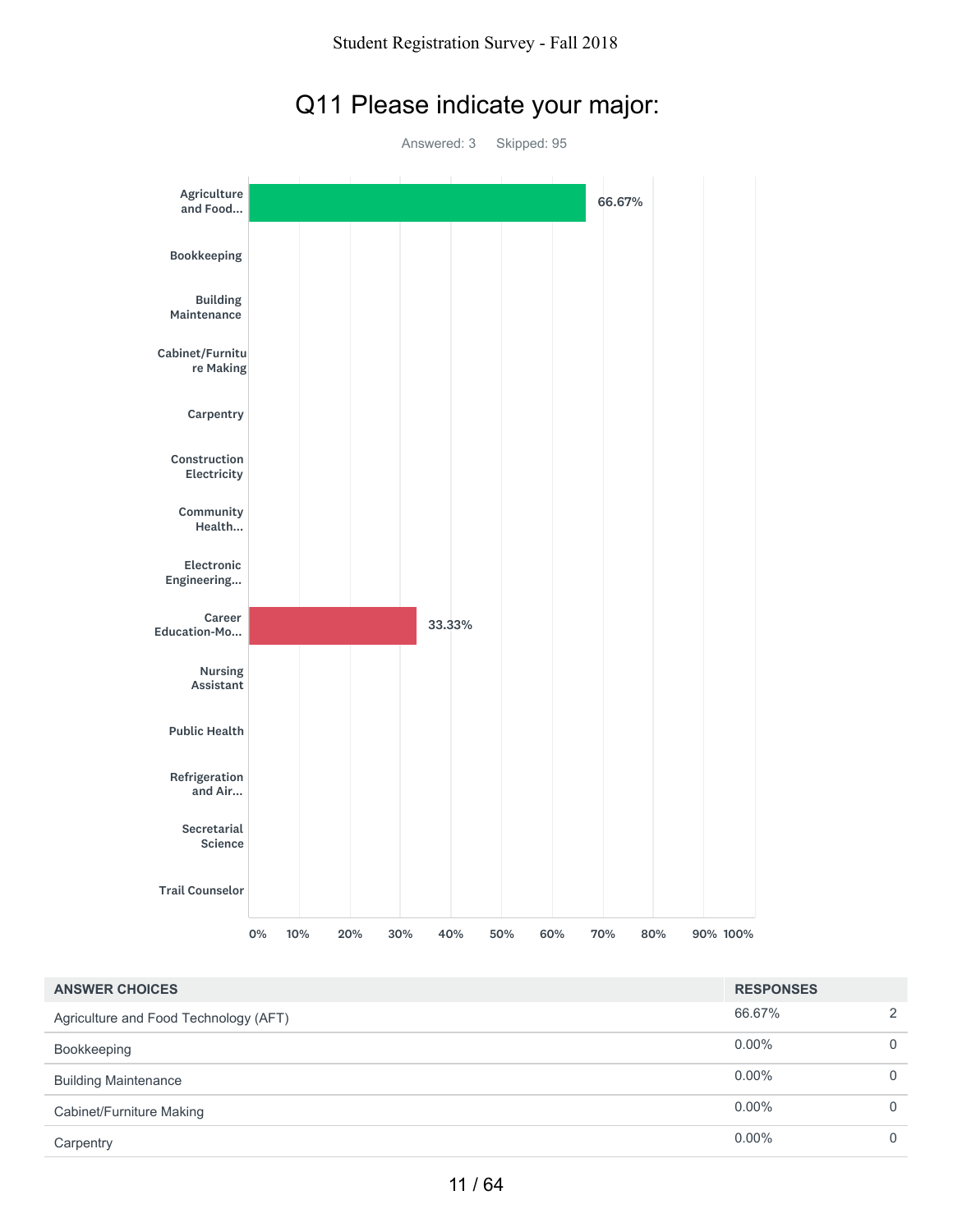#### Student Registration Survey - Fall 2018

| <b>Construction Electricity</b>                            | $0.00\%$ | 0        |
|------------------------------------------------------------|----------|----------|
| Community Health Science-Health Assistant Training Program | $0.00\%$ | $\Omega$ |
| <b>Electronic Engineering Technology</b>                   | $0.00\%$ | $\Omega$ |
| Career Education-Motor Vehicle Maintenance                 | 33.33%   |          |
| <b>Nursing Assistant</b>                                   | $0.00\%$ | $\Omega$ |
| <b>Public Health</b>                                       | $0.00\%$ | 0        |
| Refrigeration and Air Conditioning                         | $0.00\%$ | 0        |
| Secretarial Science                                        | $0.00\%$ | $\Omega$ |
| <b>Trail Counselor</b>                                     | $0.00\%$ | 0        |
| <b>TOTAL</b>                                               |          | 3        |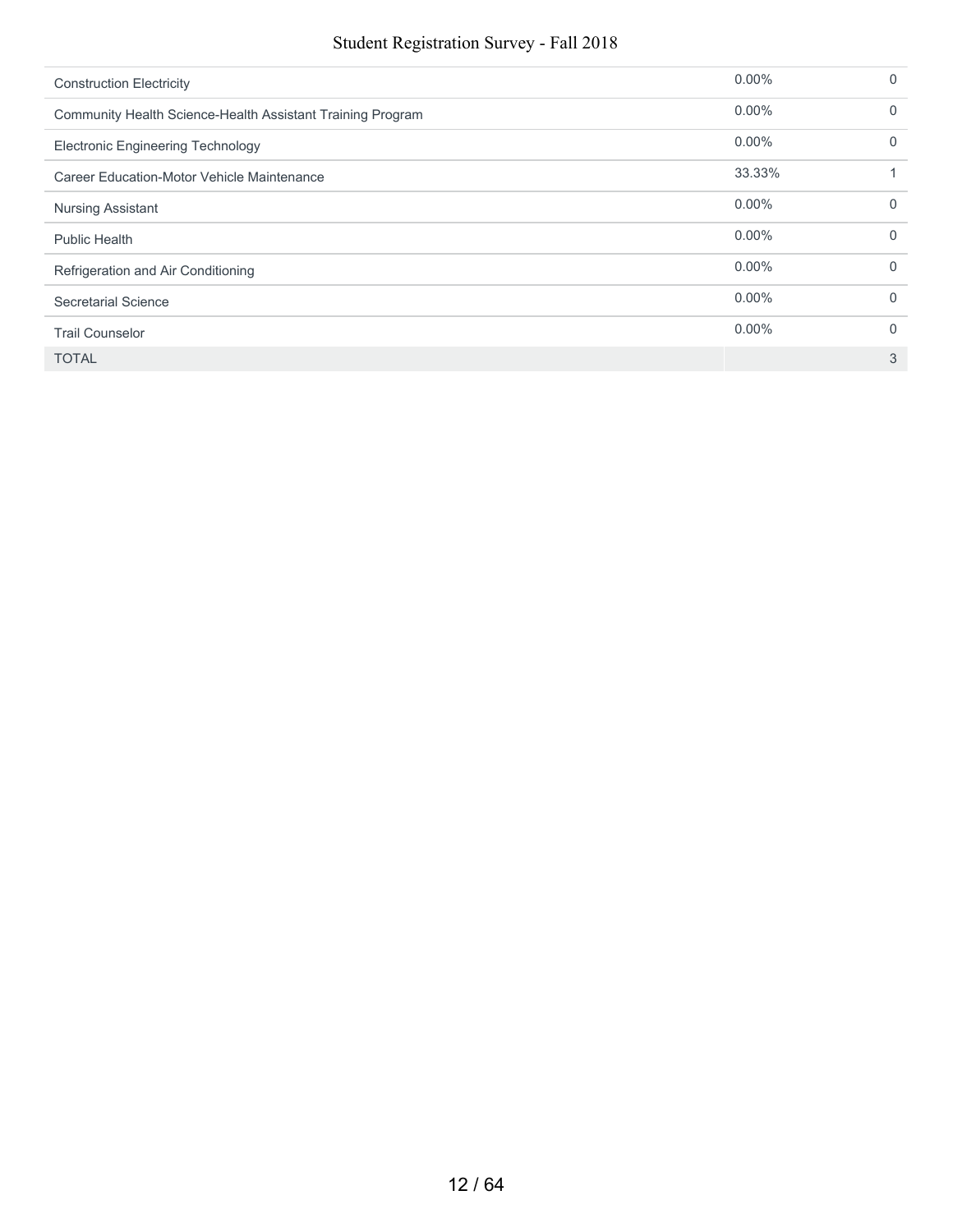

# Q12 Please indicate your major:

| <b>ANSWER CHOICES</b>                 | <b>RESPONSES</b> |   |
|---------------------------------------|------------------|---|
| Accounting                            | 20.00%           |   |
| <b>General Business</b>               | 20.00%           |   |
| Specialist in Public Health           | $0.00\%$         |   |
| <b>Teacher Preparation-Elementary</b> | 60.00%           | 3 |
| <b>TOTAL</b>                          |                  | 5 |

| # | <b>OTHER (PLEASE SPECIFY)</b> | <b>DATE</b>       |
|---|-------------------------------|-------------------|
|   | Aariculture                   | 8/17/2018 9:29 PM |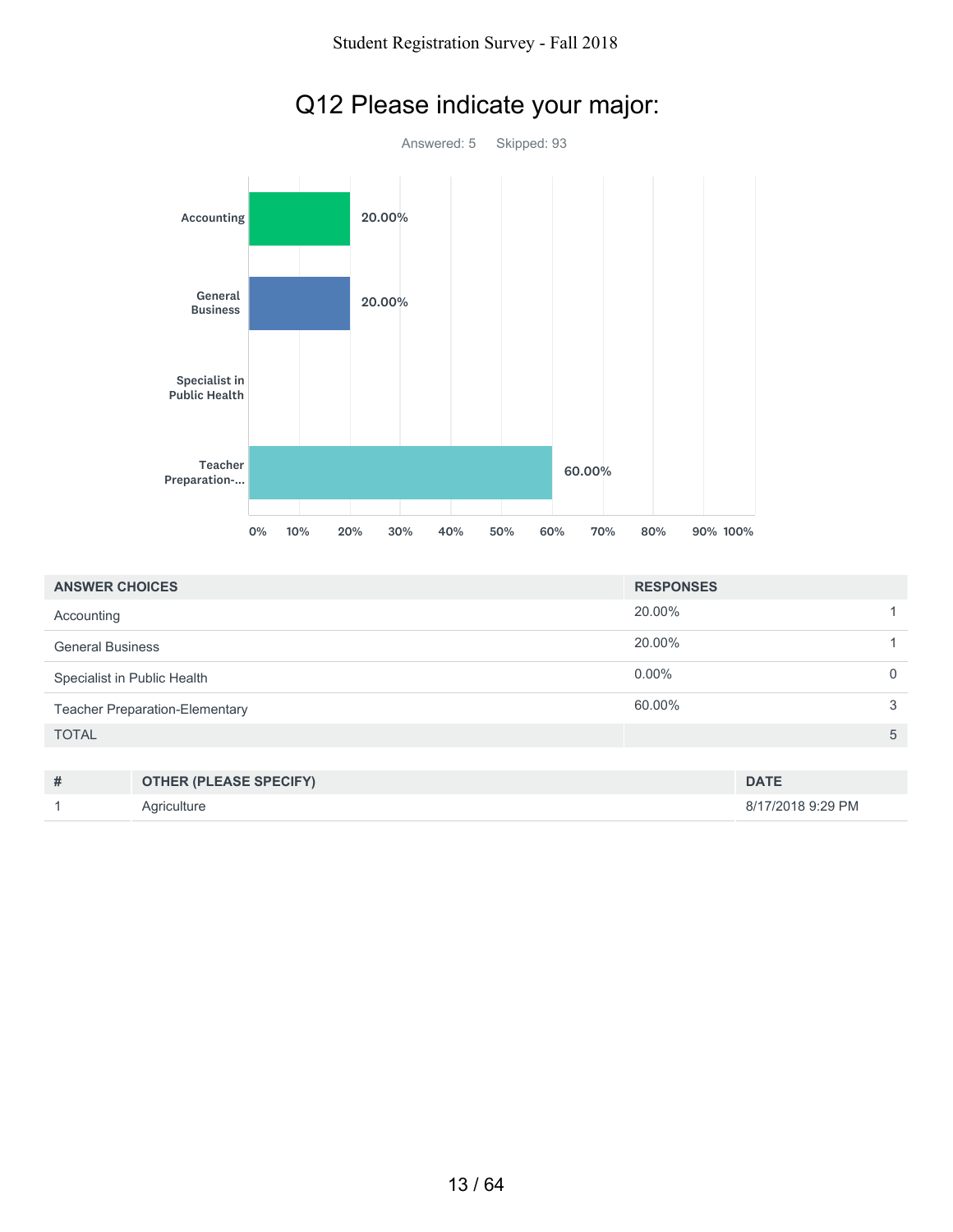# Q13 Hours set for the registration.



| <b>ANSWER CHOICES</b> | <b>AVERAGE NUMBER</b> | <b>TOTAL NUMBER</b> | <b>RESPONSES</b> |
|-----------------------|-----------------------|---------------------|------------------|
|                       |                       | 635                 | о 1              |
| Total Respondents: 81 |                       |                     |                  |

| #              |                | <b>DATE</b>        |
|----------------|----------------|--------------------|
| 1              | 10             | 9/7/2018 10:23 AM  |
| 2              | 8              | 9/5/2018 3:23 PM   |
| 3              | 10             | 9/3/2018 12:30 PM  |
| $\overline{4}$ | 8              | 8/31/2018 1:10 PM  |
| 5              | 8              | 8/31/2018 9:57 AM  |
| 6              | 9              | 8/30/2018 10:54 PM |
| $\overline{7}$ | 10             | 8/28/2018 7:56 PM  |
| 8              | 8              | 8/24/2018 8:14 AM  |
| 9              | 10             | 8/22/2018 3:56 PM  |
| 10             | 10             | 8/22/2018 11:59 AM |
| 11             | 6              | 8/22/2018 8:22 AM  |
| 12             | 10             | 8/22/2018 12:59 AM |
| 13             | $\overline{7}$ | 8/21/2018 4:51 PM  |
| 14             | 10             | 8/21/2018 1:47 PM  |
| 15             | 10             | 8/21/2018 8:53 AM  |
| 16             | 10             | 8/20/2018 7:43 PM  |
| 17             | 10             | 8/20/2018 5:02 PM  |
| 18             | 5              | 8/20/2018 4:03 PM  |
| 19             | 6              | 8/20/2018 3:02 PM  |
| 20             | 10             | 8/20/2018 3:01 PM  |
| 21             | 6              | 8/20/2018 2:59 PM  |
| 22             | 6              | 8/20/2018 2:54 PM  |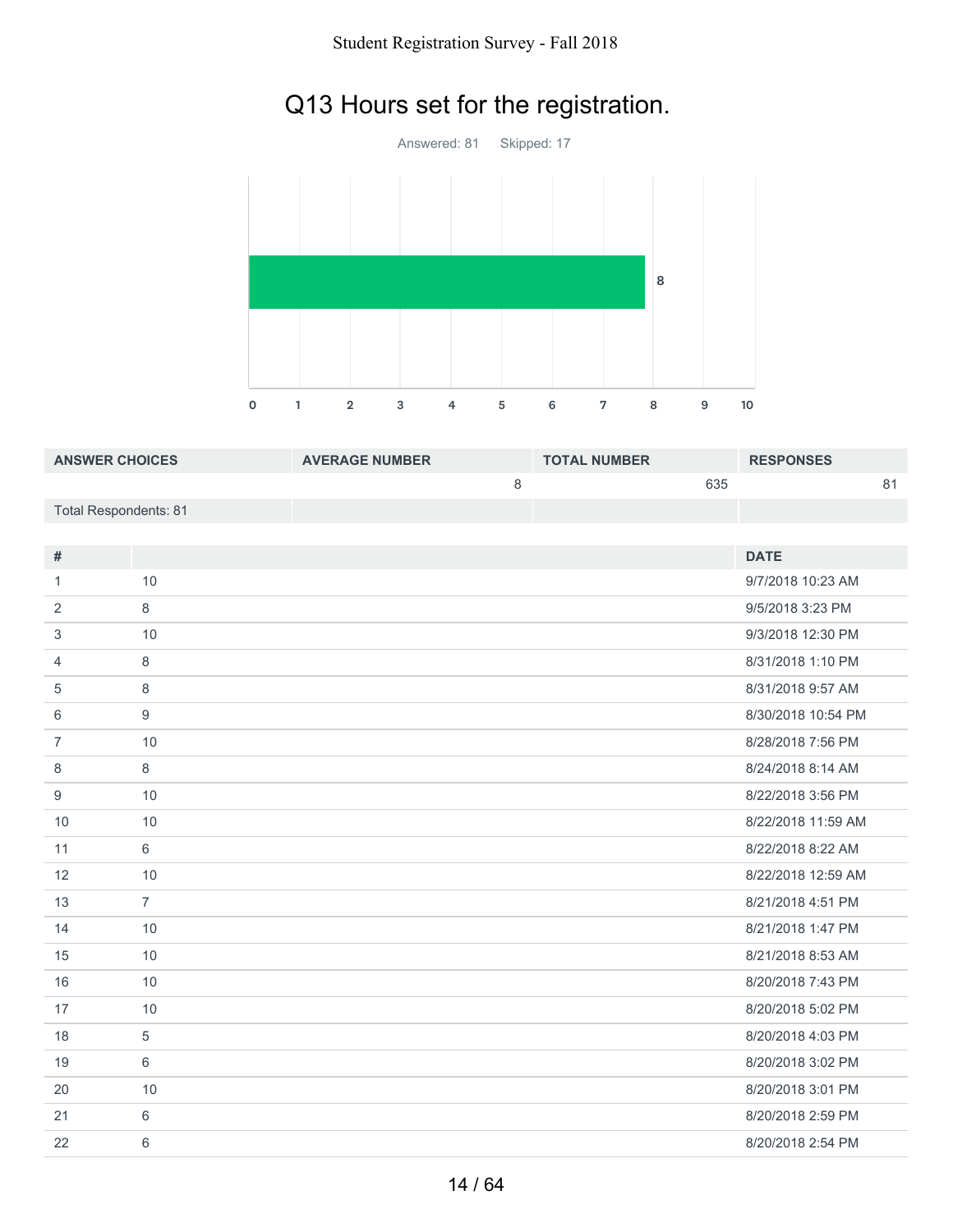| 23 | 10             | 8/20/2018 2:51 PM |
|----|----------------|-------------------|
| 24 | 10             | 8/20/2018 2:48 PM |
| 25 | 5              | 8/20/2018 2:46 PM |
| 26 | 8              | 8/20/2018 2:45 PM |
| 27 | $\overline{7}$ | 8/20/2018 2:42 PM |
| 28 | 5              | 8/20/2018 2:41 PM |
| 29 | 5              | 8/20/2018 2:40 PM |
| 30 | 10             | 8/20/2018 2:38 PM |
| 31 | 10             | 8/20/2018 2:37 PM |
| 32 | 9              | 8/20/2018 2:36 PM |
| 33 | 10             | 8/20/2018 2:34 PM |
| 34 | 10             | 8/20/2018 2:33 PM |
| 35 | 10             | 8/20/2018 2:31 PM |
| 36 | 8              | 8/20/2018 2:29 PM |
| 37 | 10             | 8/20/2018 2:27 PM |
| 38 | 10             | 8/20/2018 2:26 PM |
| 39 | 3              | 8/20/2018 2:24 PM |
| 40 | 10             | 8/20/2018 2:21 PM |
| 41 | 10             | 8/20/2018 2:20 PM |
| 42 | 5              | 8/20/2018 2:18 PM |
| 43 | 3              | 8/20/2018 2:17 PM |
| 44 | 5              | 8/20/2018 2:15 PM |
| 45 | 10             | 8/20/2018 2:13 PM |
| 46 | 5              | 8/20/2018 2:11 PM |
| 47 | 10             | 8/20/2018 2:10 PM |
| 48 | 5              | 8/20/2018 2:08 PM |
| 49 | $\,8\,$        | 8/20/2018 2:06 PM |
| 50 | 10             | 8/20/2018 2:05 PM |
| 51 | 10             | 8/20/2018 2:04 PM |
| 52 | 9              | 8/20/2018 2:02 PM |
| 53 | 3              | 8/20/2018 2:01 PM |
| 54 | 3              | 8/20/2018 1:59 PM |
| 55 | 10             | 8/20/2018 1:58 PM |
| 56 | 10             | 8/20/2018 1:56 PM |
| 57 | 10             | 8/20/2018 1:55 PM |
| 58 | 10             | 8/20/2018 1:54 PM |
| 59 | 8              | 8/20/2018 1:51 PM |
| 60 | 2              | 8/20/2018 1:50 PM |
| 61 | 5              | 8/20/2018 1:48 PM |
| 62 | 3              | 8/20/2018 1:47 PM |
| 63 | 5              | 8/20/2018 1:45 PM |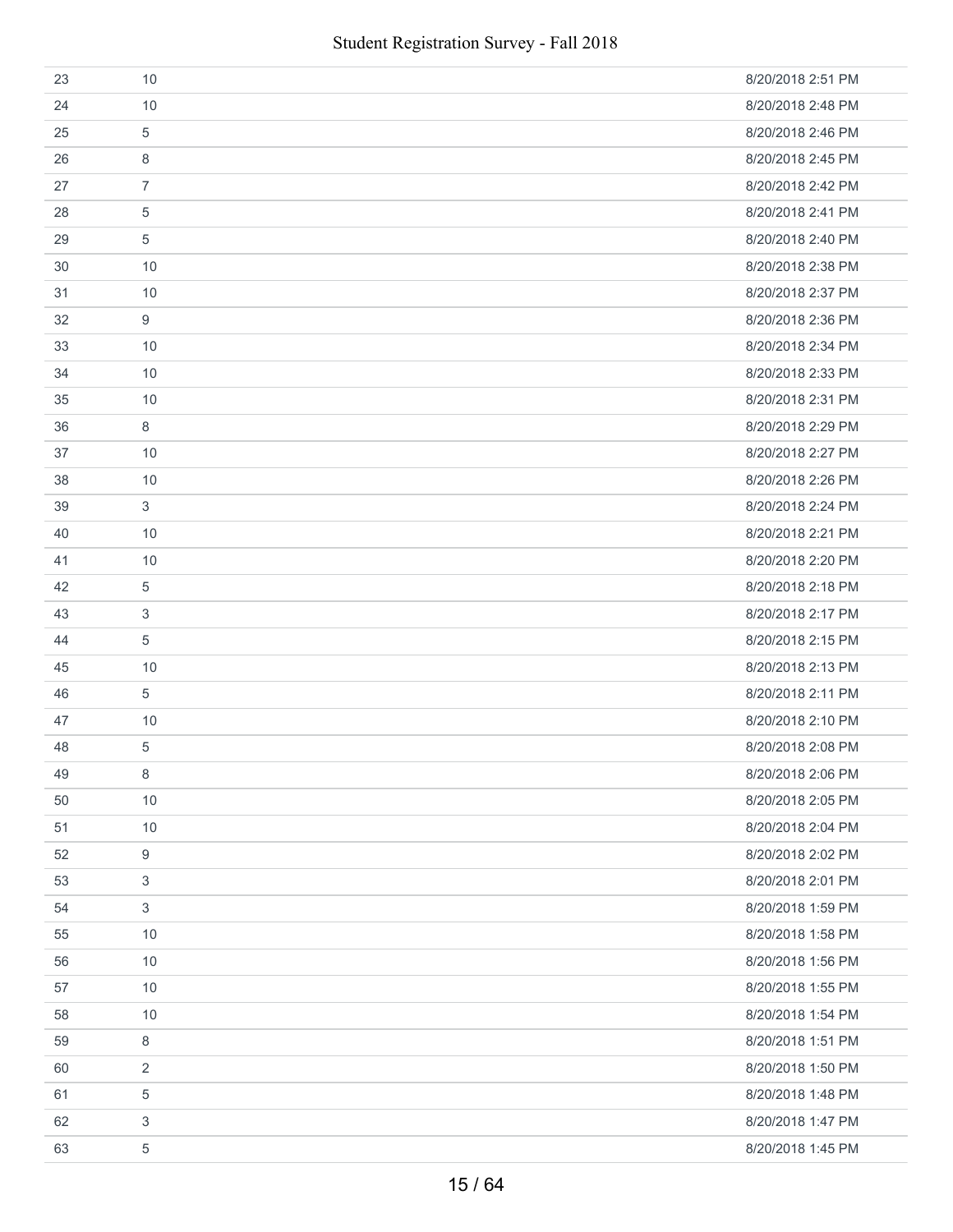| 64 | 10             | 8/20/2018 1:43 PM  |
|----|----------------|--------------------|
| 65 | 5              | 8/20/2018 1:41 PM  |
| 66 | $\overline{4}$ | 8/20/2018 1:39 PM  |
| 67 | 9              | 8/20/2018 1:37 PM  |
| 68 | 5              | 8/20/2018 1:36 PM  |
| 69 | 10             | 8/20/2018 1:33 PM  |
| 70 | 10             | 8/20/2018 1:32 PM  |
| 71 | 8              | 8/20/2018 1:31 PM  |
| 72 | $\overline{7}$ | 8/20/2018 1:30 PM  |
| 73 | 3              | 8/20/2018 1:28 PM  |
| 74 | 10             | 8/20/2018 12:51 PM |
| 75 | $\overline{2}$ | 8/20/2018 9:36 AM  |
| 76 | $\overline{7}$ | 8/20/2018 8:39 AM  |
| 77 | 9              | 8/19/2018 9:33 PM  |
| 78 | 10             | 8/18/2018 12:06 PM |
| 79 | 10             | 8/17/2018 4:33 PM  |
| 80 | 10             | 8/17/2018 2:24 PM  |
| 81 | 10             | 8/17/2018 9:24 AM  |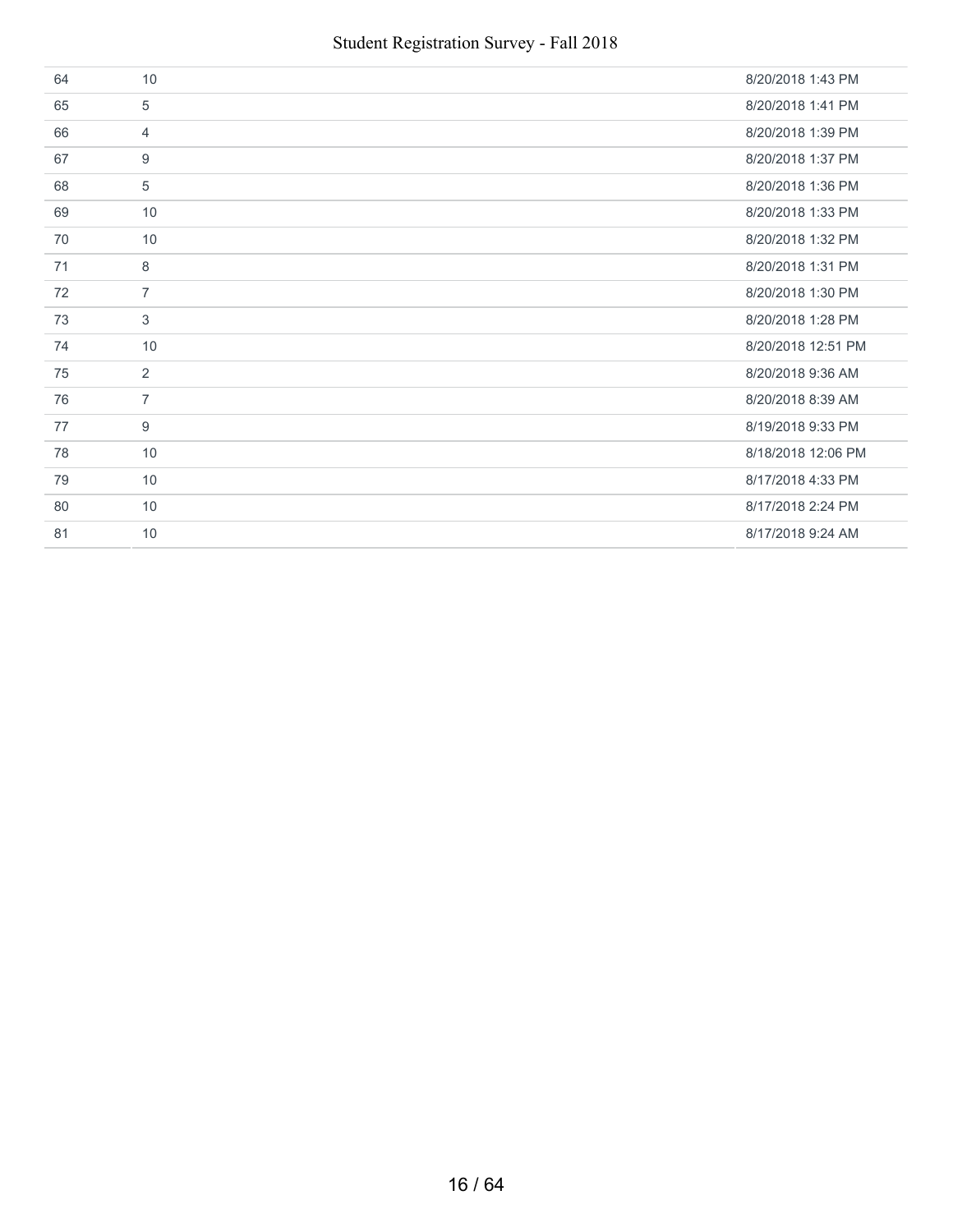# Q14 Forms used for registration



| <b>ANSWER CHOICES</b> | <b>AVERAGE NUMBER</b> | <b>TOTAL NUMBER</b> | <b>RESPONSES</b> |
|-----------------------|-----------------------|---------------------|------------------|
|                       |                       | 653                 | о 1              |
| Total Respondents: 81 |                       |                     |                  |

| #              |                | <b>DATE</b>        |
|----------------|----------------|--------------------|
| 1              | 10             | 9/7/2018 10:23 AM  |
| 2              | 9              | 9/5/2018 3:23 PM   |
| 3              | 10             | 9/3/2018 12:30 PM  |
| 4              | 8              | 8/31/2018 1:10 PM  |
| 5              | 10             | 8/31/2018 9:57 AM  |
| 6              | 10             | 8/30/2018 10:54 PM |
| $\overline{7}$ | 10             | 8/28/2018 7:56 PM  |
| 8              | 9              | 8/24/2018 8:14 AM  |
| 9              | 10             | 8/22/2018 3:56 PM  |
| 10             | $\overline{4}$ | 8/22/2018 11:59 AM |
| 11             | 9              | 8/22/2018 8:22 AM  |
| 12             | $\overline{7}$ | 8/22/2018 12:59 AM |
| 13             | 9              | 8/21/2018 4:51 PM  |
| 14             | 10             | 8/21/2018 1:47 PM  |
| 15             | 10             | 8/21/2018 8:53 AM  |
| 16             | 10             | 8/20/2018 7:43 PM  |
| 17             | 9              | 8/20/2018 5:02 PM  |
| 18             | 5              | 8/20/2018 4:03 PM  |
| 19             | $\overline{7}$ | 8/20/2018 3:02 PM  |
| 20             | 10             | 8/20/2018 3:01 PM  |
| 21             | 10             | 8/20/2018 2:58 PM  |
| 22             | 6              | 8/20/2018 2:54 PM  |
|                |                |                    |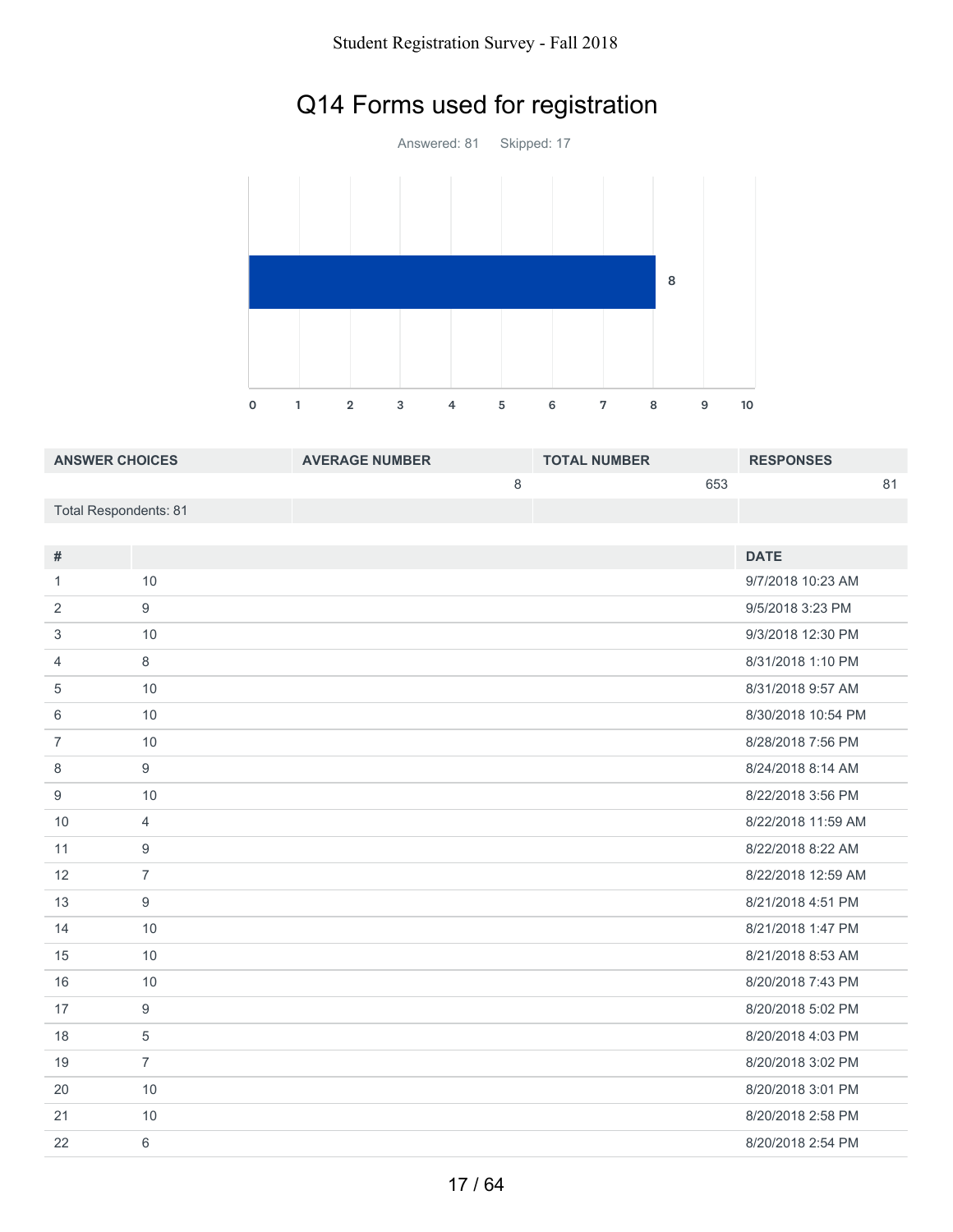| 23 | 10             | 8/20/2018 2:51 PM |
|----|----------------|-------------------|
| 24 | 10             | 8/20/2018 2:48 PM |
| 25 | $\overline{2}$ | 8/20/2018 2:46 PM |
| 26 | 8              | 8/20/2018 2:45 PM |
| 27 | 6              | 8/20/2018 2:42 PM |
| 28 | 5              | 8/20/2018 2:41 PM |
| 29 | 5              | 8/20/2018 2:40 PM |
| 30 | 10             | 8/20/2018 2:38 PM |
| 31 | 10             | 8/20/2018 2:37 PM |
| 32 | 9              | 8/20/2018 2:36 PM |
| 33 | 10             | 8/20/2018 2:34 PM |
| 34 | 10             | 8/20/2018 2:33 PM |
| 35 | 10             | 8/20/2018 2:31 PM |
| 36 | 6              | 8/20/2018 2:29 PM |
| 37 | 10             | 8/20/2018 2:27 PM |
| 38 | 10             | 8/20/2018 2:26 PM |
| 39 | 9              | 8/20/2018 2:24 PM |
| 40 | 10             | 8/20/2018 2:21 PM |
| 41 | 10             | 8/20/2018 2:20 PM |
| 42 | 4              | 8/20/2018 2:18 PM |
| 43 | 4              | 8/20/2018 2:17 PM |
| 44 | 5              | 8/20/2018 2:15 PM |
| 45 | 9              | 8/20/2018 2:13 PM |
| 46 | 5              | 8/20/2018 2:11 PM |
| 47 | 10             | 8/20/2018 2:10 PM |
| 48 | 5              | 8/20/2018 2:08 PM |
| 49 | $10$           | 8/20/2018 2:06 PM |
| 50 | 10             | 8/20/2018 2:05 PM |
| 51 | 10             | 8/20/2018 2:04 PM |
| 52 | 8              | 8/20/2018 2:02 PM |
| 53 | 3              | 8/20/2018 2:01 PM |
| 54 | $\overline{2}$ | 8/20/2018 1:59 PM |
| 55 | 10             | 8/20/2018 1:58 PM |
| 56 | 10             | 8/20/2018 1:56 PM |
| 57 | 10             | 8/20/2018 1:55 PM |
| 58 | 10             | 8/20/2018 1:54 PM |
| 59 | 8              | 8/20/2018 1:51 PM |
| 60 | 10             | 8/20/2018 1:50 PM |
| 61 | 5              | 8/20/2018 1:48 PM |
| 62 | $\overline{4}$ | 8/20/2018 1:47 PM |
| 63 | 5              | 8/20/2018 1:45 PM |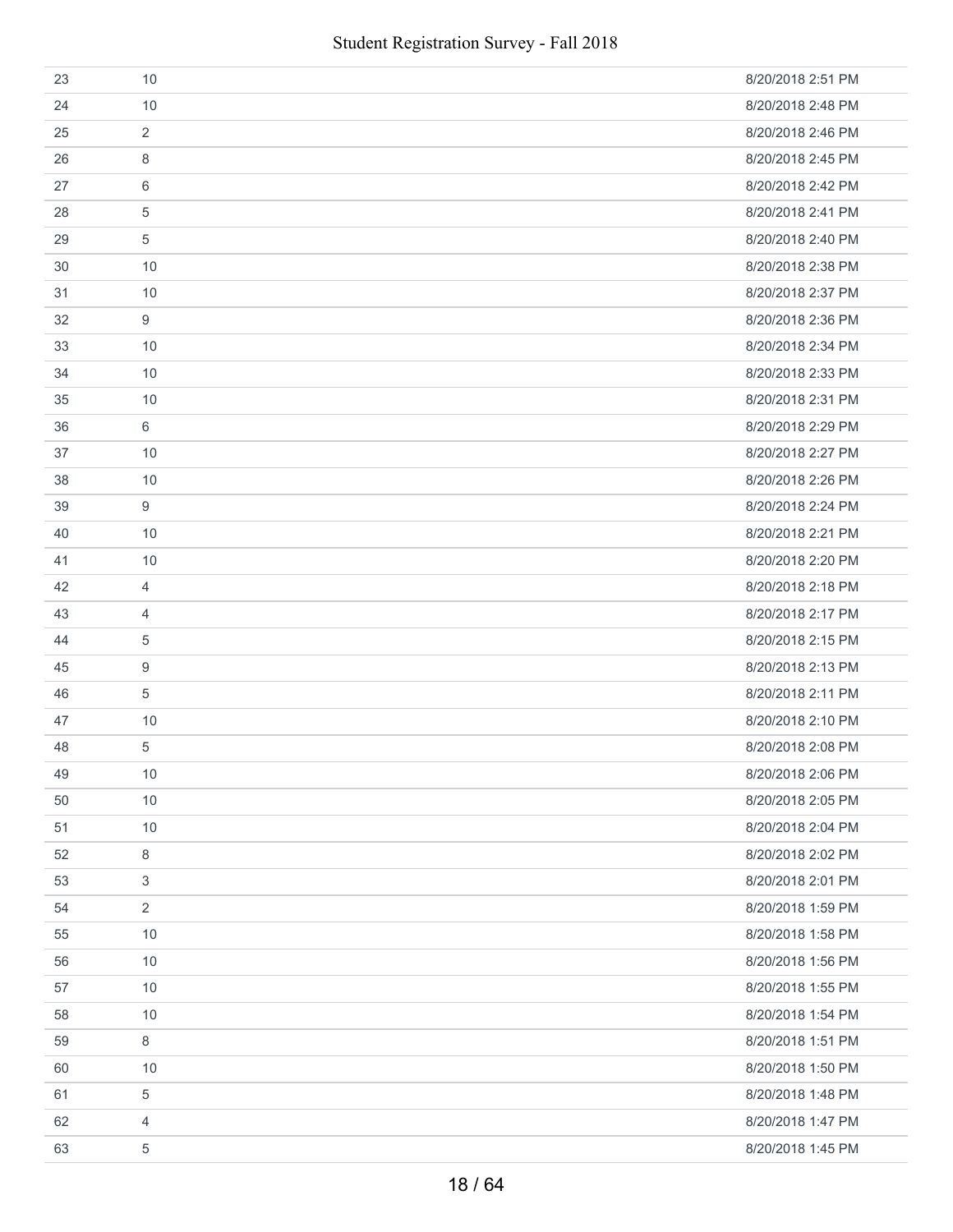| 64 | 10             | 8/20/2018 1:43 PM  |
|----|----------------|--------------------|
| 65 | 5              | 8/20/2018 1:41 PM  |
| 66 | 6              | 8/20/2018 1:39 PM  |
| 67 | 9              | 8/20/2018 1:37 PM  |
| 68 | 5              | 8/20/2018 1:36 PM  |
| 69 | 10             | 8/20/2018 1:33 PM  |
| 70 | 10             | 8/20/2018 1:32 PM  |
| 71 | 10             | 8/20/2018 1:31 PM  |
| 72 | $\overline{7}$ | 8/20/2018 1:30 PM  |
| 73 | 5              | 8/20/2018 1:28 PM  |
| 74 | 10             | 8/20/2018 12:51 PM |
| 75 | $\overline{2}$ | 8/20/2018 9:36 AM  |
| 76 | $\overline{7}$ | 8/20/2018 8:39 AM  |
| 77 | 8              | 8/19/2018 9:33 PM  |
| 78 | 10             | 8/18/2018 12:06 PM |
| 79 | 10             | 8/17/2018 4:33 PM  |
| 80 | 10             | 8/17/2018 2:24 PM  |
| 81 | 10             | 8/17/2018 9:24 AM  |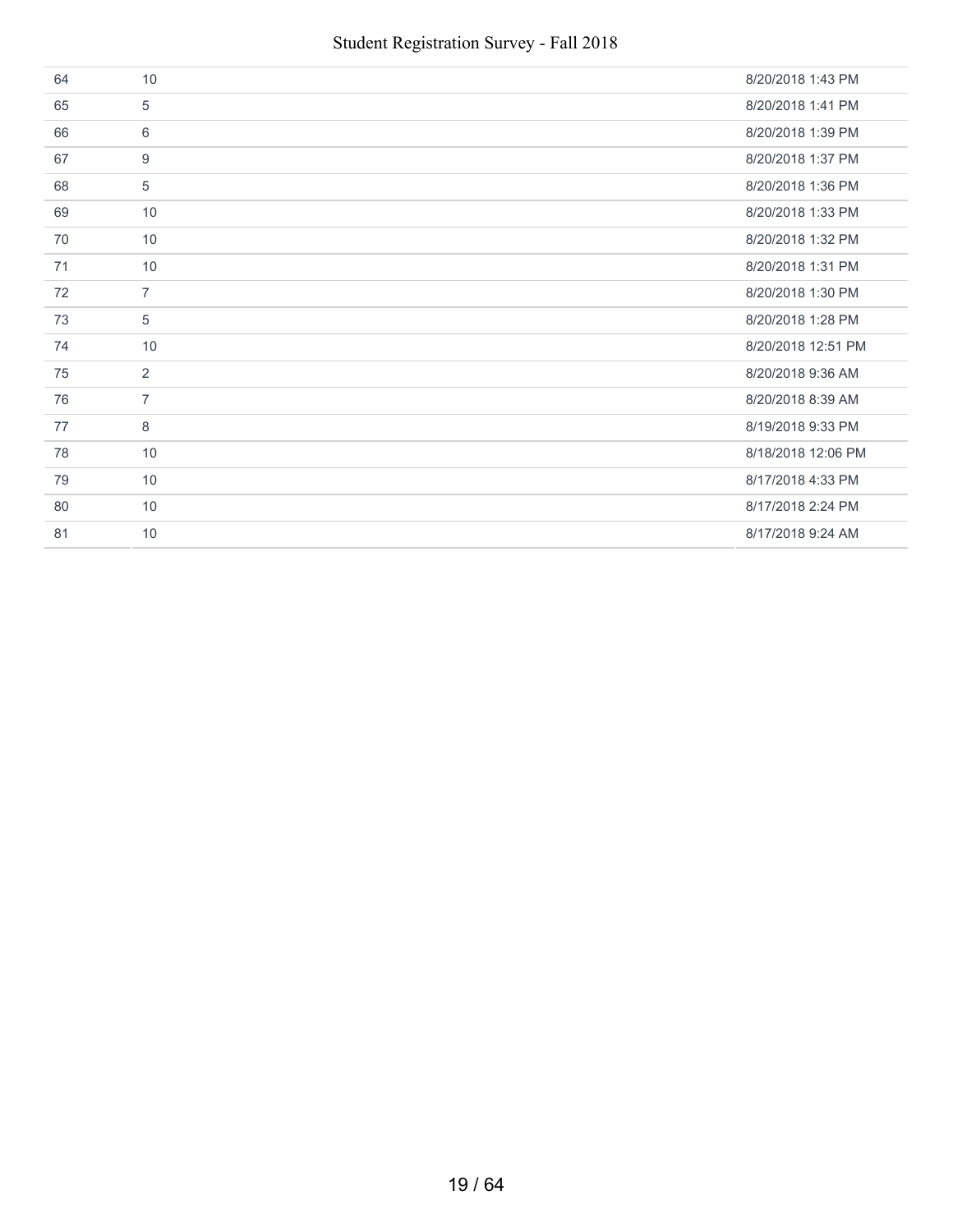# Q15 Location used for registration

Answered: 83 Skipped: 15 1 2 3 4 5 6 7 8 9 10 

| <b>ANSWER CHOICES</b> | <b>AVERAGE NUMBER</b> | <b>TOTAL NUMBER</b> | <b>RESPONSES</b> |
|-----------------------|-----------------------|---------------------|------------------|
|                       |                       | 664                 | 83               |
| Total Respondents: 83 |                       |                     |                  |

| $\#$           |                | <b>DATE</b>        |
|----------------|----------------|--------------------|
| 1              | 10             | 9/7/2018 10:23 AM  |
| 2              | 10             | 9/5/2018 3:23 PM   |
| 3              | 10             | 9/3/2018 12:30 PM  |
| 4              | 10             | 8/31/2018 1:10 PM  |
| 5              | 10             | 8/31/2018 9:57 AM  |
| 6              | 10             | 8/30/2018 10:54 PM |
| $\overline{7}$ | $\mathbf{1}$   | 8/30/2018 10:52 PM |
| 8              | 10             | 8/28/2018 7:56 PM  |
| 9              | $\overline{7}$ | 8/24/2018 8:14 AM  |
| 10             | 10             | 8/22/2018 3:56 PM  |
| 11             | 3              | 8/22/2018 11:59 AM |
|                |                |                    |
| 12             | 9              | 8/22/2018 8:22 AM  |
| 13             | 10             | 8/22/2018 12:59 AM |
| 14             | 9              | 8/21/2018 4:51 PM  |
| 15             | 10             | 8/21/2018 1:47 PM  |
| 16             | 10             | 8/21/2018 8:53 AM  |
| 17             | 10             | 8/20/2018 7:43 PM  |
| 18             | 10             | 8/20/2018 5:02 PM  |
| 19             | 5              | 8/20/2018 4:03 PM  |
| 20             | 5              | 8/20/2018 3:02 PM  |
| 21             | 10             | 8/20/2018 3:01 PM  |
| 22             | $\overline{7}$ | 8/20/2018 2:59 PM  |
|                |                |                    |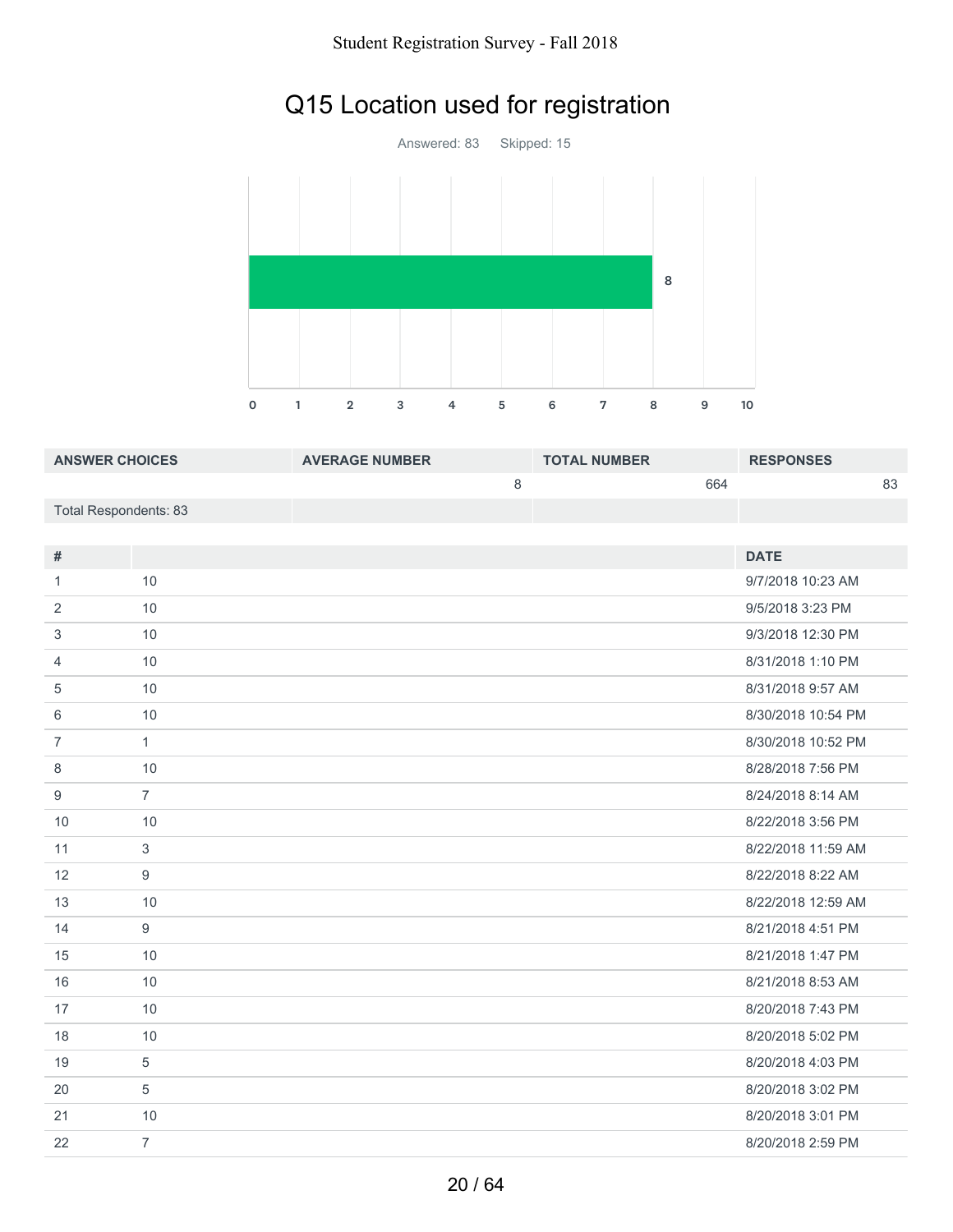| 23 | 10          | 8/20/2018 2:58 PM |
|----|-------------|-------------------|
| 24 | 6           | 8/20/2018 2:54 PM |
| 25 | 10          | 8/20/2018 2:51 PM |
| 26 | 10          | 8/20/2018 2:48 PM |
| 27 | $\mathbf 0$ | 8/20/2018 2:46 PM |
| 28 | 8           | 8/20/2018 2:45 PM |
| 29 | 8           | 8/20/2018 2:42 PM |
| 30 | 5           | 8/20/2018 2:41 PM |
| 31 | 10          | 8/20/2018 2:40 PM |
| 32 | 10          | 8/20/2018 2:38 PM |
| 33 | 10          | 8/20/2018 2:37 PM |
| 34 | 9           | 8/20/2018 2:36 PM |
| 35 | 10          | 8/20/2018 2:34 PM |
| 36 | 10          | 8/20/2018 2:33 PM |
| 37 | 1           | 8/20/2018 2:31 PM |
| 38 | 5           | 8/20/2018 2:29 PM |
| 39 | 5           | 8/20/2018 2:27 PM |
| 40 | 10          | 8/20/2018 2:26 PM |
| 41 | 9           | 8/20/2018 2:24 PM |
| 42 | 10          | 8/20/2018 2:21 PM |
| 43 | 10          | 8/20/2018 2:20 PM |
| 44 | 3           | 8/20/2018 2:18 PM |
| 45 | 5           | 8/20/2018 2:17 PM |
| 46 | 5           | 8/20/2018 2:15 PM |
| 47 | 10          | 8/20/2018 2:13 PM |
| 48 | 5           | 8/20/2018 2:11 PM |
| 49 | 10          | 8/20/2018 2:10 PM |
| 50 | 10          | 8/20/2018 2:08 PM |
| 51 | 8           | 8/20/2018 2:06 PM |
| 52 | 10          | 8/20/2018 2:05 PM |
| 53 | 10          | 8/20/2018 2:04 PM |
| 54 | 9           | 8/20/2018 2:02 PM |
| 55 | 3           | 8/20/2018 2:01 PM |
| 56 | 4           | 8/20/2018 1:59 PM |
| 57 | 10          | 8/20/2018 1:58 PM |
| 58 | 10          | 8/20/2018 1:56 PM |
| 59 | 10          | 8/20/2018 1:55 PM |
| 60 | 10          | 8/20/2018 1:54 PM |
| 61 | $\,8\,$     | 8/20/2018 1:51 PM |
| 62 | 10          | 8/20/2018 1:50 PM |
| 63 | 5           | 8/20/2018 1:48 PM |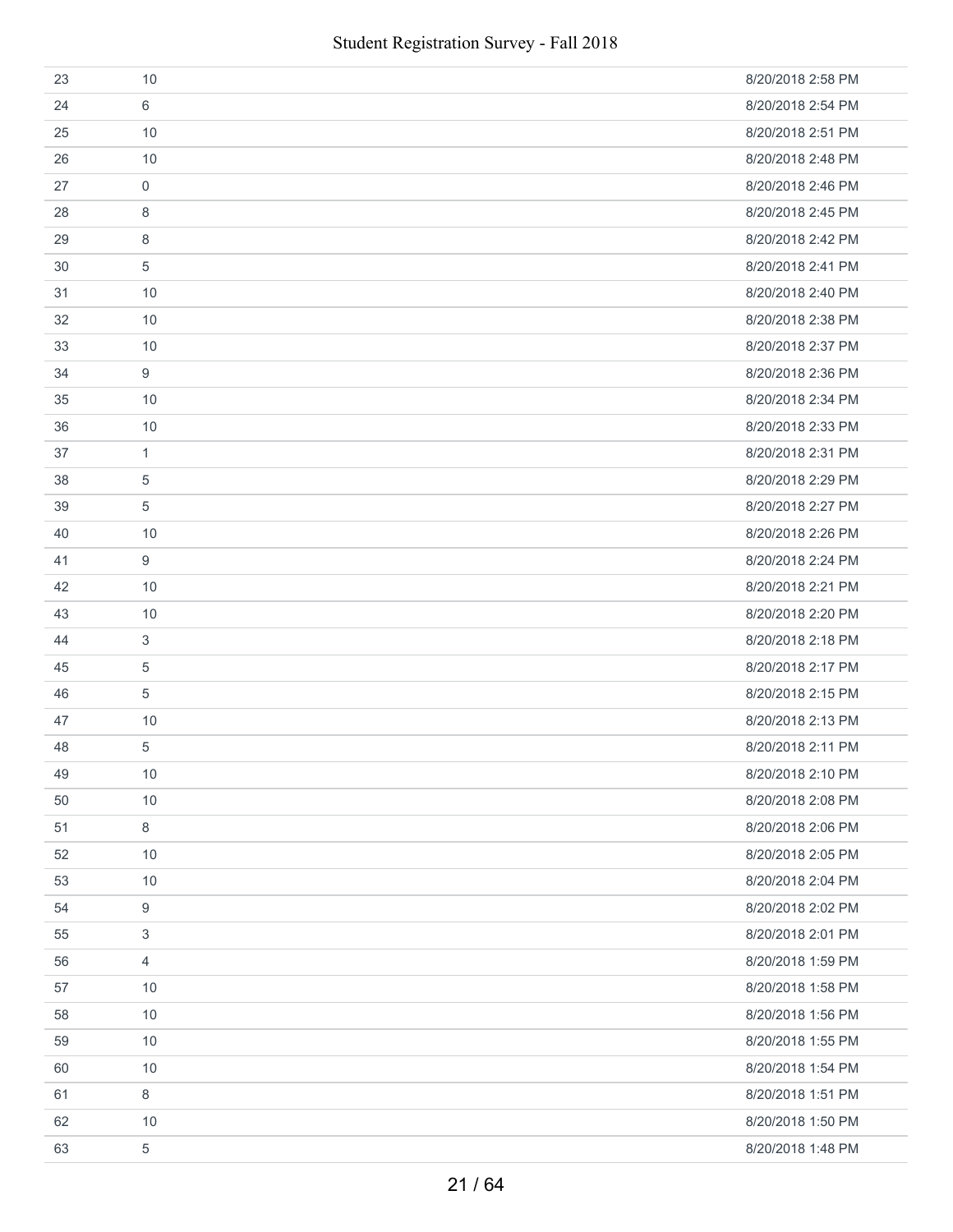| 64 | 2              | 8/20/2018 1:47 PM  |
|----|----------------|--------------------|
| 65 | $\overline{7}$ | 8/20/2018 1:45 PM  |
| 66 | 10             | 8/20/2018 1:43 PM  |
| 67 | $\mathbf{1}$   | 8/20/2018 1:41 PM  |
| 68 | 5              | 8/20/2018 1:39 PM  |
| 69 | 9              | 8/20/2018 1:37 PM  |
| 70 | 5              | 8/20/2018 1:36 PM  |
| 71 | 10             | 8/20/2018 1:33 PM  |
| 72 | 10             | 8/20/2018 1:32 PM  |
| 73 | 9              | 8/20/2018 1:31 PM  |
| 74 | $\overline{7}$ | 8/20/2018 1:30 PM  |
|    |                |                    |
| 75 | 6              | 8/20/2018 1:28 PM  |
| 76 | 10             | 8/20/2018 12:51 PM |
| 77 | 8              | 8/20/2018 9:36 AM  |
| 78 | 8              | 8/20/2018 8:39 AM  |
| 79 | 10             | 8/19/2018 9:33 PM  |
| 80 | 10             | 8/18/2018 12:06 PM |
| 81 | 10             | 8/17/2018 4:33 PM  |
| 82 | 10             | 8/17/2018 2:24 PM  |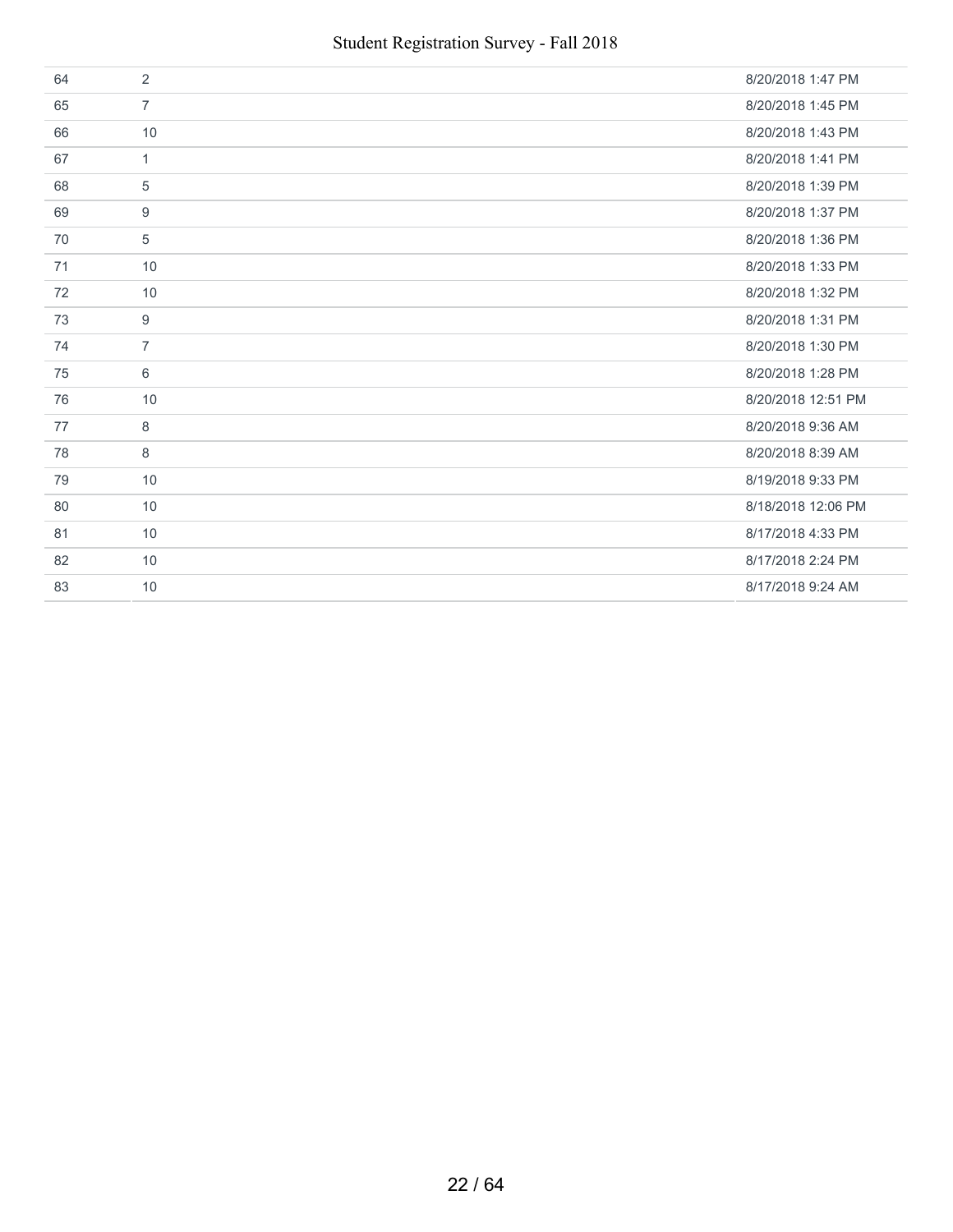# Q16 Lay-out (set-up) used for registration.



| <b>ANSWER CHOICES</b> | <b>AVERAGE NUMBER</b> | <b>TOTAL NUMBER</b> | <b>RESPONSES</b> |
|-----------------------|-----------------------|---------------------|------------------|
|                       |                       | 639                 | 80               |
| Total Respondents: 80 |                       |                     |                  |
|                       |                       |                     |                  |

| #              |                | <b>DATE</b>        |
|----------------|----------------|--------------------|
| 1              | 10             | 9/7/2018 10:23 AM  |
| 2              | 9              | 9/5/2018 3:23 PM   |
| 3              | 10             | 9/3/2018 12:30 PM  |
| 4              | 6              | 8/31/2018 1:10 PM  |
| 5              | 10             | 8/31/2018 9:57 AM  |
| 6              | 10             | 8/30/2018 10:54 PM |
| $\overline{7}$ | 10             | 8/28/2018 7:56 PM  |
| 8              | 9              | 8/24/2018 8:14 AM  |
| 9              | 10             | 8/22/2018 3:56 PM  |
| 10             | $\overline{7}$ | 8/22/2018 11:59 AM |
| 11             | 9              | 8/22/2018 8:22 AM  |
| 12             | 6              | 8/22/2018 12:59 AM |
| 13             | $\overline{7}$ | 8/21/2018 4:51 PM  |
| 14             | 10             | 8/21/2018 1:47 PM  |
| 15             | 10             | 8/21/2018 8:53 AM  |
| 16             | 10             | 8/20/2018 7:43 PM  |
| 17             | $\overline{7}$ | 8/20/2018 5:02 PM  |
| 18             | 5              | 8/20/2018 4:03 PM  |
| 19             | 6              | 8/20/2018 3:02 PM  |
| 20             | 10             | 8/20/2018 3:01 PM  |
| 21             | 6              | 8/20/2018 2:59 PM  |
| 22             | 10             | 8/20/2018 2:58 PM  |
|                |                |                    |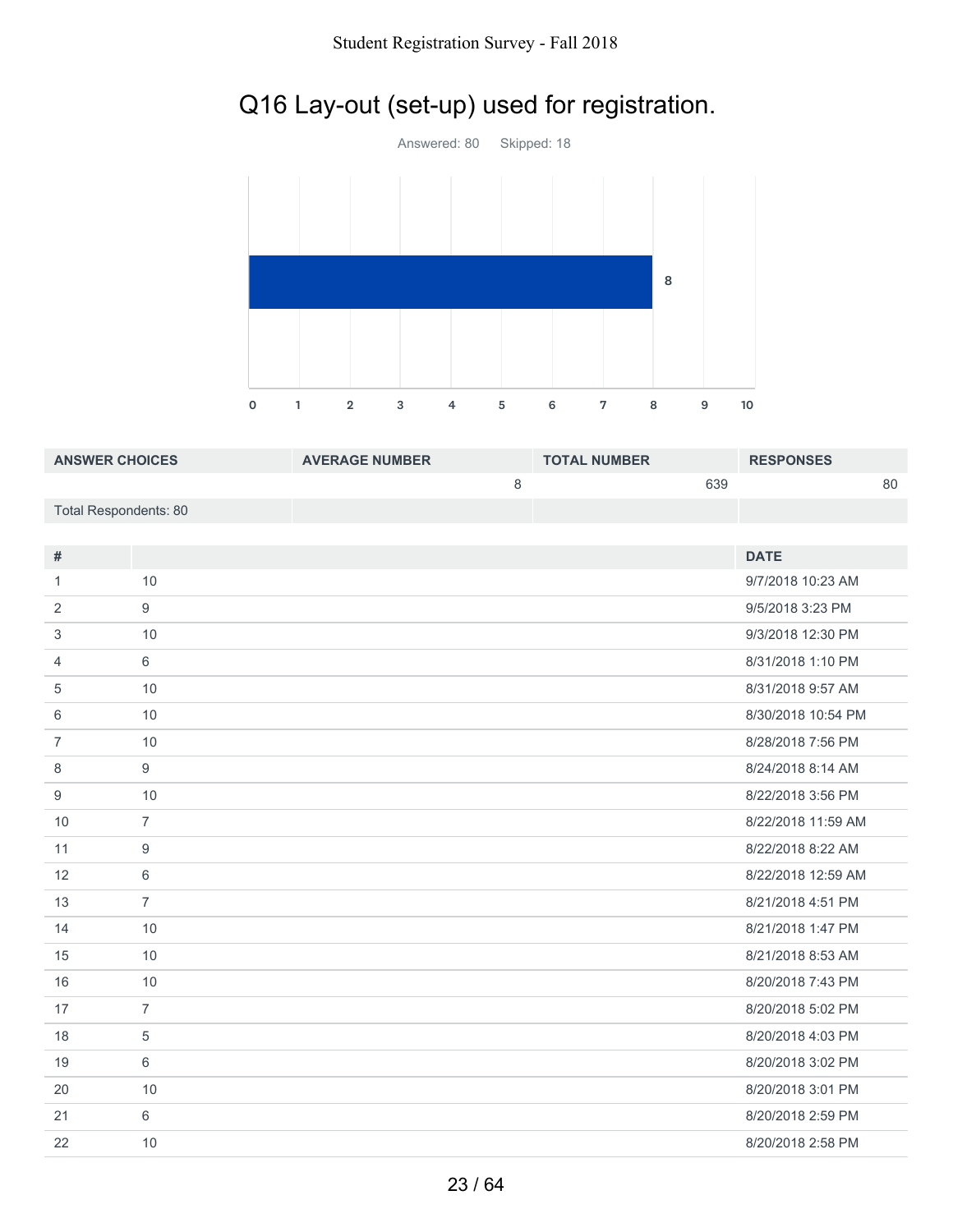| 23 | 0              | 8/20/2018 2:54 PM |
|----|----------------|-------------------|
| 24 | 10             | 8/20/2018 2:51 PM |
| 25 | 10             | 8/20/2018 2:48 PM |
| 26 | 1              | 8/20/2018 2:46 PM |
| 27 | 8              | 8/20/2018 2:45 PM |
| 28 | $\overline{7}$ | 8/20/2018 2:42 PM |
| 29 | $\overline{7}$ | 8/20/2018 2:41 PM |
| 30 | 10             | 8/20/2018 2:40 PM |
| 31 | 10             | 8/20/2018 2:38 PM |
| 32 | 10             | 8/20/2018 2:37 PM |
| 33 | 9              | 8/20/2018 2:36 PM |
| 34 | 10             | 8/20/2018 2:34 PM |
| 35 | 10             | 8/20/2018 2:33 PM |
| 36 | $\mathbf{1}$   | 8/20/2018 2:31 PM |
| 37 | 4              | 8/20/2018 2:29 PM |
| 38 | 10             | 8/20/2018 2:27 PM |
| 39 | 10             | 8/20/2018 2:26 PM |
| 40 | 10             | 8/20/2018 2:21 PM |
| 41 | 10             | 8/20/2018 2:20 PM |
| 42 | 6              | 8/20/2018 2:18 PM |
| 43 | 5              | 8/20/2018 2:15 PM |
| 44 | 9              | 8/20/2018 2:13 PM |
| 45 | 5              | 8/20/2018 2:11 PM |
| 46 | 10             | 8/20/2018 2:10 PM |
| 47 | 4              | 8/20/2018 2:08 PM |
| 48 | 9              | 8/20/2018 2:06 PM |
| 49 | $10$           | 8/20/2018 2:05 PM |
| 50 | 10             | 8/20/2018 2:04 PM |
| 51 | 9              | 8/20/2018 2:02 PM |
| 52 | 3              | 8/20/2018 2:01 PM |
| 53 | $\overline{2}$ | 8/20/2018 1:59 PM |
| 54 | 10             | 8/20/2018 1:58 PM |
| 55 | 10             | 8/20/2018 1:56 PM |
| 56 | 10             | 8/20/2018 1:55 PM |
| 57 | 10             | 8/20/2018 1:54 PM |
| 58 | 10             | 8/20/2018 1:51 PM |
| 59 | 10             | 8/20/2018 1:50 PM |
| 60 | 5              | 8/20/2018 1:48 PM |
| 61 | 4              | 8/20/2018 1:47 PM |
| 62 | $\overline{4}$ | 8/20/2018 1:45 PM |
| 63 | 10             | 8/20/2018 1:43 PM |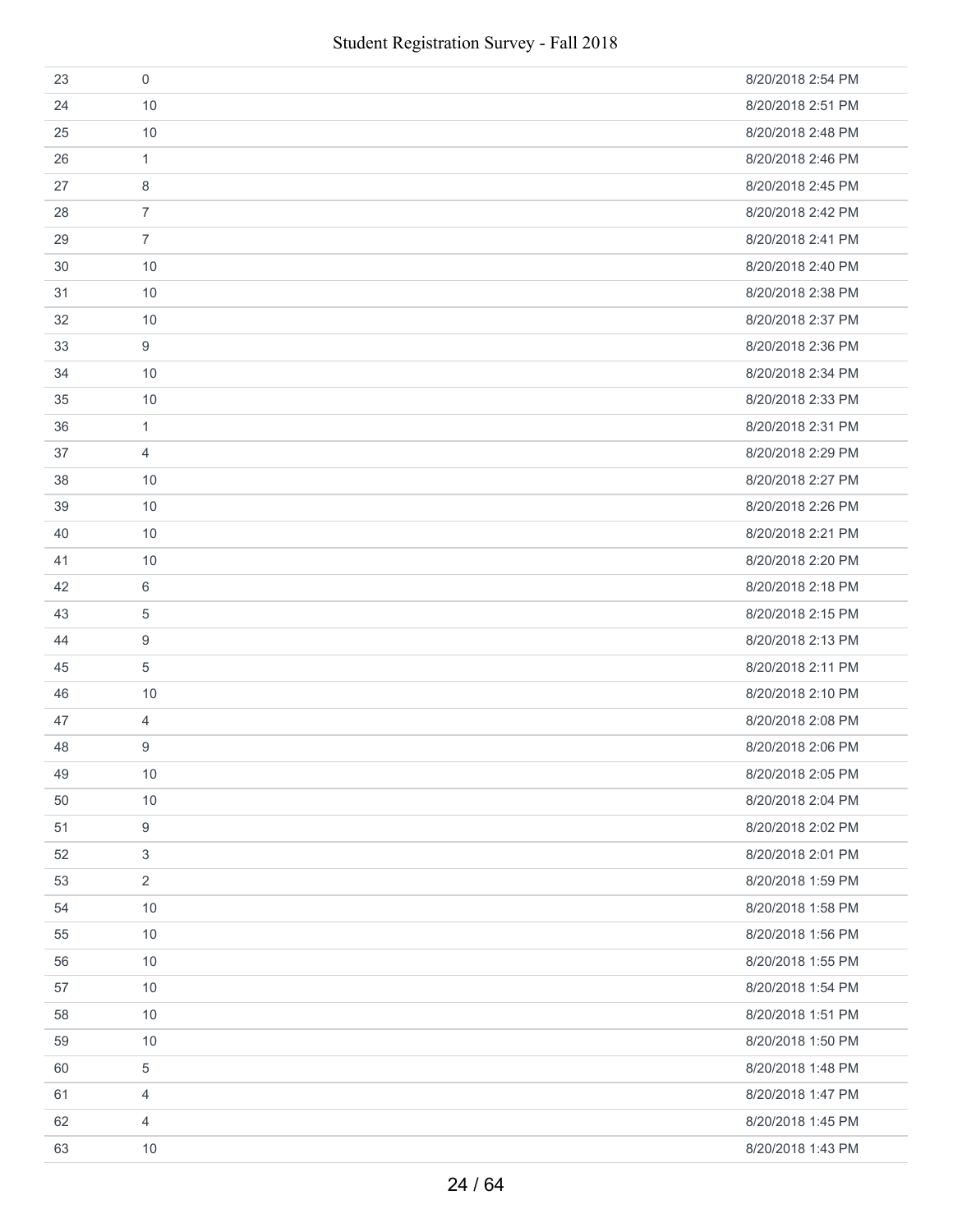| 64 | $\overline{7}$ | 8/20/2018 1:41 PM  |
|----|----------------|--------------------|
| 65 | $\overline{7}$ | 8/20/2018 1:39 PM  |
| 66 | 9              | 8/20/2018 1:37 PM  |
| 67 | 5              | 8/20/2018 1:36 PM  |
| 68 | 10             | 8/20/2018 1:33 PM  |
| 69 | 10             | 8/20/2018 1:32 PM  |
| 70 | 9              | 8/20/2018 1:31 PM  |
| 71 | $\overline{7}$ | 8/20/2018 1:30 PM  |
| 72 | 6              | 8/20/2018 1:28 PM  |
| 73 | 10             | 8/20/2018 12:51 PM |
| 74 | 2              | 8/20/2018 9:36 AM  |
| 75 | 8              | 8/20/2018 8:39 AM  |
| 76 | 10             | 8/19/2018 9:33 PM  |
| 77 | 10             | 8/18/2018 12:06 PM |
| 78 | 10             | 8/17/2018 4:33 PM  |
| 79 | 10             | 8/17/2018 2:24 PM  |
| 80 | 10             | 8/17/2018 9:24 AM  |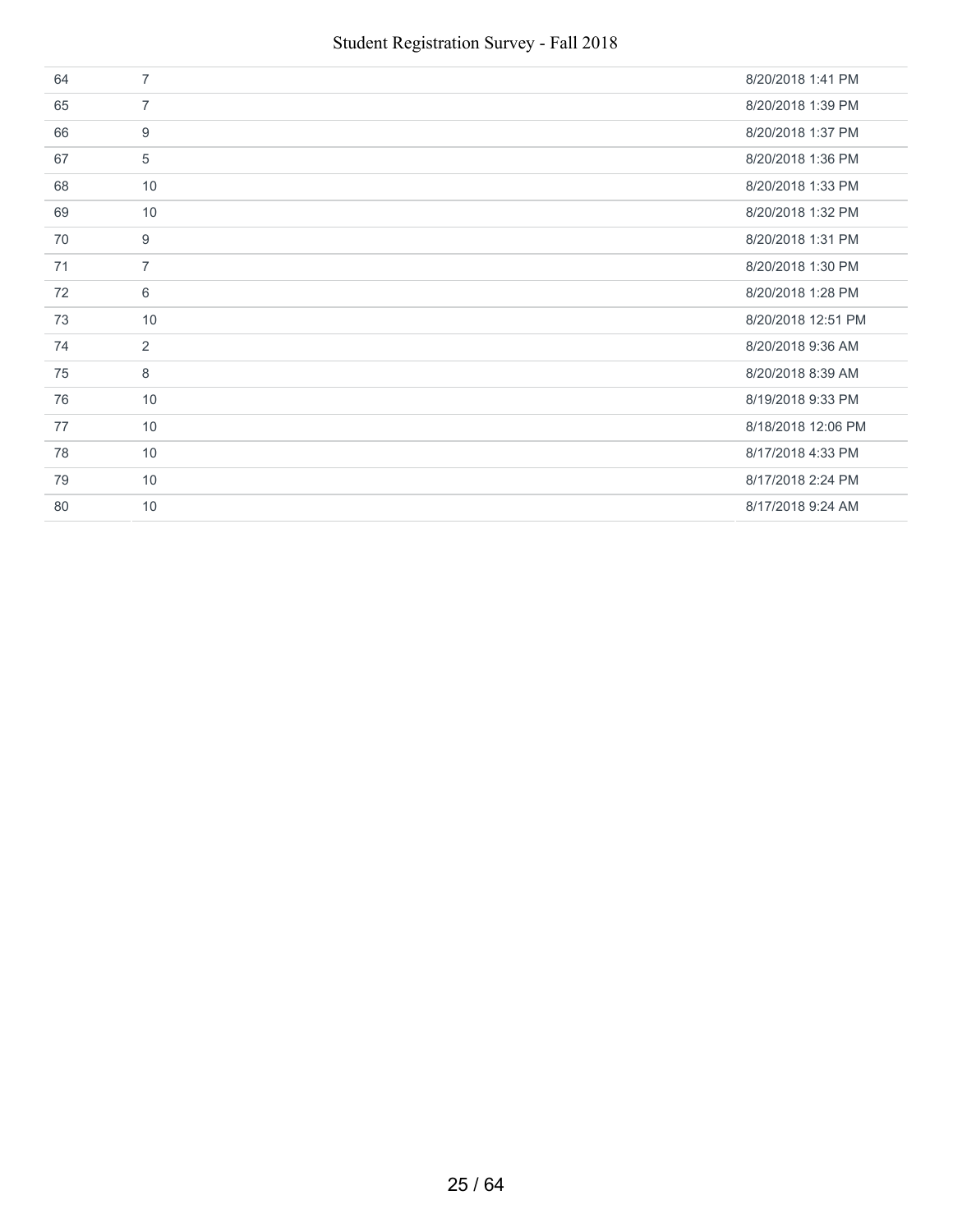# Q17 Helpfulness of Admission & Records Staff



| <b>ANSWER CHOICES</b> | <b>AVERAGE NUMBER</b> | <b>TOTAL NUMBER</b> | <b>RESPONSES</b> |
|-----------------------|-----------------------|---------------------|------------------|
|                       |                       | 685                 |                  |
| Total Respondents: 81 |                       |                     |                  |
|                       |                       |                     |                  |

| #              |            | <b>DATE</b>        |
|----------------|------------|--------------------|
| 1              | 10         | 9/7/2018 10:23 AM  |
| 2              | 10         | 9/5/2018 3:23 PM   |
| 3              | 10         | 9/3/2018 12:30 PM  |
| 4              | 10         | 8/31/2018 1:10 PM  |
| 5              | 10         | 8/31/2018 9:57 AM  |
| 6              | 10         | 8/30/2018 10:54 PM |
| $\overline{7}$ | 10         | 8/28/2018 7:56 PM  |
| 8              | 10         | 8/24/2018 8:14 AM  |
| 9              | 10         | 8/22/2018 3:56 PM  |
| 10             | 9          | 8/22/2018 11:59 AM |
| 11             | 9          | 8/22/2018 8:22 AM  |
| 12             | $\sqrt{5}$ | 8/22/2018 12:59 AM |
| 13             | 9          | 8/21/2018 4:51 PM  |
| 14             | 10         | 8/21/2018 1:47 PM  |
| 15             | 10         | 8/21/2018 8:53 AM  |
| 16             | 5          | 8/20/2018 7:43 PM  |
| 17             | 8          | 8/20/2018 5:02 PM  |
| 18             | 5          | 8/20/2018 4:03 PM  |
| 19             | 8          | 8/20/2018 3:02 PM  |
| 20             | 10         | 8/20/2018 3:01 PM  |
| 21             | 6          | 8/20/2018 2:59 PM  |
| 22             | 10         | 8/20/2018 2:58 PM  |
|                |            |                    |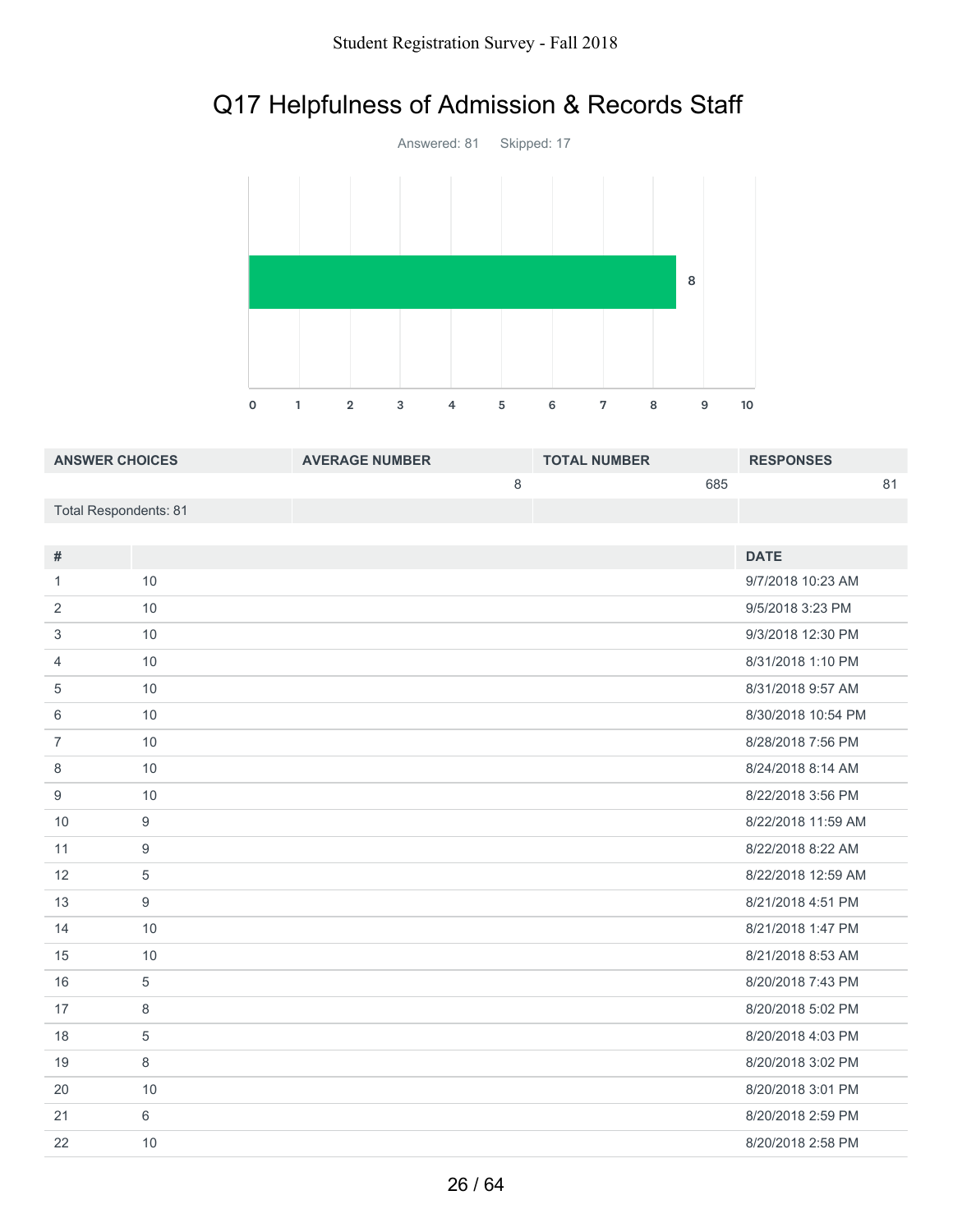| 23 | 5              | 8/20/2018 2:54 PM |
|----|----------------|-------------------|
| 24 | 10             | 8/20/2018 2:51 PM |
| 25 | 10             | 8/20/2018 2:48 PM |
| 26 | 1              | 8/20/2018 2:46 PM |
| 27 | 8              | 8/20/2018 2:45 PM |
| 28 | 8              | 8/20/2018 2:42 PM |
| 29 | $\overline{7}$ | 8/20/2018 2:41 PM |
| 30 | 10             | 8/20/2018 2:40 PM |
| 31 | 10             | 8/20/2018 2:38 PM |
| 32 | 10             | 8/20/2018 2:37 PM |
| 33 | 9              | 8/20/2018 2:36 PM |
| 34 | 10             | 8/20/2018 2:34 PM |
| 35 | 10             | 8/20/2018 2:33 PM |
| 36 | 10             | 8/20/2018 2:31 PM |
| 37 | 3              | 8/20/2018 2:29 PM |
| 38 | 10             | 8/20/2018 2:27 PM |
| 39 | 10             | 8/20/2018 2:26 PM |
| 40 | 8              | 8/20/2018 2:24 PM |
| 41 | 10             | 8/20/2018 2:21 PM |
| 42 | 10             | 8/20/2018 2:20 PM |
| 43 | $\overline{7}$ | 8/20/2018 2:18 PM |
| 44 | 4              | 8/20/2018 2:17 PM |
| 45 | 5              | 8/20/2018 2:15 PM |
| 46 | 10             | 8/20/2018 2:13 PM |
| 47 | 5              | 8/20/2018 2:11 PM |
| 48 | 10             | 8/20/2018 2:10 PM |
| 49 | 10             | 8/20/2018 2:08 PM |
| 50 | 10             | 8/20/2018 2:06 PM |
| 51 | 10             | 8/20/2018 2:05 PM |
| 52 | 10             | 8/20/2018 2:04 PM |
| 53 | 9              | 8/20/2018 2:02 PM |
| 54 | $\mathfrak{Z}$ | 8/20/2018 2:01 PM |
| 55 | $\overline{4}$ | 8/20/2018 1:59 PM |
| 56 | 10             | 8/20/2018 1:58 PM |
| 57 | 10             | 8/20/2018 1:56 PM |
| 58 | 10             | 8/20/2018 1:55 PM |
| 59 | 10             | 8/20/2018 1:54 PM |
| 60 | 10             | 8/20/2018 1:51 PM |
| 61 | 10             | 8/20/2018 1:50 PM |
| 62 | 5              | 8/20/2018 1:48 PM |
| 63 | 3              | 8/20/2018 1:47 PM |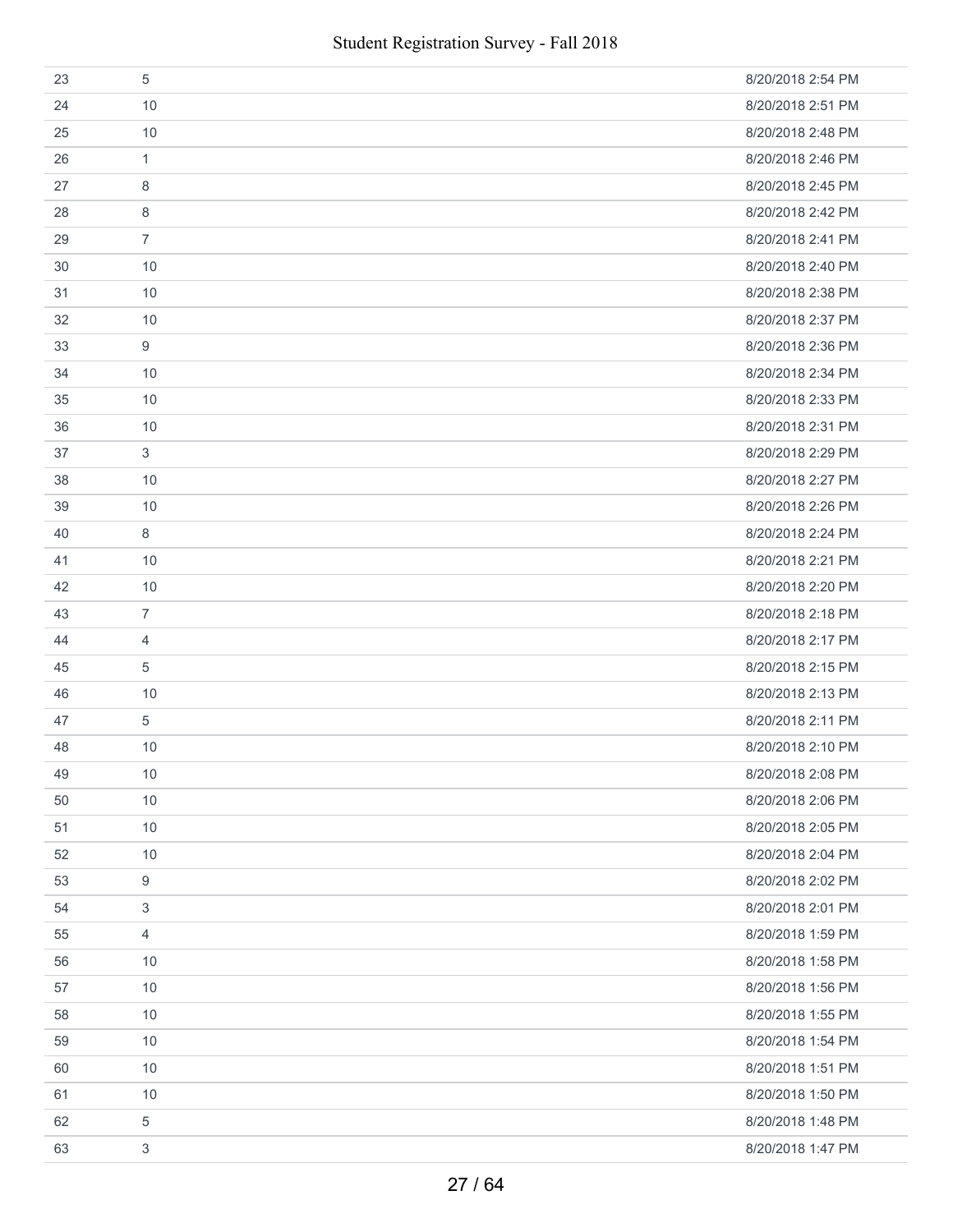| 64 | 9              | 8/20/2018 1:43 PM  |
|----|----------------|--------------------|
| 65 | 8              | 8/20/2018 1:41 PM  |
| 66 | 9              | 8/20/2018 1:39 PM  |
| 67 | 9              | 8/20/2018 1:37 PM  |
| 68 | 5              | 8/20/2018 1:36 PM  |
| 69 | 10             | 8/20/2018 1:33 PM  |
| 70 | 10             | 8/20/2018 1:32 PM  |
| 71 | 9              | 8/20/2018 1:31 PM  |
| 72 | $\overline{7}$ | 8/20/2018 1:30 PM  |
| 73 | 6              | 8/20/2018 1:28 PM  |
| 74 | 10             | 8/20/2018 12:51 PM |
| 75 | 5              | 8/20/2018 9:36 AM  |
| 76 | 10             | 8/20/2018 8:39 AM  |
| 77 | 10             | 8/19/2018 9:33 PM  |
| 78 | 10             | 8/18/2018 12:06 PM |
| 79 | 10             | 8/17/2018 4:33 PM  |
| 80 | 10             | 8/17/2018 2:24 PM  |
| 81 | 10             | 8/17/2018 9:24 AM  |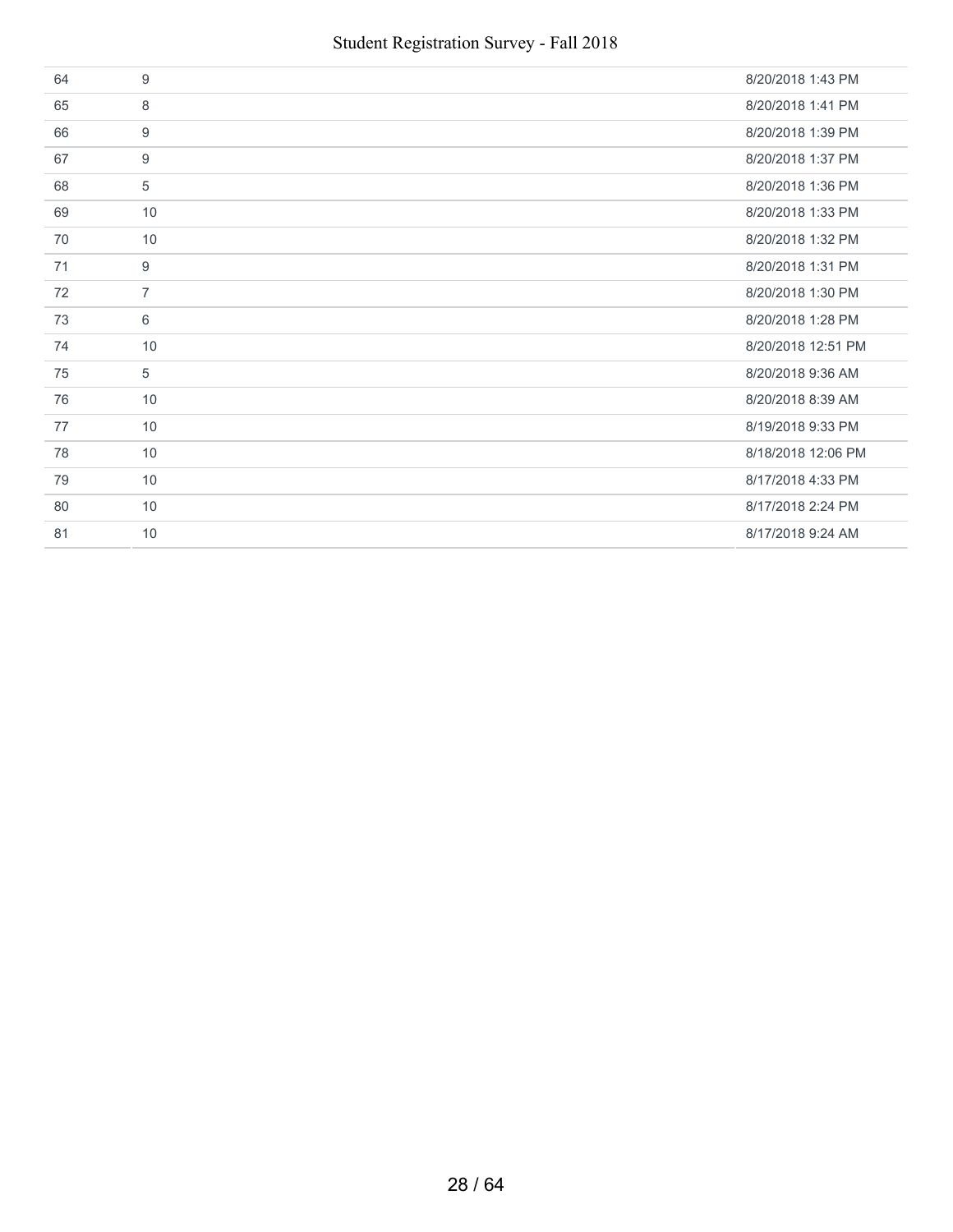# Q18 Helpfulness of Financial Aid Office.



| <b>ANSWER CHOICES</b> | <b>AVERAGE NUMBER</b> | <b>TOTAL NUMBER</b> | <b>RESPONSES</b> |
|-----------------------|-----------------------|---------------------|------------------|
|                       |                       | 707                 | 84               |
| Total Respondents: 84 |                       |                     |                  |

| #              |                | <b>DATE</b>        |
|----------------|----------------|--------------------|
|                |                |                    |
| $\mathbf{1}$   | 10             | 9/7/2018 10:23 AM  |
| 2              | 10             | 9/5/2018 3:23 PM   |
| 3              | 10             | 9/3/2018 12:30 PM  |
| $\overline{4}$ | 10             | 8/31/2018 1:10 PM  |
| 5              | 10             | 8/31/2018 9:57 AM  |
| 6              | 10             | 8/30/2018 10:54 PM |
| $\overline{7}$ | 8              | 8/30/2018 10:52 PM |
| 8              | 10             | 8/28/2018 7:56 PM  |
| 9              | 10             | 8/24/2018 8:14 AM  |
| 10             | 10             | 8/22/2018 3:56 PM  |
| 11             | $\mathbf 0$    | 8/22/2018 3:47 PM  |
| 12             | 8              | 8/22/2018 11:59 AM |
| 13             | $\overline{7}$ | 8/22/2018 8:22 AM  |
| 14             | $\overline{7}$ | 8/22/2018 12:59 AM |
| 15             | 9              | 8/21/2018 4:51 PM  |
| 16             | 10             | 8/21/2018 1:47 PM  |
| 17             | 10             | 8/21/2018 8:53 AM  |
| 18             | 5              | 8/20/2018 7:43 PM  |
| 19             | 9              | 8/20/2018 5:02 PM  |
| 20             | $\overline{7}$ | 8/20/2018 4:03 PM  |
| 21             | 9              | 8/20/2018 3:02 PM  |
| 22             | 10             | 8/20/2018 3:01 PM  |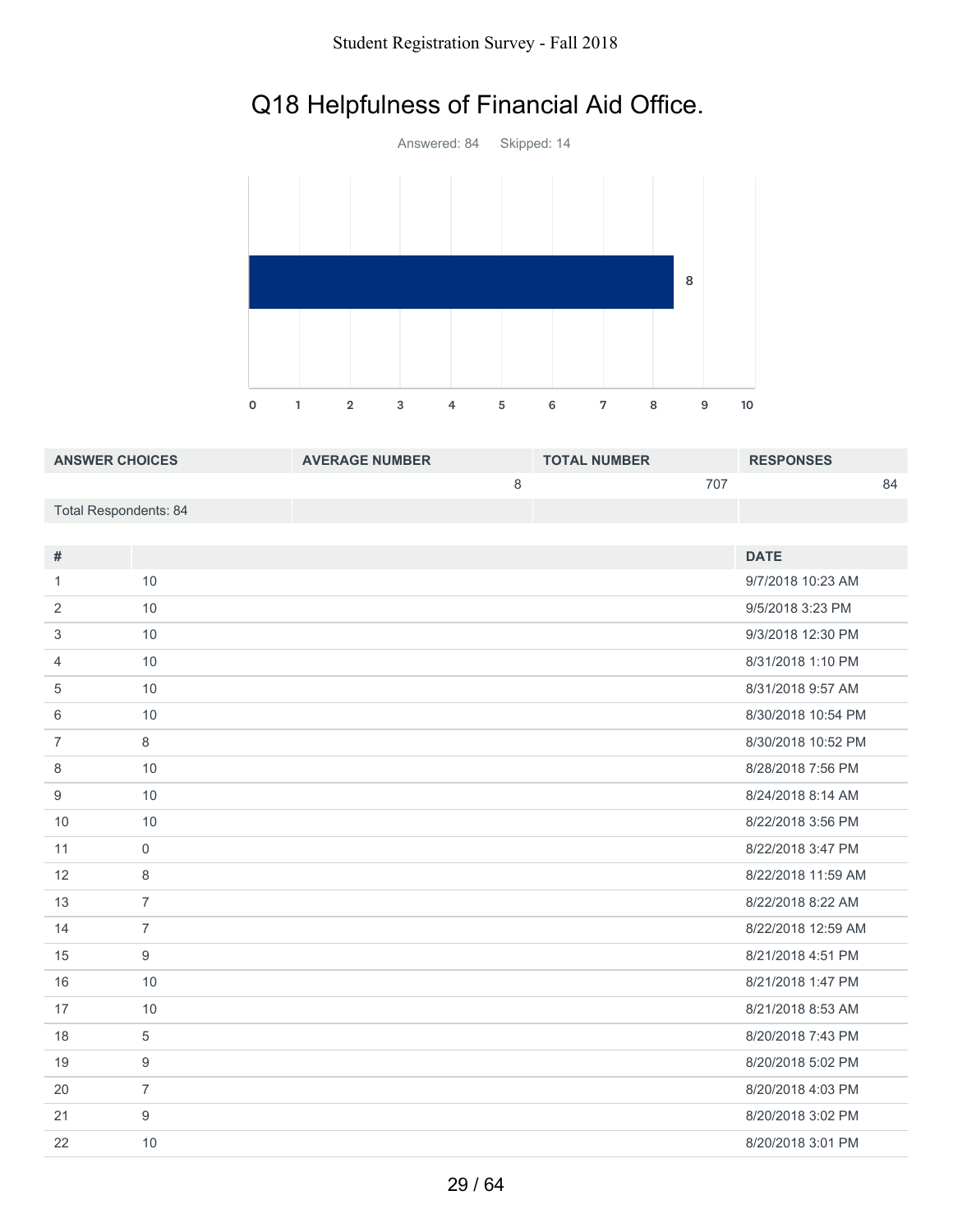| 23 | 6              | 8/20/2018 2:59 PM |
|----|----------------|-------------------|
| 24 | 10             | 8/20/2018 2:58 PM |
| 25 | 5              | 8/20/2018 2:54 PM |
| 26 | 10             | 8/20/2018 2:51 PM |
| 27 | 10             | 8/20/2018 2:48 PM |
| 28 | 3              | 8/20/2018 2:46 PM |
| 29 | 8              | 8/20/2018 2:45 PM |
| 30 | $\overline{7}$ | 8/20/2018 2:42 PM |
| 31 | $\overline{7}$ | 8/20/2018 2:41 PM |
| 32 | 10             | 8/20/2018 2:40 PM |
| 33 | 10             | 8/20/2018 2:38 PM |
| 34 | 10             | 8/20/2018 2:37 PM |
| 35 | 9              | 8/20/2018 2:36 PM |
| 36 | 10             | 8/20/2018 2:34 PM |
| 37 | 10             | 8/20/2018 2:33 PM |
| 38 | 10             | 8/20/2018 2:31 PM |
| 39 | $\mathbf{1}$   | 8/20/2018 2:29 PM |
| 40 | 10             | 8/20/2018 2:27 PM |
| 41 | 10             | 8/20/2018 2:26 PM |
| 42 | 10             | 8/20/2018 2:24 PM |
| 43 | 10             | 8/20/2018 2:21 PM |
| 44 | 10             | 8/20/2018 2:20 PM |
| 45 | 5              | 8/20/2018 2:18 PM |
| 46 | 4              | 8/20/2018 2:17 PM |
| 47 | 5              | 8/20/2018 2:15 PM |
| 48 | 10             | 8/20/2018 2:13 PM |
| 49 | 5              | 8/20/2018 2:11 PM |
| 50 | 10             | 8/20/2018 2:10 PM |
| 51 | 10             | 8/20/2018 2:08 PM |
| 52 | 10             | 8/20/2018 2:06 PM |
| 53 | 10             | 8/20/2018 2:05 PM |
| 54 | 10             | 8/20/2018 2:04 PM |
| 55 | 9              | 8/20/2018 2:02 PM |
| 56 | $\sqrt{3}$     | 8/20/2018 2:01 PM |
| 57 | 4              | 8/20/2018 1:59 PM |
| 58 | 10             | 8/20/2018 1:58 PM |
| 59 | 10             | 8/20/2018 1:56 PM |
| 60 | 10             | 8/20/2018 1:55 PM |
| 61 | 10             | 8/20/2018 1:54 PM |
| 62 | 10             | 8/20/2018 1:51 PM |
| 63 | 10             | 8/20/2018 1:50 PM |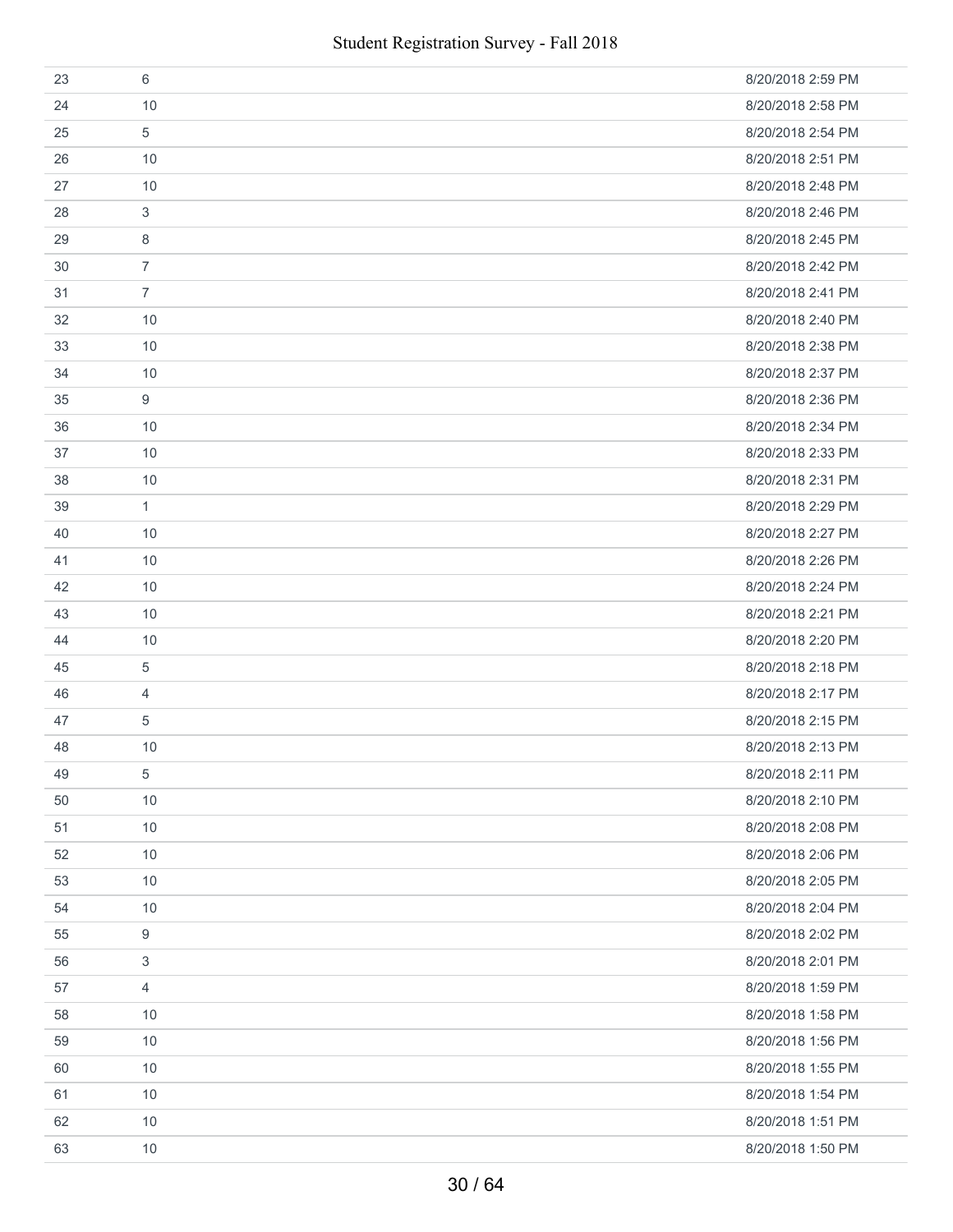| 64 | 5              | 8/20/2018 1:48 PM  |
|----|----------------|--------------------|
| 65 | 5              | 8/20/2018 1:47 PM  |
| 66 | 8              | 8/20/2018 1:45 PM  |
| 67 | 10             | 8/20/2018 1:43 PM  |
| 68 | 10             | 8/20/2018 1:41 PM  |
| 69 | 10             | 8/20/2018 1:39 PM  |
| 70 | 9              | 8/20/2018 1:37 PM  |
| 71 | 5              | 8/20/2018 1:36 PM  |
| 72 | 10             | 8/20/2018 1:33 PM  |
| 73 | 10             | 8/20/2018 1:32 PM  |
| 74 | 10             | 8/20/2018 1:31 PM  |
| 75 | $\overline{7}$ | 8/20/2018 1:30 PM  |
| 76 | 6              | 8/20/2018 1:28 PM  |
| 77 | 10             | 8/20/2018 12:51 PM |
| 78 | 3              | 8/20/2018 9:36 AM  |
| 79 | 9              | 8/20/2018 8:39 AM  |
| 80 | 10             | 8/19/2018 9:33 PM  |
| 81 | 10             | 8/18/2018 12:06 PM |
| 82 | 10             | 8/17/2018 4:33 PM  |
| 83 | 10             | 8/17/2018 2:24 PM  |
| 84 | 10             | 8/17/2018 9:24 AM  |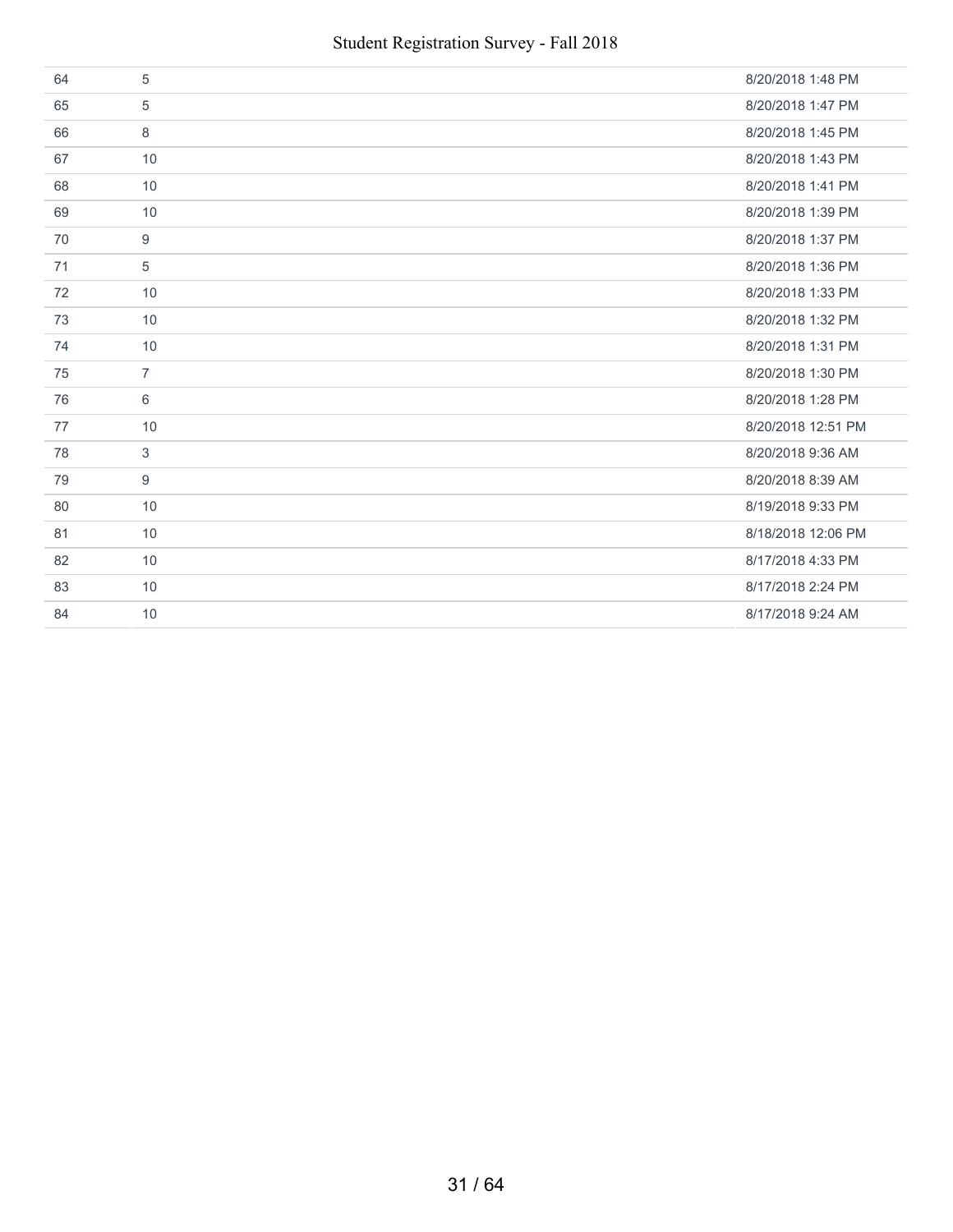# Q19 Helpfulness of Business Office Staff.



| <b>ANSWER CHOICES</b> | <b>AVERAGE NUMBER</b> | <b>TOTAL NUMBER</b> | <b>RESPONSES</b> |
|-----------------------|-----------------------|---------------------|------------------|
|                       |                       | 692                 | 82               |
| Total Respondents: 82 |                       |                     |                  |

| $\#$           |                  | <b>DATE</b>        |
|----------------|------------------|--------------------|
| 1              | 3                | 9/7/2018 10:23 AM  |
| 2              | 10               | 9/5/2018 3:23 PM   |
| 3              | 10               | 9/3/2018 12:30 PM  |
| $\overline{4}$ | 10               | 8/31/2018 1:10 PM  |
| 5              | 10               | 8/31/2018 9:57 AM  |
| 6              | 10               | 8/30/2018 10:54 PM |
| $\overline{7}$ | $\,8\,$          | 8/30/2018 10:52 PM |
| 8              | 10               | 8/28/2018 7:56 PM  |
| 9              | 10               | 8/24/2018 8:14 AM  |
| 10             | 10               | 8/22/2018 3:56 PM  |
| 11             | 8                | 8/22/2018 11:59 AM |
| 12             | $\,8\,$          | 8/22/2018 8:22 AM  |
| 13             | $\boldsymbol{9}$ | 8/22/2018 12:59 AM |
| 14             | 9                | 8/21/2018 4:51 PM  |
| 15             | 10               | 8/21/2018 1:47 PM  |
| 16             | 10               | 8/21/2018 8:53 AM  |
| 17             | 8                | 8/20/2018 7:43 PM  |
| 18             | 10               | 8/20/2018 5:02 PM  |
| 19             | 5                | 8/20/2018 4:03 PM  |
| 20             | 5                | 8/20/2018 3:02 PM  |
| 21             | 10               | 8/20/2018 3:01 PM  |
| 22             | 6                | 8/20/2018 2:59 PM  |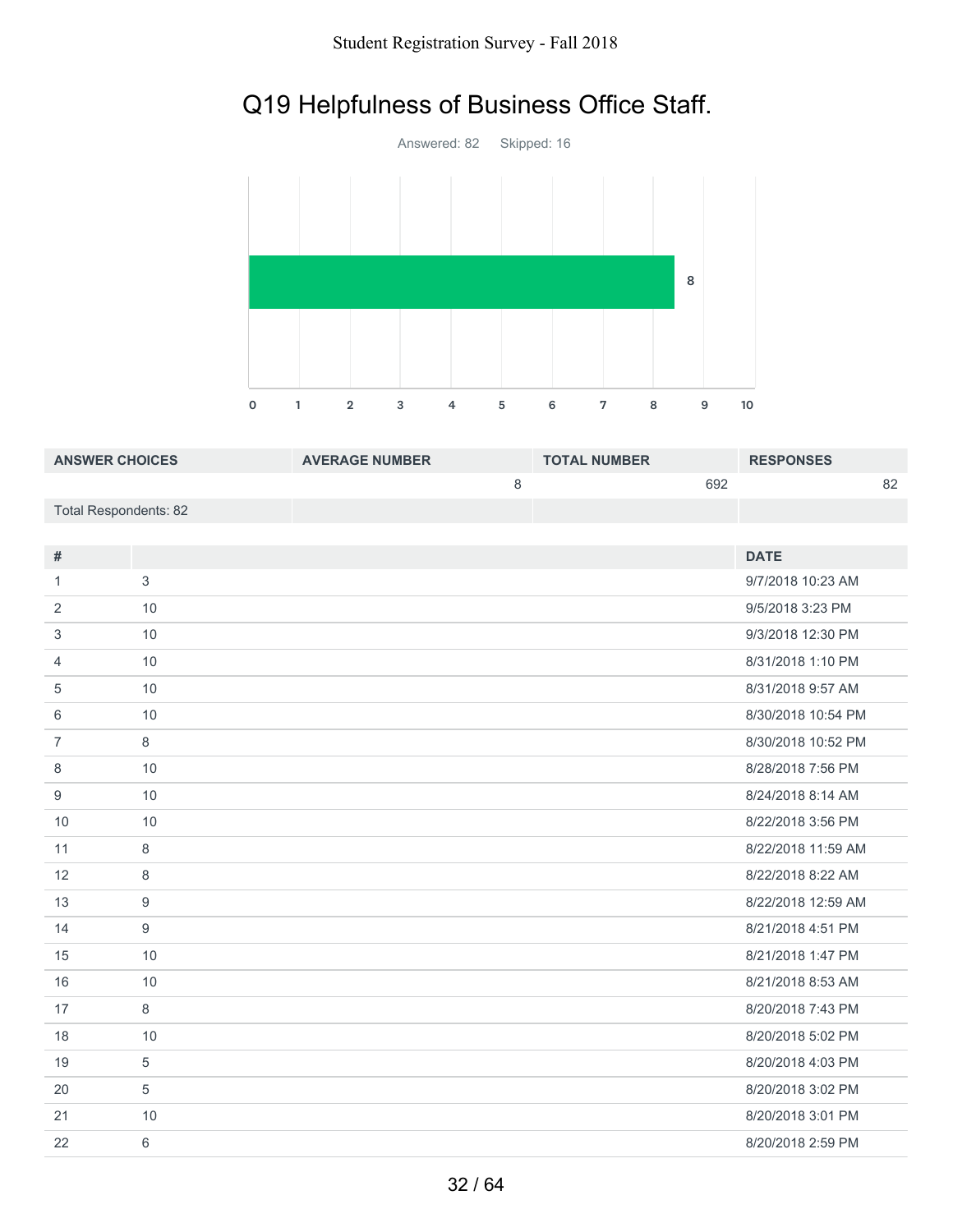| 23 | 10             | 8/20/2018 2:58 PM |
|----|----------------|-------------------|
| 24 | 5              | 8/20/2018 2:54 PM |
| 25 | 10             | 8/20/2018 2:51 PM |
| 26 | 10             | 8/20/2018 2:48 PM |
| 27 | 3              | 8/20/2018 2:46 PM |
| 28 | 8              | 8/20/2018 2:45 PM |
| 29 | 8              | 8/20/2018 2:42 PM |
| 30 | $\overline{7}$ | 8/20/2018 2:41 PM |
| 31 | 10             | 8/20/2018 2:40 PM |
| 32 | 10             | 8/20/2018 2:38 PM |
| 33 | 10             | 8/20/2018 2:37 PM |
| 34 | 9              | 8/20/2018 2:36 PM |
| 35 | 10             | 8/20/2018 2:34 PM |
| 36 | 10             | 8/20/2018 2:33 PM |
| 37 | 10             | 8/20/2018 2:31 PM |
| 38 | $\overline{2}$ | 8/20/2018 2:29 PM |
| 39 | 10             | 8/20/2018 2:27 PM |
| 40 | 10             | 8/20/2018 2:26 PM |
| 41 | $\overline{4}$ | 8/20/2018 2:24 PM |
| 42 | 10             | 8/20/2018 2:21 PM |
| 43 | 10             | 8/20/2018 2:20 PM |
| 44 | 5              | 8/20/2018 2:17 PM |
| 45 | 5              | 8/20/2018 2:15 PM |
| 46 | 10             | 8/20/2018 2:13 PM |
| 47 | 5              | 8/20/2018 2:11 PM |
| 48 | 10             | 8/20/2018 2:10 PM |
| 49 | $10$           | 8/20/2018 2:08 PM |
| 50 | 10             | 8/20/2018 2:06 PM |
| 51 | 10             | 8/20/2018 2:05 PM |
| 52 | 10             | 8/20/2018 2:04 PM |
| 53 | 9              | 8/20/2018 2:02 PM |
| 54 | 3              | 8/20/2018 2:01 PM |
| 55 | 4              | 8/20/2018 1:59 PM |
| 56 | 10             | 8/20/2018 1:58 PM |
| 57 | 10             | 8/20/2018 1:56 PM |
| 58 | 10             | 8/20/2018 1:55 PM |
| 59 | 10             | 8/20/2018 1:54 PM |
| 60 | 10             | 8/20/2018 1:51 PM |
| 61 | 10             | 8/20/2018 1:50 PM |
| 62 | 5              | 8/20/2018 1:48 PM |
| 63 | 6              | 8/20/2018 1:47 PM |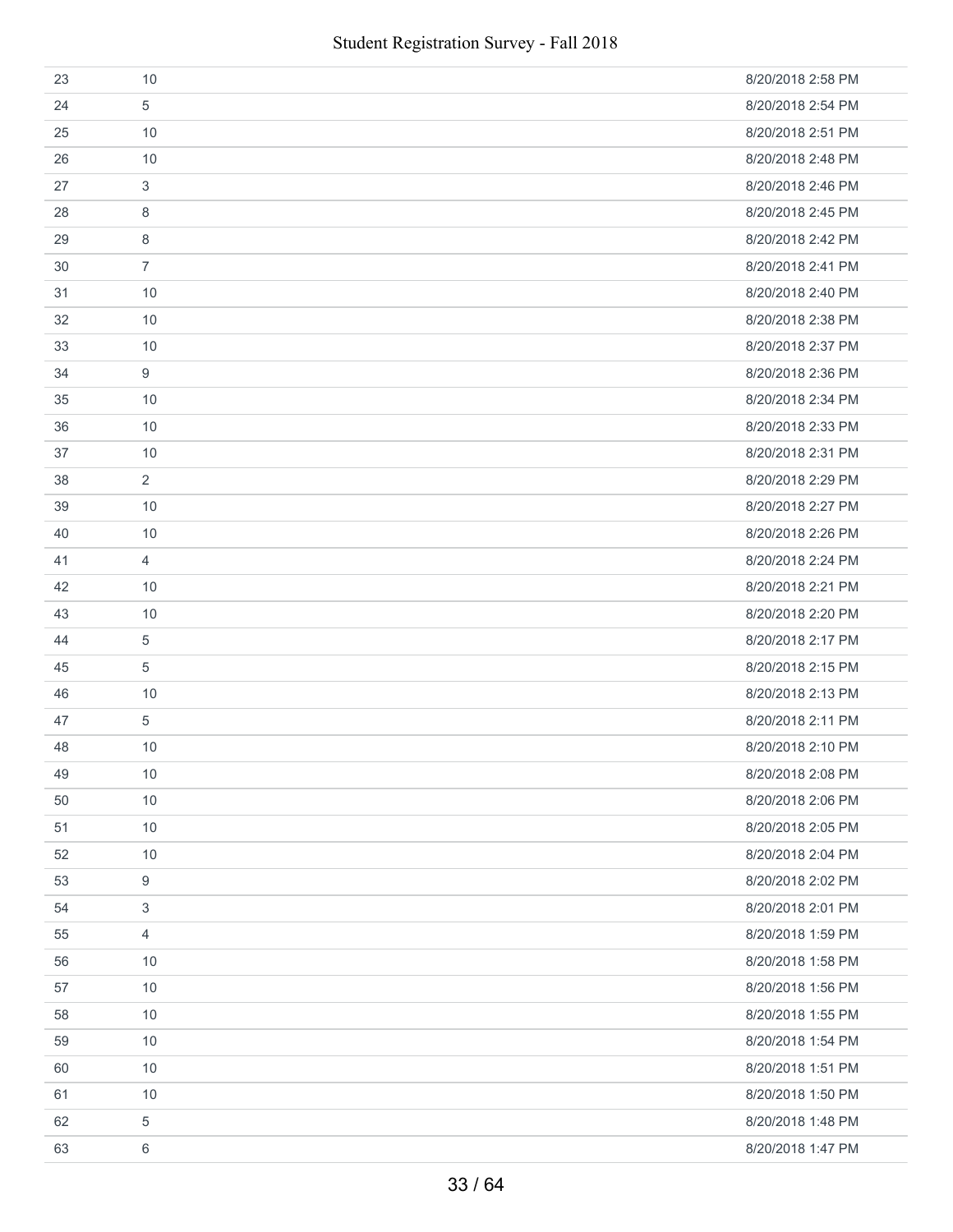| 64 | 8              | 8/20/2018 1:45 PM  |
|----|----------------|--------------------|
| 65 | 10             | 8/20/2018 1:43 PM  |
| 66 | 10             | 8/20/2018 1:41 PM  |
| 67 | 9              | 8/20/2018 1:39 PM  |
| 68 | 9              | 8/20/2018 1:37 PM  |
| 69 | 5              | 8/20/2018 1:36 PM  |
| 70 | 10             | 8/20/2018 1:33 PM  |
| 71 | 10             | 8/20/2018 1:32 PM  |
| 72 | 10             | 8/20/2018 1:31 PM  |
| 73 | $\overline{7}$ | 8/20/2018 1:30 PM  |
| 74 | 6              | 8/20/2018 1:28 PM  |
| 75 | 10             | 8/20/2018 12:51 PM |
| 76 | 5              | 8/20/2018 9:36 AM  |
| 77 | 8              | 8/20/2018 8:39 AM  |
| 78 | 8              | 8/19/2018 9:33 PM  |
| 79 | 10             | 8/18/2018 12:06 PM |
| 80 | 10             | 8/17/2018 4:33 PM  |
| 81 | 10             | 8/17/2018 2:24 PM  |
| 82 | 10             | 8/17/2018 9:24 AM  |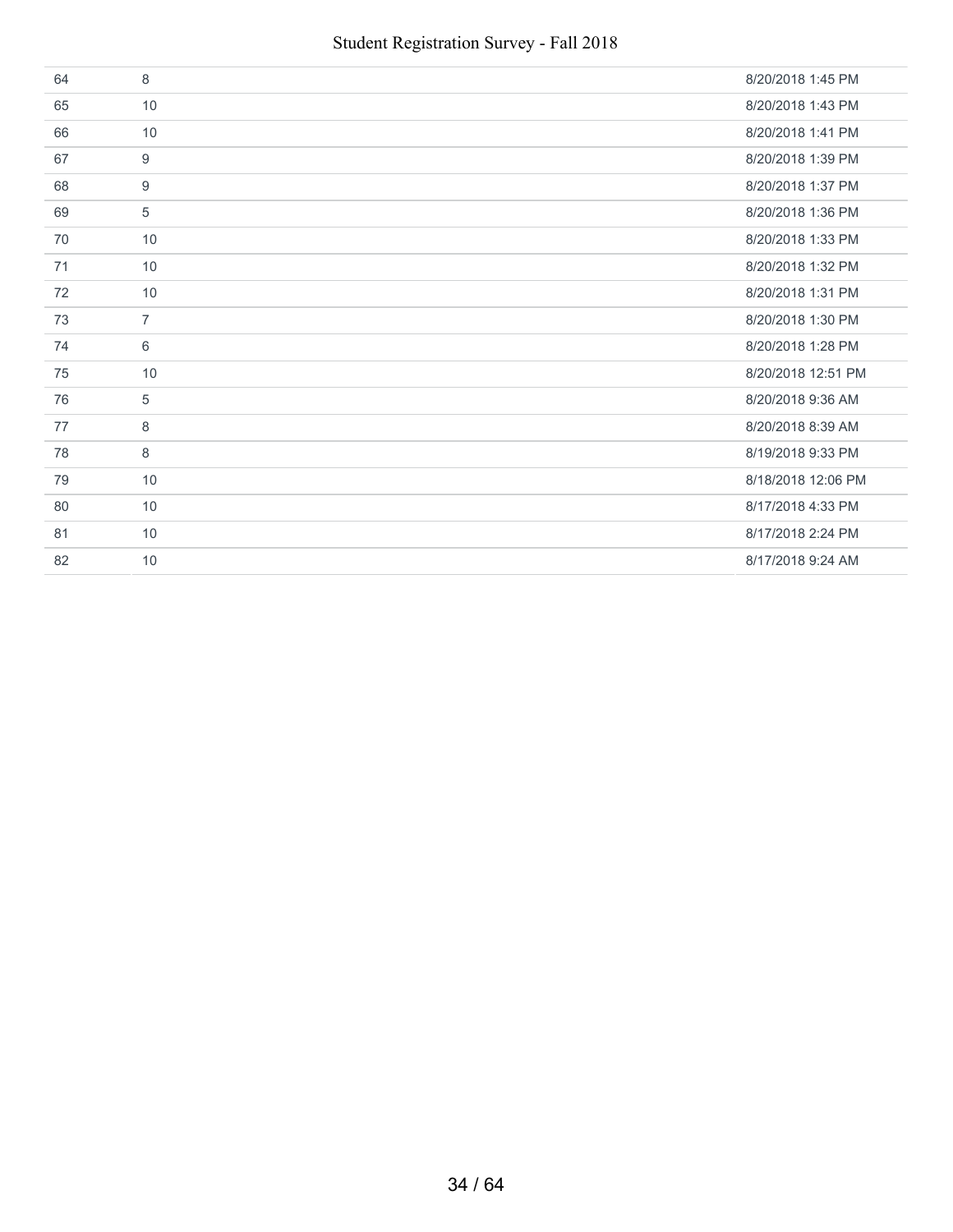# Q20 Helpfulness of Peer Coaches/Peer Advisors.



| <b>ANSWER CHOICES</b> | <b>AVERAGE NUMBER</b> | <b>TOTAL NUMBER</b> | <b>RESPONSES</b> |
|-----------------------|-----------------------|---------------------|------------------|
|                       |                       | 673                 | 83               |
| Total Respondents: 83 |                       |                     |                  |

| #              |                | <b>DATE</b>        |
|----------------|----------------|--------------------|
| 1              | $\overline{4}$ | 9/7/2018 10:23 AM  |
| 2              | 9              | 9/5/2018 3:23 PM   |
| 3              | 10             | 9/3/2018 12:30 PM  |
| $\overline{4}$ | 10             | 8/31/2018 1:10 PM  |
| 5              | 10             | 8/31/2018 9:57 AM  |
| 6              | 10             | 8/30/2018 10:54 PM |
| $\overline{7}$ | 9              | 8/30/2018 10:52 PM |
| 8              | 10             | 8/28/2018 7:56 PM  |
| 9              | 5              | 8/24/2018 8:14 AM  |
| 10             | 10             | 8/22/2018 3:56 PM  |
| 11             | $\overline{7}$ | 8/22/2018 11:59 AM |
| 12             | $\overline{7}$ | 8/22/2018 8:22 AM  |
| 13             | 3              | 8/22/2018 12:59 AM |
| 14             | 10             | 8/21/2018 4:51 PM  |
| 15             | 9              | 8/21/2018 1:47 PM  |
| 16             | 10             | 8/21/2018 8:53 AM  |
| 17             | 10             | 8/20/2018 7:43 PM  |
| 18             | 10             | 8/20/2018 5:02 PM  |
| 19             | 10             | 8/20/2018 4:03 PM  |
| 20             | 10             | 8/20/2018 3:02 PM  |
| 21             | 10             | 8/20/2018 3:01 PM  |
| 22             | 6              | 8/20/2018 2:59 PM  |
|                |                |                    |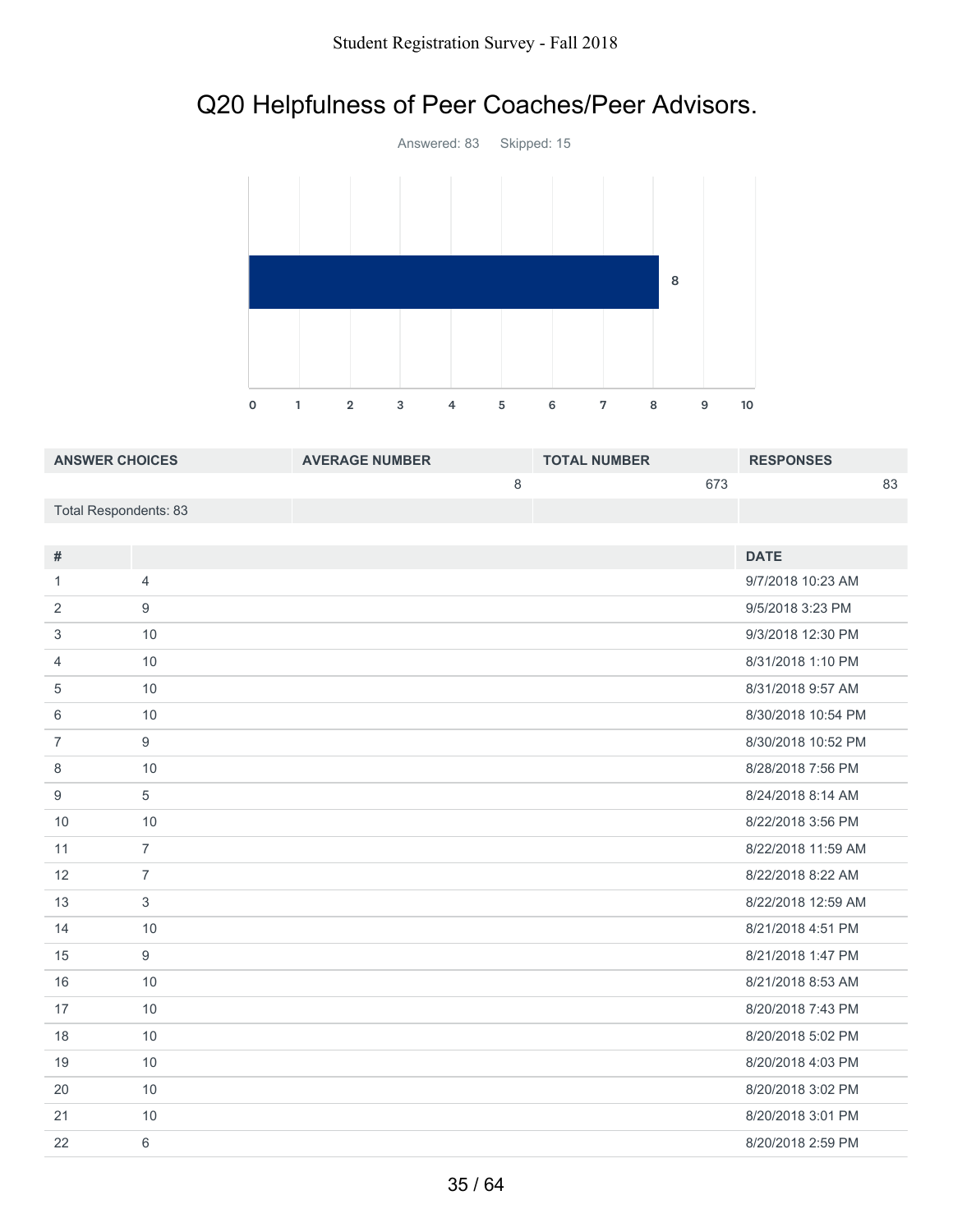| 23 | 8              | 8/20/2018 2:58 PM |
|----|----------------|-------------------|
| 24 | 5              | 8/20/2018 2:54 PM |
| 25 | 10             | 8/20/2018 2:51 PM |
| 26 | 10             | 8/20/2018 2:48 PM |
| 27 | $\mathbf 0$    | 8/20/2018 2:46 PM |
| 28 | 8              | 8/20/2018 2:45 PM |
| 29 | 9              | 8/20/2018 2:42 PM |
| 30 | $\overline{7}$ | 8/20/2018 2:41 PM |
| 31 | 10             | 8/20/2018 2:40 PM |
| 32 | 10             | 8/20/2018 2:38 PM |
| 33 | 10             | 8/20/2018 2:37 PM |
| 34 | 9              | 8/20/2018 2:36 PM |
| 35 | 10             | 8/20/2018 2:34 PM |
| 36 | 10             | 8/20/2018 2:33 PM |
| 37 | 0              | 8/20/2018 2:31 PM |
| 38 | 3              | 8/20/2018 2:29 PM |
| 39 | 10             | 8/20/2018 2:27 PM |
| 40 | 10             | 8/20/2018 2:26 PM |
| 41 | 5              | 8/20/2018 2:24 PM |
| 42 | 10             | 8/20/2018 2:21 PM |
| 43 | 10             | 8/20/2018 2:20 PM |
| 44 | 10             | 8/20/2018 2:18 PM |
| 45 | $\overline{4}$ | 8/20/2018 2:17 PM |
| 46 | 5              | 8/20/2018 2:15 PM |
| 47 | 10             | 8/20/2018 2:13 PM |
| 48 | 5              | 8/20/2018 2:11 PM |
| 49 | 10             | 8/20/2018 2:10 PM |
| 50 | 10             | 8/20/2018 2:08 PM |
| 51 | 10             | 8/20/2018 2:06 PM |
| 52 | 10             | 8/20/2018 2:05 PM |
| 53 | 10             | 8/20/2018 2:04 PM |
| 54 | 9              | 8/20/2018 2:02 PM |
| 55 | 3              | 8/20/2018 2:01 PM |
| 56 | $\overline{2}$ | 8/20/2018 1:59 PM |
| 57 | 10             | 8/20/2018 1:58 PM |
| 58 | 10             | 8/20/2018 1:56 PM |
| 59 | 10             | 8/20/2018 1:55 PM |
| 60 | 10             | 8/20/2018 1:54 PM |
| 61 | 10             | 8/20/2018 1:51 PM |
| 62 | 10             | 8/20/2018 1:50 PM |
| 63 | 5              | 8/20/2018 1:48 PM |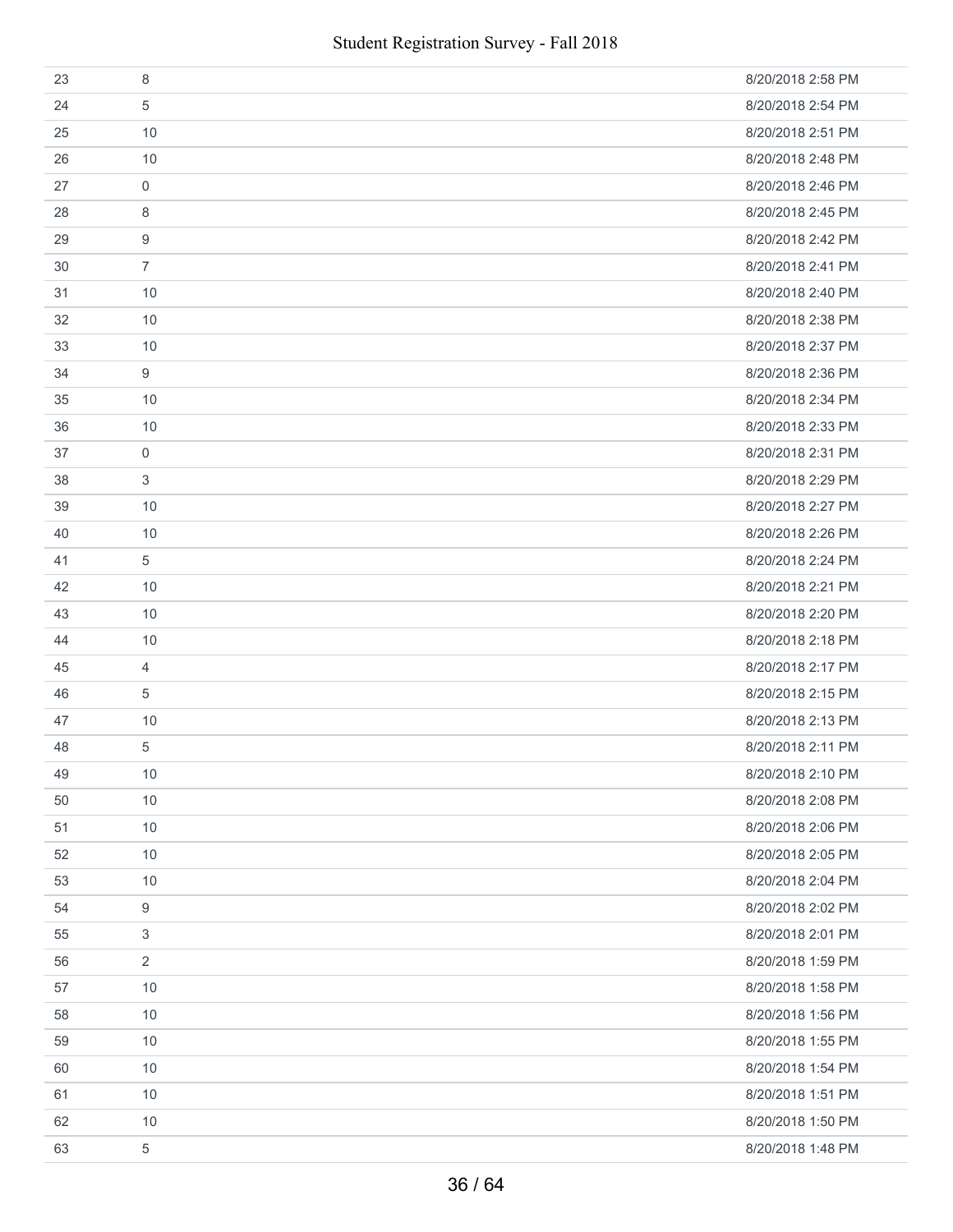| 64 | 2              | 8/20/2018 1:47 PM  |
|----|----------------|--------------------|
| 65 | 8              | 8/20/2018 1:45 PM  |
| 66 | 10             | 8/20/2018 1:43 PM  |
| 67 | $\mathbf{1}$   | 8/20/2018 1:41 PM  |
| 68 | 8              | 8/20/2018 1:39 PM  |
| 69 | 9              | 8/20/2018 1:37 PM  |
| 70 | 5              | 8/20/2018 1:36 PM  |
| 71 | 10             | 8/20/2018 1:33 PM  |
| 72 | 10             | 8/20/2018 1:32 PM  |
| 73 | 10             | 8/20/2018 1:31 PM  |
|    |                |                    |
| 74 | $\overline{7}$ | 8/20/2018 1:30 PM  |
| 75 | 6              | 8/20/2018 1:28 PM  |
| 76 | 10             | 8/20/2018 12:51 PM |
| 77 | $\overline{4}$ | 8/20/2018 9:36 AM  |
| 78 | $\overline{7}$ | 8/20/2018 8:39 AM  |
| 79 | 10             | 8/19/2018 9:33 PM  |
| 80 | 10             | 8/18/2018 12:06 PM |
| 81 | 10             | 8/17/2018 4:33 PM  |
| 82 | 10             | 8/17/2018 2:24 PM  |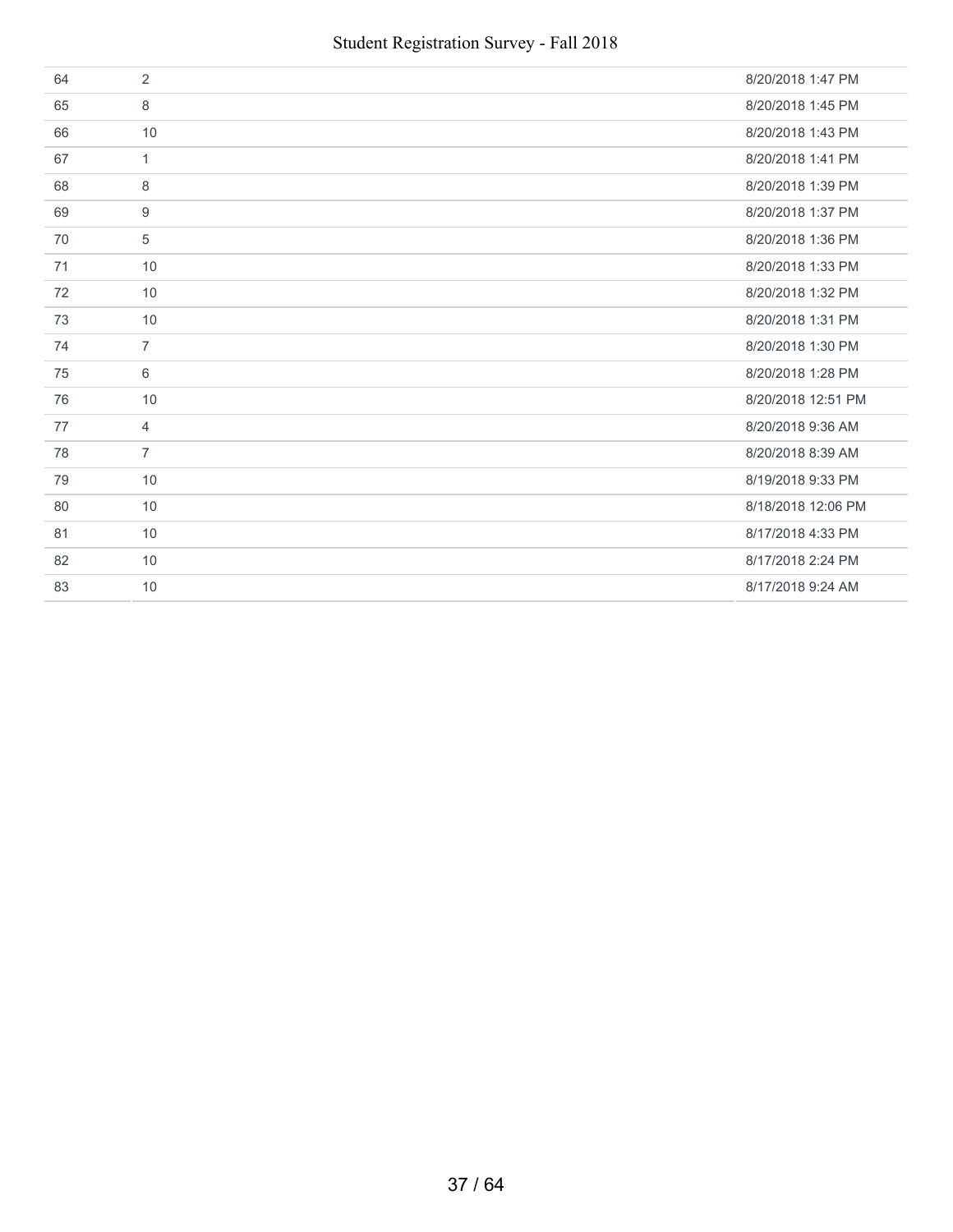# Q21 Helpfulness of Information Technology Office Staff.



| <b>ANSWER CHOICES</b> | <b>AVERAGE NUMBER</b> | <b>TOTAL NUMBER</b> | <b>RESPONSES</b> |
|-----------------------|-----------------------|---------------------|------------------|
|                       |                       | 684                 | 83               |
| Total Respondents: 83 |                       |                     |                  |
|                       |                       |                     |                  |

| #              |                | <b>DATE</b>        |
|----------------|----------------|--------------------|
| 1              | $\overline{4}$ | 9/7/2018 10:23 AM  |
| 2              | 10             | 9/5/2018 3:23 PM   |
| 3              | 10             | 9/3/2018 12:30 PM  |
| 4              | 10             | 8/31/2018 1:10 PM  |
| 5              | 10             | 8/31/2018 9:57 AM  |
| 6              | 10             | 8/30/2018 10:54 PM |
| $\overline{7}$ | 9              | 8/30/2018 10:52 PM |
| 8              | 10             | 8/28/2018 7:56 PM  |
| 9              | $\overline{4}$ | 8/24/2018 8:14 AM  |
| 10             | 10             | 8/22/2018 3:56 PM  |
| 11             | 8              | 8/22/2018 11:59 AM |
| 12             | 9              | 8/22/2018 8:22 AM  |
| 13             | 8              | 8/22/2018 12:59 AM |
| 14             | 10             | 8/21/2018 4:51 PM  |
| 15             | 9              | 8/21/2018 1:47 PM  |
| 16             | 10             | 8/21/2018 8:53 AM  |
| 17             | 10             | 8/20/2018 7:43 PM  |
| 18             | 9              | 8/20/2018 5:02 PM  |
| 19             | 6              | 8/20/2018 4:03 PM  |
| 20             | $\overline{7}$ | 8/20/2018 3:02 PM  |
| 21             | 10             | 8/20/2018 3:01 PM  |
| 22             | 6              | 8/20/2018 2:59 PM  |
|                |                |                    |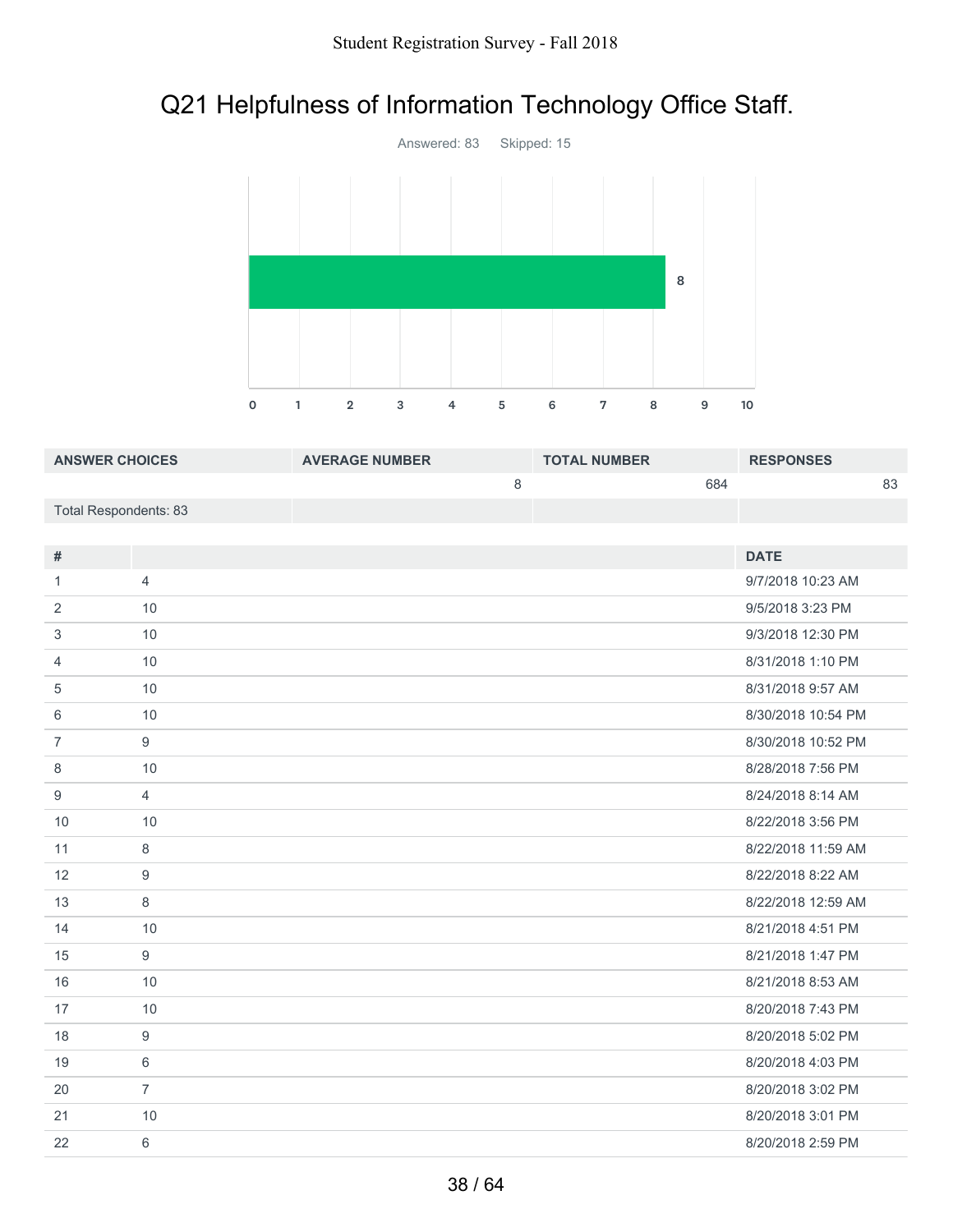| 23 | 9                | 8/20/2018 2:58 PM |
|----|------------------|-------------------|
| 24 | 5                | 8/20/2018 2:54 PM |
| 25 | 10               | 8/20/2018 2:51 PM |
| 26 | 10               | 8/20/2018 2:48 PM |
| 27 | $\mathbf 0$      | 8/20/2018 2:46 PM |
| 28 | 8                | 8/20/2018 2:45 PM |
| 29 | 9                | 8/20/2018 2:42 PM |
| 30 | $\overline{7}$   | 8/20/2018 2:41 PM |
| 31 | 10               | 8/20/2018 2:40 PM |
| 32 | 10               | 8/20/2018 2:38 PM |
| 33 | 10               | 8/20/2018 2:37 PM |
| 34 | 9                | 8/20/2018 2:36 PM |
| 35 | 10               | 8/20/2018 2:34 PM |
| 36 | 10               | 8/20/2018 2:33 PM |
| 37 | 0                | 8/20/2018 2:31 PM |
| 38 | $\overline{4}$   | 8/20/2018 2:29 PM |
| 39 | 10               | 8/20/2018 2:27 PM |
| 40 | 10               | 8/20/2018 2:26 PM |
| 41 | 5                | 8/20/2018 2:24 PM |
| 42 | 10               | 8/20/2018 2:21 PM |
| 43 | 10               | 8/20/2018 2:20 PM |
| 44 | 10               | 8/20/2018 2:18 PM |
| 45 | $\overline{7}$   | 8/20/2018 2:17 PM |
| 46 | 5                | 8/20/2018 2:15 PM |
| 47 | 10               | 8/20/2018 2:13 PM |
| 48 | 5                | 8/20/2018 2:11 PM |
| 49 | 10               | 8/20/2018 2:10 PM |
| 50 | 8                | 8/20/2018 2:08 PM |
| 51 | 10               | 8/20/2018 2:06 PM |
| 52 | 10               | 8/20/2018 2:05 PM |
| 53 | 10               | 8/20/2018 2:04 PM |
| 54 | 9                | 8/20/2018 2:02 PM |
| 55 | 3                | 8/20/2018 2:01 PM |
| 56 | $\mathfrak{S}$   | 8/20/2018 1:59 PM |
| 57 | 10               | 8/20/2018 1:58 PM |
| 58 | 10               | 8/20/2018 1:56 PM |
| 59 | 10               | 8/20/2018 1:55 PM |
| 60 | 10               | 8/20/2018 1:54 PM |
| 61 | $\boldsymbol{9}$ | 8/20/2018 1:51 PM |
| 62 | 10               | 8/20/2018 1:50 PM |
| 63 | 5                | 8/20/2018 1:48 PM |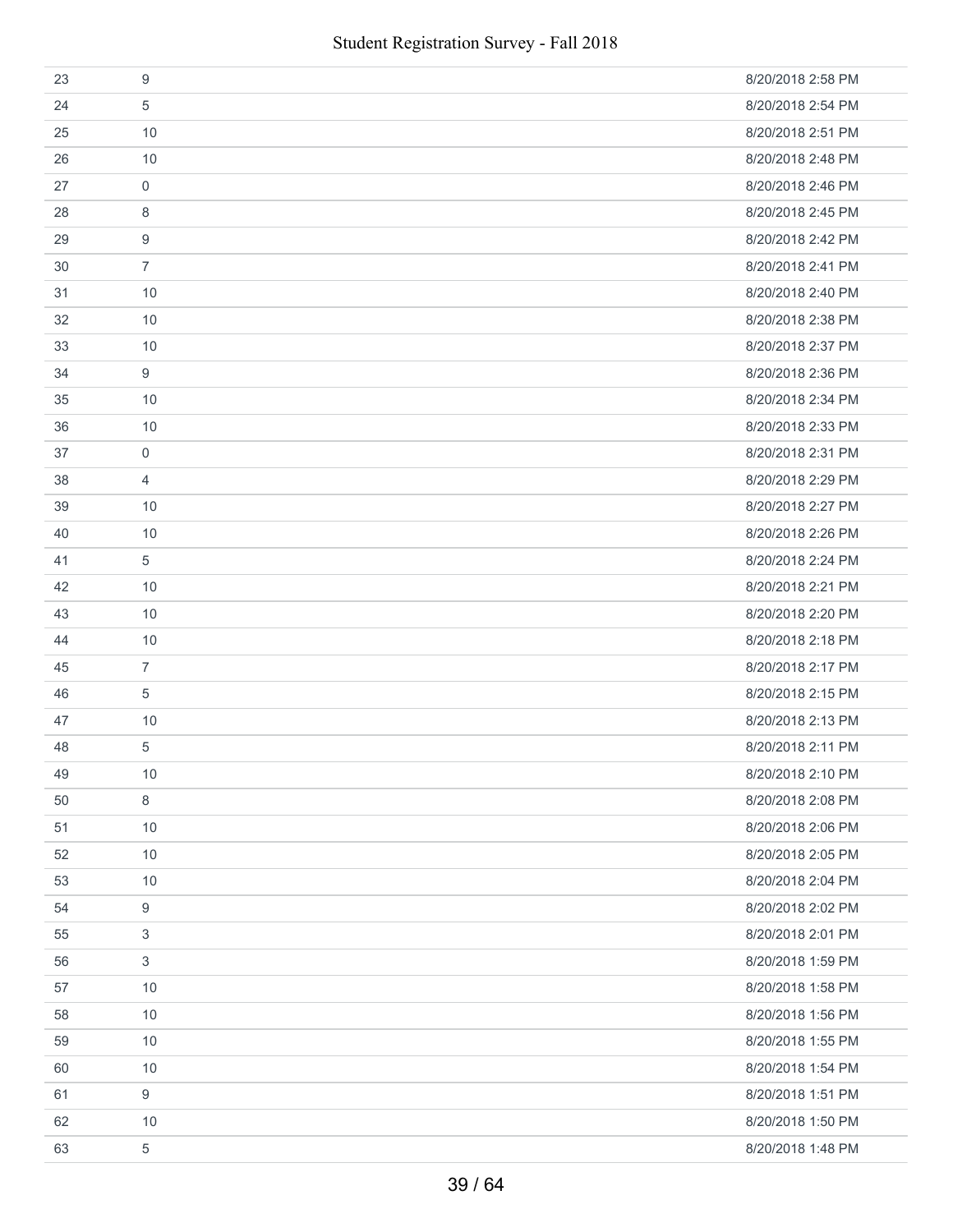| 64 | 8              | 8/20/2018 1:47 PM  |
|----|----------------|--------------------|
| 65 | 8              | 8/20/2018 1:45 PM  |
| 66 | 10             | 8/20/2018 1:43 PM  |
| 67 | 10             | 8/20/2018 1:41 PM  |
| 68 | $\overline{7}$ | 8/20/2018 1:39 PM  |
| 69 | 9              | 8/20/2018 1:37 PM  |
| 70 | 5              | 8/20/2018 1:36 PM  |
| 71 | 10             | 8/20/2018 1:33 PM  |
| 72 | 10             | 8/20/2018 1:32 PM  |
| 73 | 10             | 8/20/2018 1:31 PM  |
|    |                |                    |
| 74 | $\overline{7}$ | 8/20/2018 1:30 PM  |
| 75 | 6              | 8/20/2018 1:28 PM  |
| 76 | 10             | 8/20/2018 12:51 PM |
| 77 | 2              | 8/20/2018 9:36 AM  |
| 78 | 8              | 8/20/2018 8:39 AM  |
| 79 | 5              | 8/19/2018 9:33 PM  |
| 80 | 10             | 8/18/2018 12:06 PM |
| 81 | 10             | 8/17/2018 4:33 PM  |
| 82 | 10             | 8/17/2018 2:24 PM  |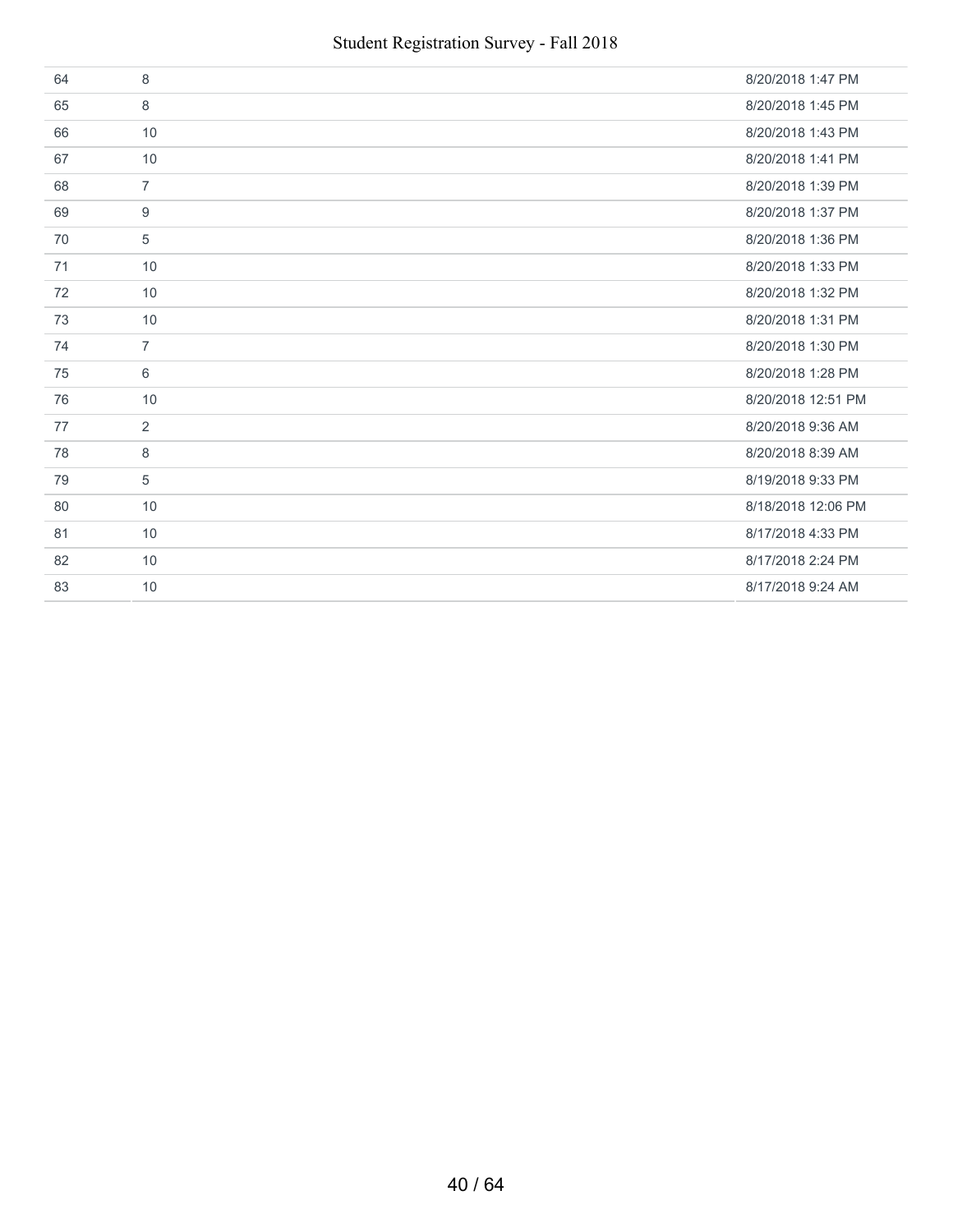# Q22 Academic advising courses for my program.



| <b>ANSWER CHOICES</b> | <b>AVERAGE NUMBER</b> | <b>TOTAL NUMBER</b> |     | <b>RESPONSES</b> |    |
|-----------------------|-----------------------|---------------------|-----|------------------|----|
|                       |                       |                     | 691 |                  | 82 |
| Total Respondents: 82 |                       |                     |     |                  |    |

| #              |                | <b>DATE</b>        |
|----------------|----------------|--------------------|
| 1              | 10             | 9/7/2018 10:23 AM  |
| 2              | 10             | 9/5/2018 3:23 PM   |
| 3              | 10             | 9/3/2018 12:30 PM  |
| 4              | 10             | 8/31/2018 1:10 PM  |
| 5              | 10             | 8/31/2018 9:57 AM  |
| 6              | 10             | 8/30/2018 10:54 PM |
| $\overline{7}$ | 10             | 8/28/2018 7:56 PM  |
| 8              | 3              | 8/24/2018 8:14 AM  |
| 9              | 10             | 8/22/2018 3:56 PM  |
| 10             | 10             | 8/22/2018 11:59 AM |
| 11             | $\overline{7}$ | 8/22/2018 8:22 AM  |
| 12             | $\overline{7}$ | 8/22/2018 12:59 AM |
| 13             | 10             | 8/21/2018 4:51 PM  |
| 14             | 9              | 8/21/2018 1:47 PM  |
| 15             | 10             | 8/21/2018 8:53 AM  |
| 16             | 5              | 8/20/2018 7:43 PM  |
| 17             | 10             | 8/20/2018 5:02 PM  |
| 18             | 6              | 8/20/2018 4:03 PM  |
| 19             | $\mathbf 0$    | 8/20/2018 3:02 PM  |
| 20             | 10             | 8/20/2018 3:01 PM  |
| 21             | 6              | 8/20/2018 2:59 PM  |
| 22             | 8              | 8/20/2018 2:58 PM  |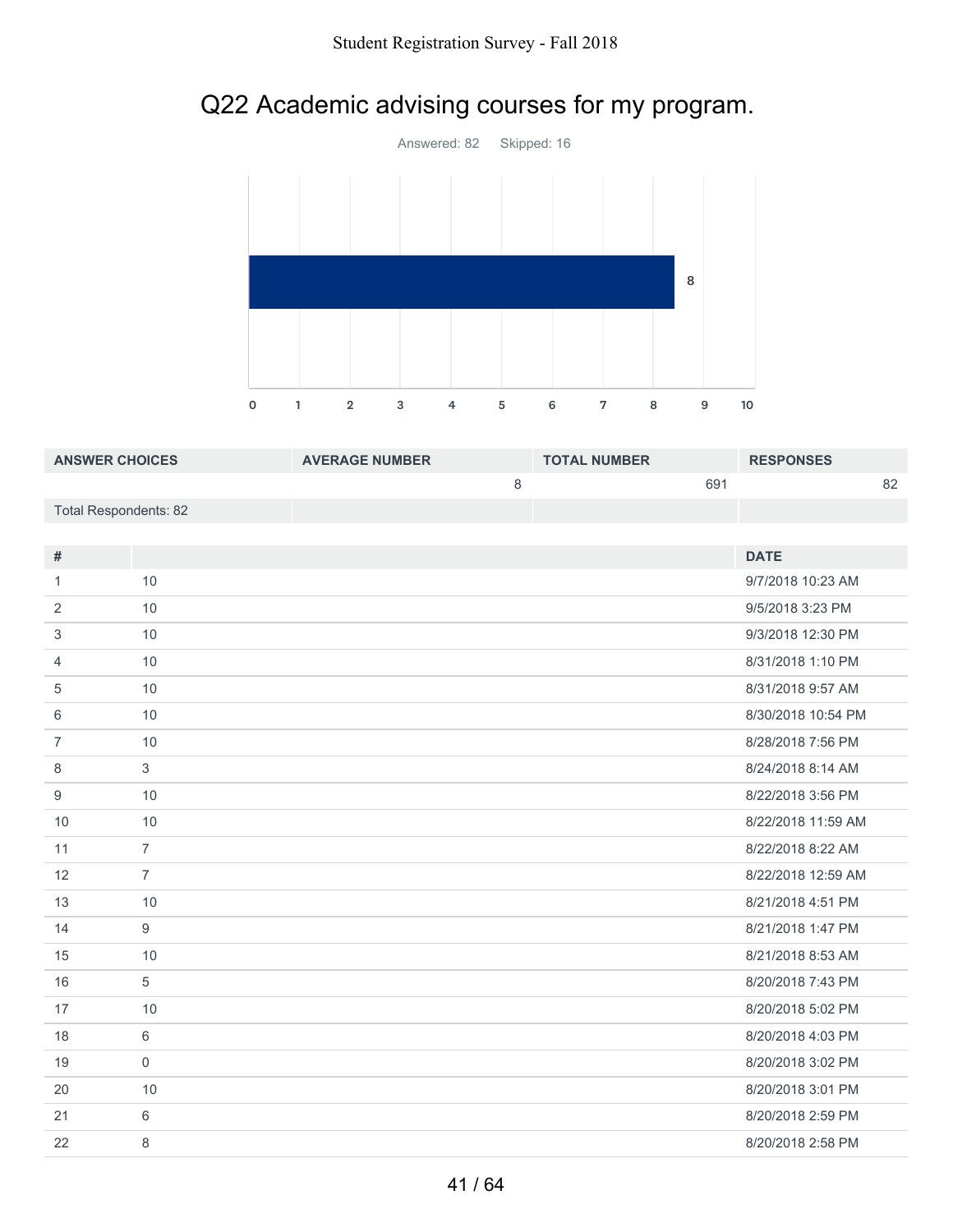| 23 | 6                | 8/20/2018 2:54 PM |
|----|------------------|-------------------|
| 24 | 10               | 8/20/2018 2:51 PM |
| 25 | 10               | 8/20/2018 2:48 PM |
| 26 | 1                | 8/20/2018 2:46 PM |
| 27 | 8                | 8/20/2018 2:45 PM |
| 28 | 9                | 8/20/2018 2:42 PM |
| 29 | $\overline{7}$   | 8/20/2018 2:41 PM |
| 30 | 10               | 8/20/2018 2:40 PM |
| 31 | 10               | 8/20/2018 2:38 PM |
| 32 | 10               | 8/20/2018 2:37 PM |
| 33 | 9                | 8/20/2018 2:36 PM |
| 34 | 10               | 8/20/2018 2:34 PM |
| 35 | 10               | 8/20/2018 2:33 PM |
| 36 | 10               | 8/20/2018 2:31 PM |
| 37 | 5                | 8/20/2018 2:29 PM |
| 38 | 10               | 8/20/2018 2:27 PM |
| 39 | 10               | 8/20/2018 2:26 PM |
| 40 | 9                | 8/20/2018 2:24 PM |
| 41 | 10               | 8/20/2018 2:21 PM |
| 42 | 10               | 8/20/2018 2:20 PM |
| 43 | 10               | 8/20/2018 2:18 PM |
| 44 | 5                | 8/20/2018 2:17 PM |
| 45 | 5                | 8/20/2018 2:15 PM |
| 46 | 10               | 8/20/2018 2:13 PM |
| 47 | 5                | 8/20/2018 2:11 PM |
| 48 | 10               | 8/20/2018 2:10 PM |
| 49 | $10$             | 8/20/2018 2:08 PM |
| 50 | 10               | 8/20/2018 2:06 PM |
| 51 | 10               | 8/20/2018 2:05 PM |
| 52 | 10               | 8/20/2018 2:04 PM |
| 53 | 9                | 8/20/2018 2:02 PM |
| 54 | 3                | 8/20/2018 2:01 PM |
| 55 | 3                | 8/20/2018 1:59 PM |
| 56 | 10               | 8/20/2018 1:58 PM |
| 57 | 10               | 8/20/2018 1:56 PM |
| 58 | 10               | 8/20/2018 1:55 PM |
| 59 | 10               | 8/20/2018 1:54 PM |
| 60 | $9\,$            | 8/20/2018 1:51 PM |
| 61 | 10               | 8/20/2018 1:50 PM |
| 62 | 5                | 8/20/2018 1:48 PM |
| 63 | $\boldsymbol{7}$ | 8/20/2018 1:47 PM |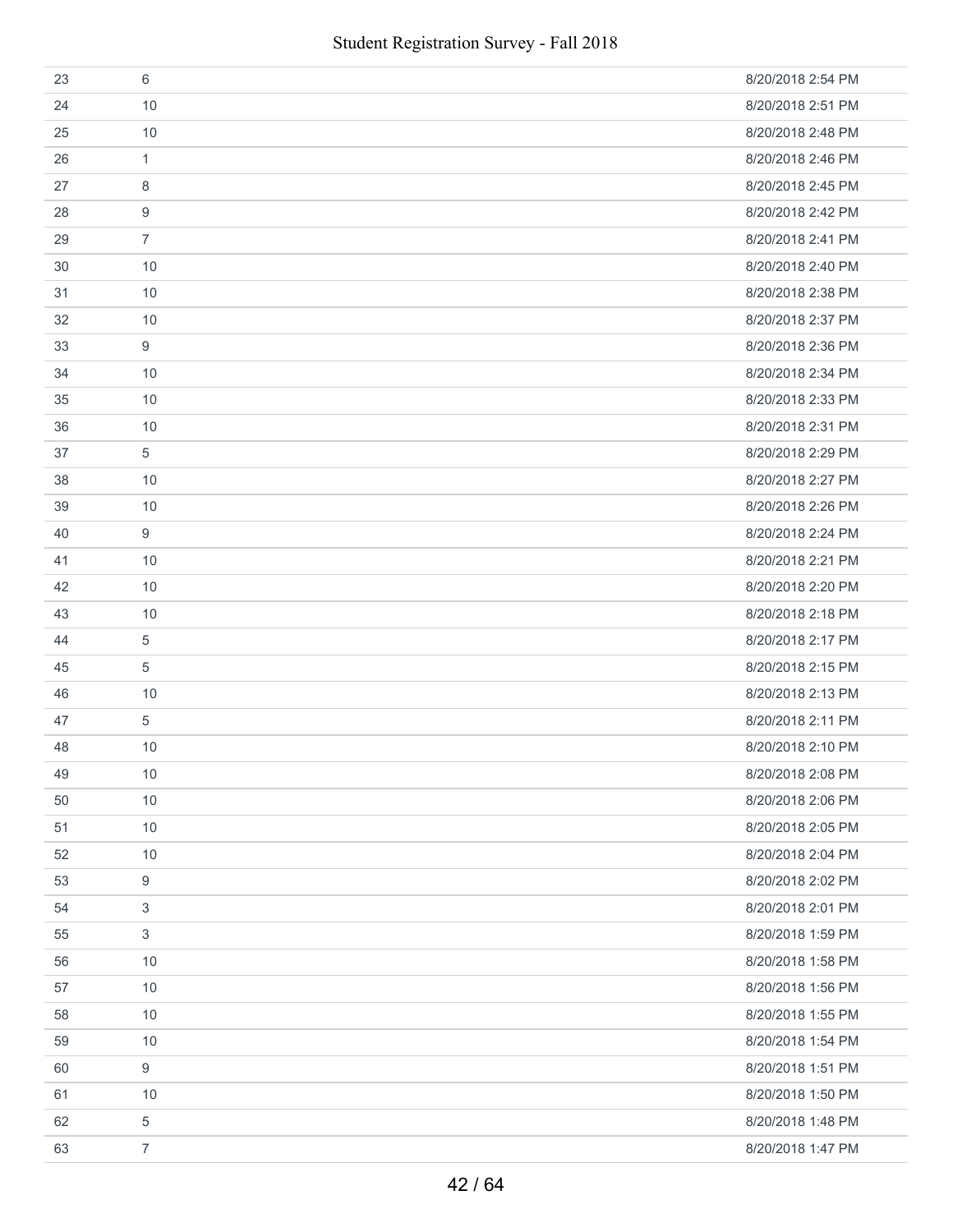| 64 | 8              | 8/20/2018 1:45 PM  |
|----|----------------|--------------------|
| 65 | 10             | 8/20/2018 1:43 PM  |
| 66 | 10             | 8/20/2018 1:41 PM  |
| 67 | 10             | 8/20/2018 1:39 PM  |
| 68 | 9              | 8/20/2018 1:37 PM  |
| 69 | 5              | 8/20/2018 1:36 PM  |
| 70 | 10             | 8/20/2018 1:33 PM  |
| 71 | 10             | 8/20/2018 1:32 PM  |
| 72 | 10             | 8/20/2018 1:31 PM  |
| 73 | $\overline{7}$ | 8/20/2018 1:30 PM  |
| 74 | 6              | 8/20/2018 1:28 PM  |
| 75 | 10             | 8/20/2018 12:51 PM |
| 76 | 3              | 8/20/2018 9:36 AM  |
| 77 | 8              | 8/20/2018 8:39 AM  |
| 78 | 9              | 8/19/2018 9:33 PM  |
| 79 | 10             | 8/18/2018 12:06 PM |
| 80 | 10             | 8/17/2018 4:33 PM  |
| 81 | 10             | 8/17/2018 2:24 PM  |
| 82 | 10             | 8/17/2018 9:24 AM  |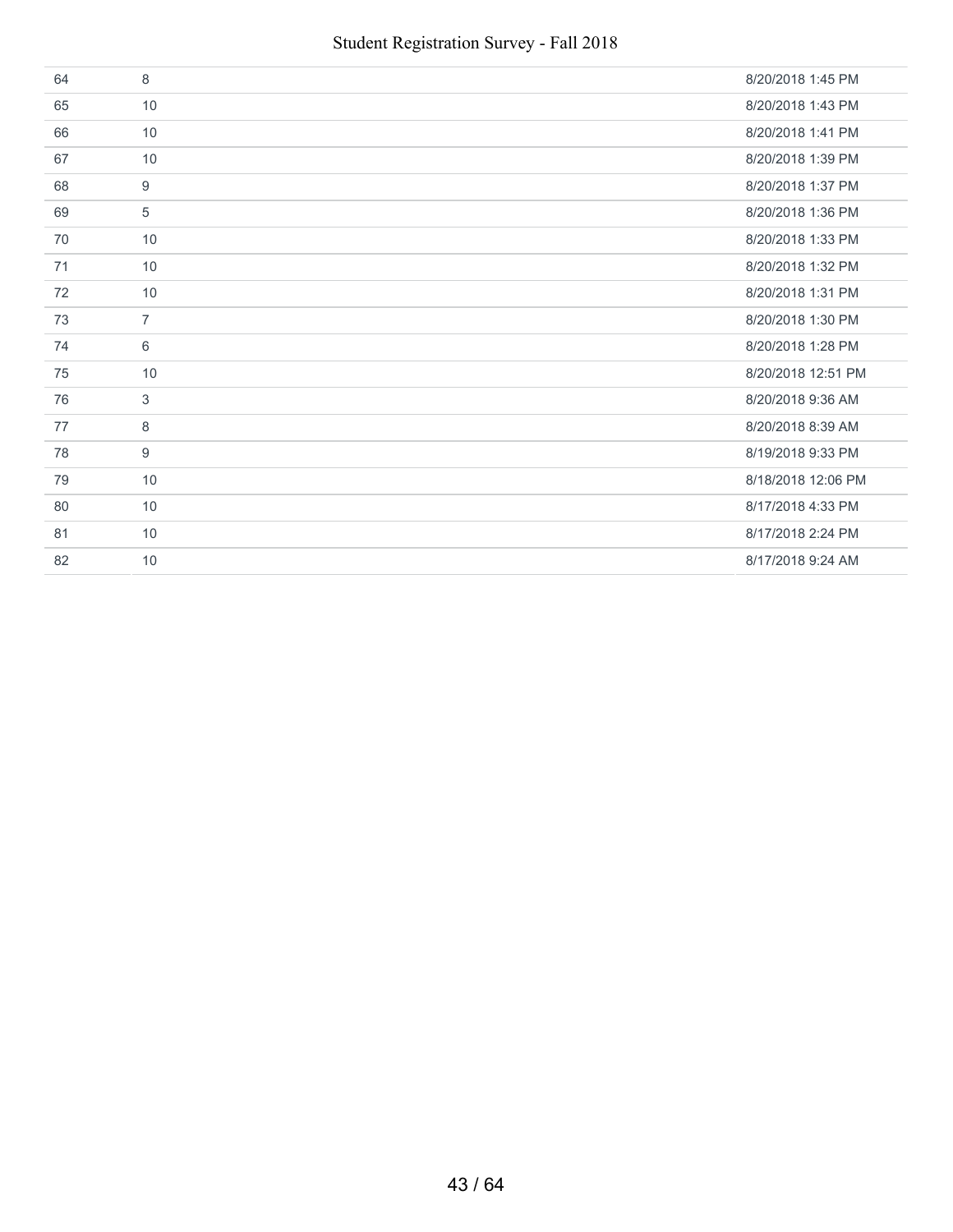# Q23 Availability of courses for my program.



| <b>ANSWER CHOICES</b> | <b>AVERAGE NUMBER</b> | <b>TOTAL NUMBER</b> | <b>RESPONSES</b> |
|-----------------------|-----------------------|---------------------|------------------|
|                       |                       | 632                 | 79               |
| Total Respondents: 79 |                       |                     |                  |

| $\#$           |                | <b>DATE</b>        |
|----------------|----------------|--------------------|
| 1              | 6              | 9/7/2018 10:23 AM  |
|                |                |                    |
| 2              | 8              | 9/5/2018 3:23 PM   |
| 3              | 9              | 8/31/2018 1:10 PM  |
| 4              | 10             | 8/31/2018 9:57 AM  |
| 5              | 10             | 8/30/2018 10:54 PM |
| 6              | 9              | 8/28/2018 7:56 PM  |
| $\overline{7}$ | 3              | 8/24/2018 8:14 AM  |
| 8              | 10             | 8/22/2018 3:56 PM  |
| 9              | 8              | 8/22/2018 11:59 AM |
| 10             | 6              | 8/22/2018 8:22 AM  |
| 11             | $\overline{7}$ | 8/22/2018 12:59 AM |
| 12             | 6              | 8/21/2018 4:51 PM  |
| 13             | $\overline{7}$ | 8/21/2018 1:47 PM  |
| 14             | 9              | 8/21/2018 8:53 AM  |
| 15             | 10             | 8/20/2018 7:43 PM  |
| 16             | 10             | 8/20/2018 5:02 PM  |
| 17             | 5              | 8/20/2018 4:03 PM  |
| 18             | 5              | 8/20/2018 3:02 PM  |
| 19             | 10             | 8/20/2018 3:01 PM  |
| 20             | 6              | 8/20/2018 2:59 PM  |
| 21             | 8              | 8/20/2018 2:58 PM  |
| 22             | 6              | 8/20/2018 2:54 PM  |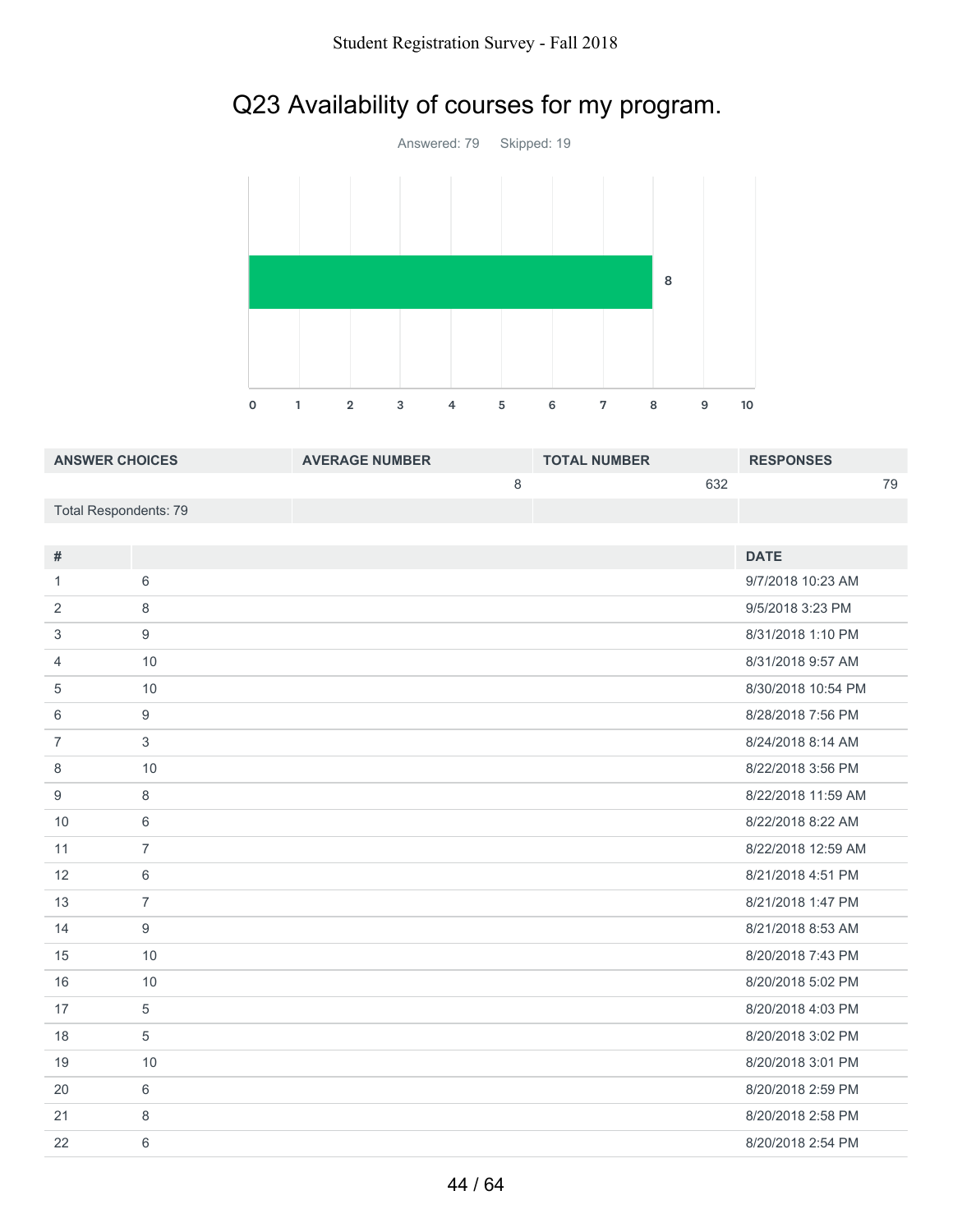| 23 | 10             | 8/20/2018 2:51 PM |
|----|----------------|-------------------|
| 24 | 10             | 8/20/2018 2:48 PM |
| 25 | 1              | 8/20/2018 2:46 PM |
| 26 | 8              | 8/20/2018 2:45 PM |
| 27 | 8              | 8/20/2018 2:42 PM |
| 28 | $\overline{7}$ | 8/20/2018 2:41 PM |
| 29 | 10             | 8/20/2018 2:40 PM |
| 30 | 10             | 8/20/2018 2:38 PM |
| 31 | 10             | 8/20/2018 2:37 PM |
| 32 | 9              | 8/20/2018 2:36 PM |
| 33 | 10             | 8/20/2018 2:34 PM |
| 34 | 10             | 8/20/2018 2:33 PM |
| 35 | $\overline{7}$ | 8/20/2018 2:31 PM |
| 36 | 6              | 8/20/2018 2:29 PM |
| 37 | 10             | 8/20/2018 2:27 PM |
| 38 | $\overline{2}$ | 8/20/2018 2:24 PM |
| 39 | 10             | 8/20/2018 2:21 PM |
| 40 | 10             | 8/20/2018 2:20 PM |
| 41 | 5              | 8/20/2018 2:17 PM |
| 42 | 5              | 8/20/2018 2:15 PM |
| 43 | 10             | 8/20/2018 2:13 PM |
| 44 | 5              | 8/20/2018 2:11 PM |
| 45 | 10             | 8/20/2018 2:10 PM |
| 46 | 6              | 8/20/2018 2:08 PM |
| 47 | 10             | 8/20/2018 2:06 PM |
| 48 | 10             | 8/20/2018 2:05 PM |
| 49 | $10$           | 8/20/2018 2:04 PM |
| 50 | 10             | 8/20/2018 2:02 PM |
| 51 | 3              | 8/20/2018 2:01 PM |
| 52 | $\mathfrak{S}$ | 8/20/2018 1:59 PM |
| 53 | 10             | 8/20/2018 1:58 PM |
| 54 | 10             | 8/20/2018 1:56 PM |
| 55 | 10             | 8/20/2018 1:55 PM |
| 56 | 10             | 8/20/2018 1:54 PM |
| 57 | $\overline{7}$ | 8/20/2018 1:51 PM |
| 58 | 10             | 8/20/2018 1:50 PM |
| 59 | 5              | 8/20/2018 1:48 PM |
| 60 | 5              | 8/20/2018 1:47 PM |
| 61 | 8              | 8/20/2018 1:45 PM |
| 62 | 10             | 8/20/2018 1:43 PM |
| 63 | 10             | 8/20/2018 1:41 PM |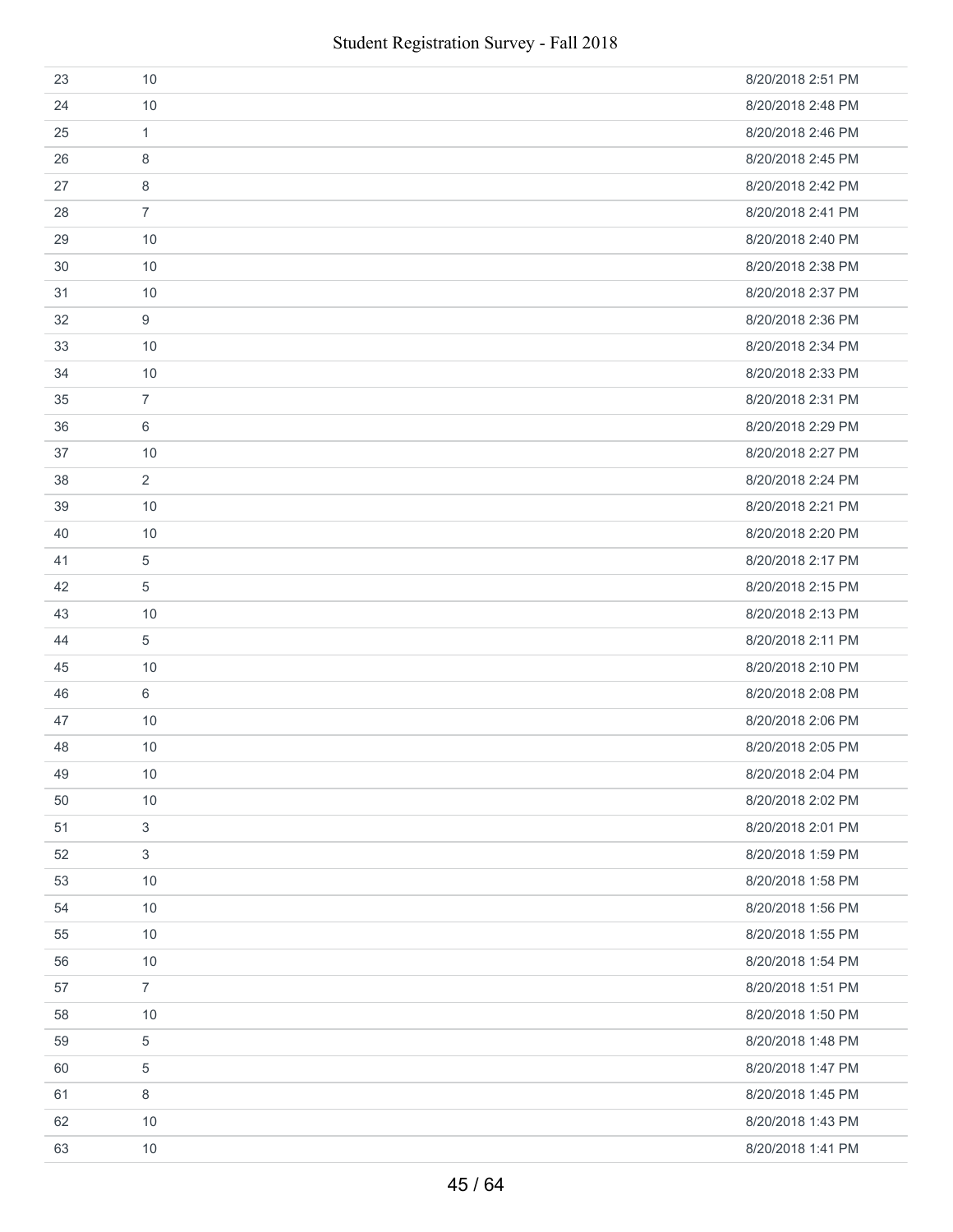| 64 | 9              | 8/20/2018 1:39 PM  |
|----|----------------|--------------------|
| 65 | 9              | 8/20/2018 1:37 PM  |
| 66 | 5              | 8/20/2018 1:36 PM  |
| 67 | 10             | 8/20/2018 1:33 PM  |
| 68 | 10             | 8/20/2018 1:32 PM  |
| 69 | 10             | 8/20/2018 1:31 PM  |
| 70 | $\overline{7}$ | 8/20/2018 1:30 PM  |
| 71 | 6              | 8/20/2018 1:28 PM  |
| 72 | 10             | 8/20/2018 12:51 PM |
| 73 | 8              | 8/20/2018 9:36 AM  |
| 74 | $\overline{7}$ | 8/20/2018 8:39 AM  |
| 75 | 8              | 8/19/2018 9:33 PM  |
| 76 | 10             | 8/18/2018 12:06 PM |
| 77 | 5              | 8/17/2018 4:33 PM  |
| 78 | 10             | 8/17/2018 2:24 PM  |
| 79 | 10             | 8/17/2018 9:24 AM  |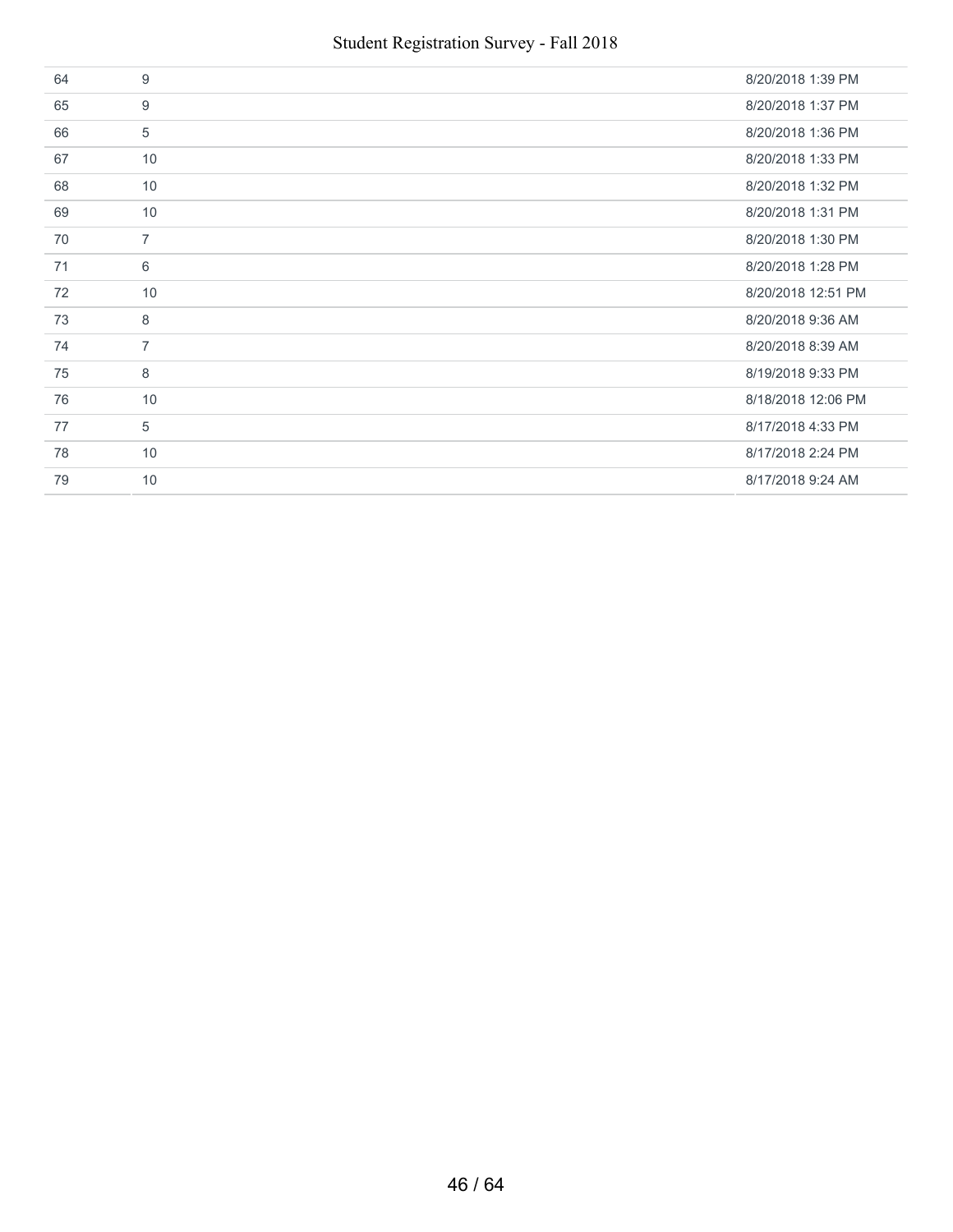# Q24 Bill paying process.

Answered: 80 Skipped: 18 



| <b>ANSWER CHOICES</b> | <b>AVERAGE NUMBER</b> | <b>TOTAL NUMBER</b> | <b>RESPONSES</b> |
|-----------------------|-----------------------|---------------------|------------------|
|                       |                       | 651                 | 80               |
| Total Respondents: 80 |                       |                     |                  |
|                       |                       |                     |                  |

| $\#$           |                | <b>DATE</b>        |
|----------------|----------------|--------------------|
| $\mathbf{1}$   | 10             | 9/7/2018 10:23 AM  |
| 2              | 8              | 9/5/2018 3:23 PM   |
| 3              | 10             | 9/3/2018 12:30 PM  |
| $\overline{4}$ | $\sqrt{5}$     | 8/31/2018 1:10 PM  |
| 5              | 10             | 8/30/2018 10:54 PM |
| 6              | 10             | 8/28/2018 7:56 PM  |
| $\overline{7}$ | 6              | 8/24/2018 8:14 AM  |
| 8              | 10             | 8/22/2018 3:56 PM  |
| 9              | 9              | 8/22/2018 11:59 AM |
| 10             | 8              | 8/22/2018 8:22 AM  |
| 11             | $\mathfrak{Z}$ | 8/22/2018 12:59 AM |
| 12             | 8              | 8/21/2018 4:51 PM  |
| 13             | $\overline{7}$ | 8/21/2018 1:47 PM  |
| 14             | 9              | 8/21/2018 8:53 AM  |
| 15             | 10             | 8/20/2018 7:43 PM  |
| 16             | 10             | 8/20/2018 5:02 PM  |
| 17             | $\mathfrak{Z}$ | 8/20/2018 4:03 PM  |
| 18             | $\sqrt{5}$     | 8/20/2018 3:02 PM  |
| 19             | 10             | 8/20/2018 3:01 PM  |
| 20             | $6\phantom{a}$ | 8/20/2018 2:59 PM  |
| 21             | 10             | 8/20/2018 2:58 PM  |
| 22             | 6              | 8/20/2018 2:54 PM  |
|                |                |                    |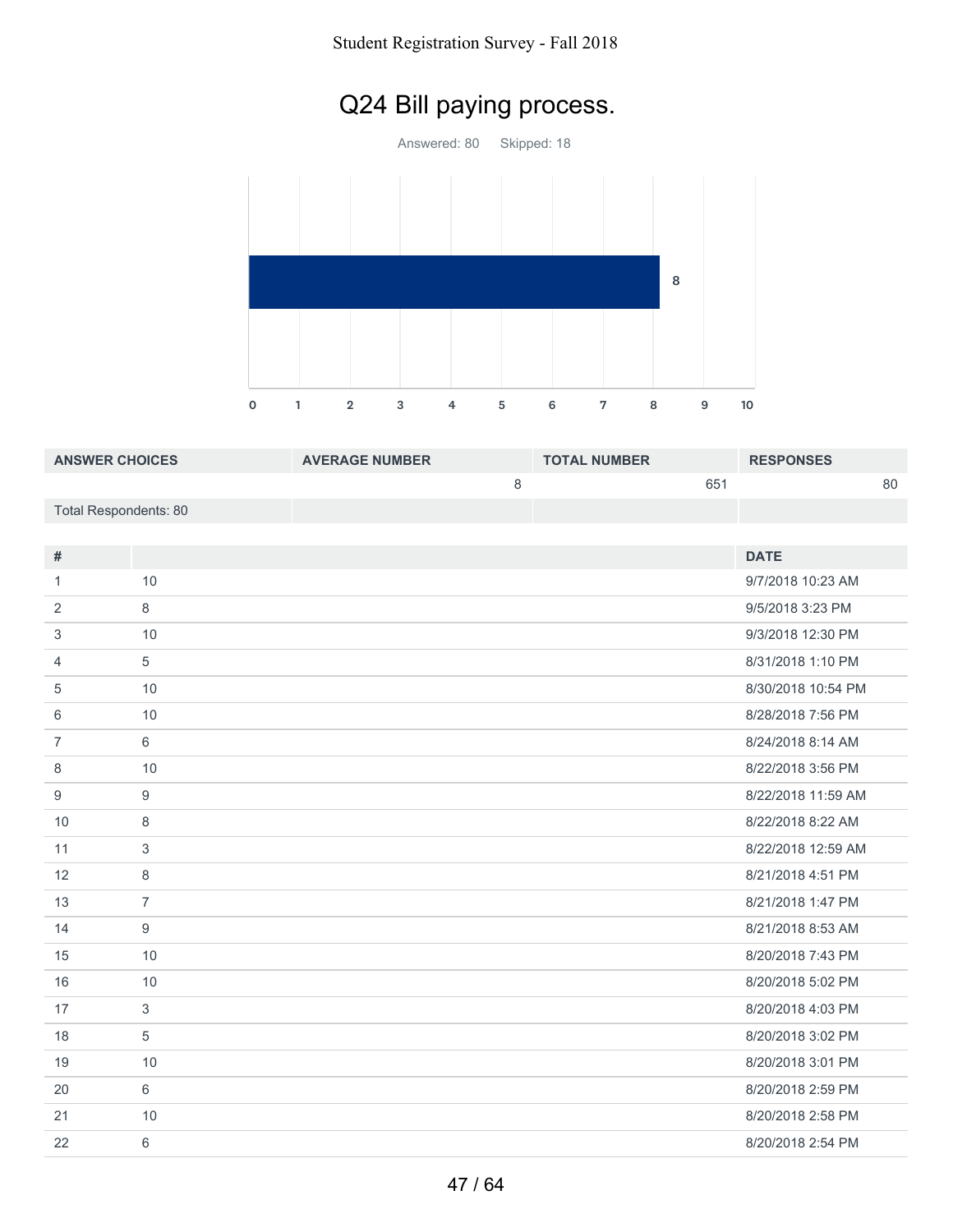| 23 | 10             | 8/20/2018 2:51 PM |
|----|----------------|-------------------|
| 24 | 10             | 8/20/2018 2:48 PM |
| 25 | 5              | 8/20/2018 2:46 PM |
| 26 | 8              | 8/20/2018 2:45 PM |
| 27 | 9              | 8/20/2018 2:42 PM |
| 28 | 5              | 8/20/2018 2:41 PM |
| 29 | 10             | 8/20/2018 2:40 PM |
| 30 | 10             | 8/20/2018 2:38 PM |
| 31 | 10             | 8/20/2018 2:37 PM |
| 32 | 9              | 8/20/2018 2:36 PM |
| 33 | 10             | 8/20/2018 2:34 PM |
| 34 | 10             | 8/20/2018 2:33 PM |
| 35 | 10             | 8/20/2018 2:31 PM |
| 36 | $\overline{7}$ | 8/20/2018 2:29 PM |
| 37 | 2              | 8/20/2018 2:26 PM |
| 38 | 8              | 8/20/2018 2:24 PM |
| 39 | 10             | 8/20/2018 2:21 PM |
| 40 | 10             | 8/20/2018 2:20 PM |
| 41 | 1              | 8/20/2018 2:18 PM |
| 42 | 6              | 8/20/2018 2:17 PM |
| 43 | 5              | 8/20/2018 2:15 PM |
| 44 | 10             | 8/20/2018 2:13 PM |
| 45 | 5              | 8/20/2018 2:11 PM |
| 46 | 10             | 8/20/2018 2:10 PM |
| 47 | 10             | 8/20/2018 2:08 PM |
| 48 | 10             | 8/20/2018 2:06 PM |
| 49 | $10$           | 8/20/2018 2:05 PM |
| 50 | 10             | 8/20/2018 2:04 PM |
| 51 | 9              | 8/20/2018 2:02 PM |
| 52 | 3              | 8/20/2018 2:01 PM |
| 53 | $\overline{4}$ | 8/20/2018 1:59 PM |
| 54 | 10             | 8/20/2018 1:58 PM |
| 55 | 10             | 8/20/2018 1:56 PM |
| 56 | 10             | 8/20/2018 1:55 PM |
| 57 | 10             | 8/20/2018 1:54 PM |
| 58 | 10             | 8/20/2018 1:51 PM |
| 59 | $\mathfrak{S}$ | 8/20/2018 1:50 PM |
| 60 | 5              | 8/20/2018 1:48 PM |
| 61 | 9              | 8/20/2018 1:47 PM |
| 62 | 8              | 8/20/2018 1:45 PM |
| 63 | 10             | 8/20/2018 1:43 PM |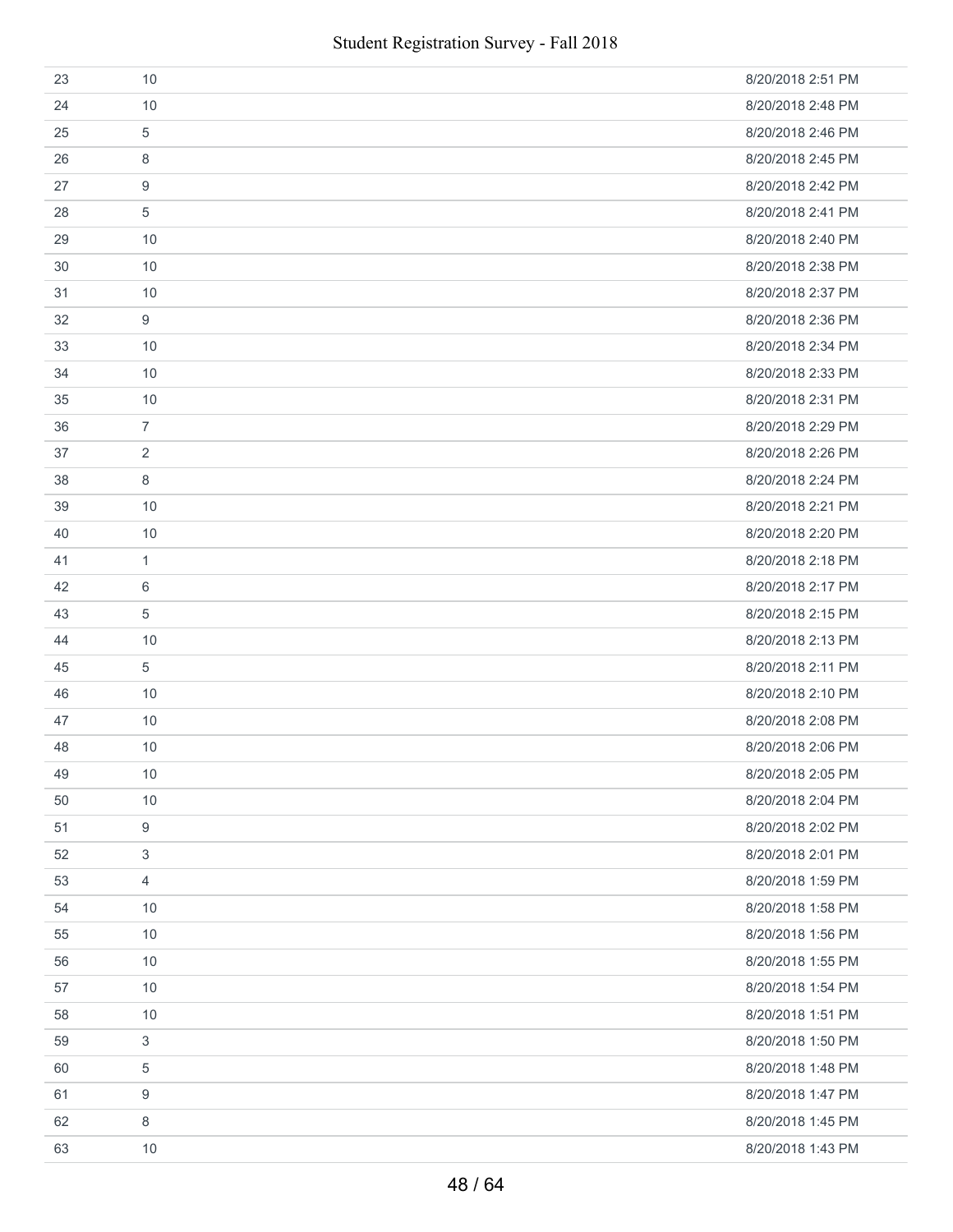| 64 | 10             | 8/20/2018 1:41 PM  |
|----|----------------|--------------------|
| 65 | 8              | 8/20/2018 1:39 PM  |
| 66 | 9              | 8/20/2018 1:37 PM  |
| 67 | 5              | 8/20/2018 1:36 PM  |
| 68 | 10             | 8/20/2018 1:33 PM  |
| 69 | 10             | 8/20/2018 1:32 PM  |
| 70 | 10             | 8/20/2018 1:31 PM  |
| 71 | $\overline{7}$ | 8/20/2018 1:30 PM  |
| 72 | 6              | 8/20/2018 1:28 PM  |
| 73 | 10             | 8/20/2018 12:51 PM |
| 74 | 6              | 8/20/2018 9:36 AM  |
| 75 | 6              | 8/20/2018 8:39 AM  |
| 76 | 10             | 8/19/2018 9:33 PM  |
| 77 | 10             | 8/18/2018 12:06 PM |
| 78 | 10             | 8/17/2018 4:33 PM  |
| 79 | 10             | 8/17/2018 2:24 PM  |
| 80 | 10             | 8/17/2018 9:24 AM  |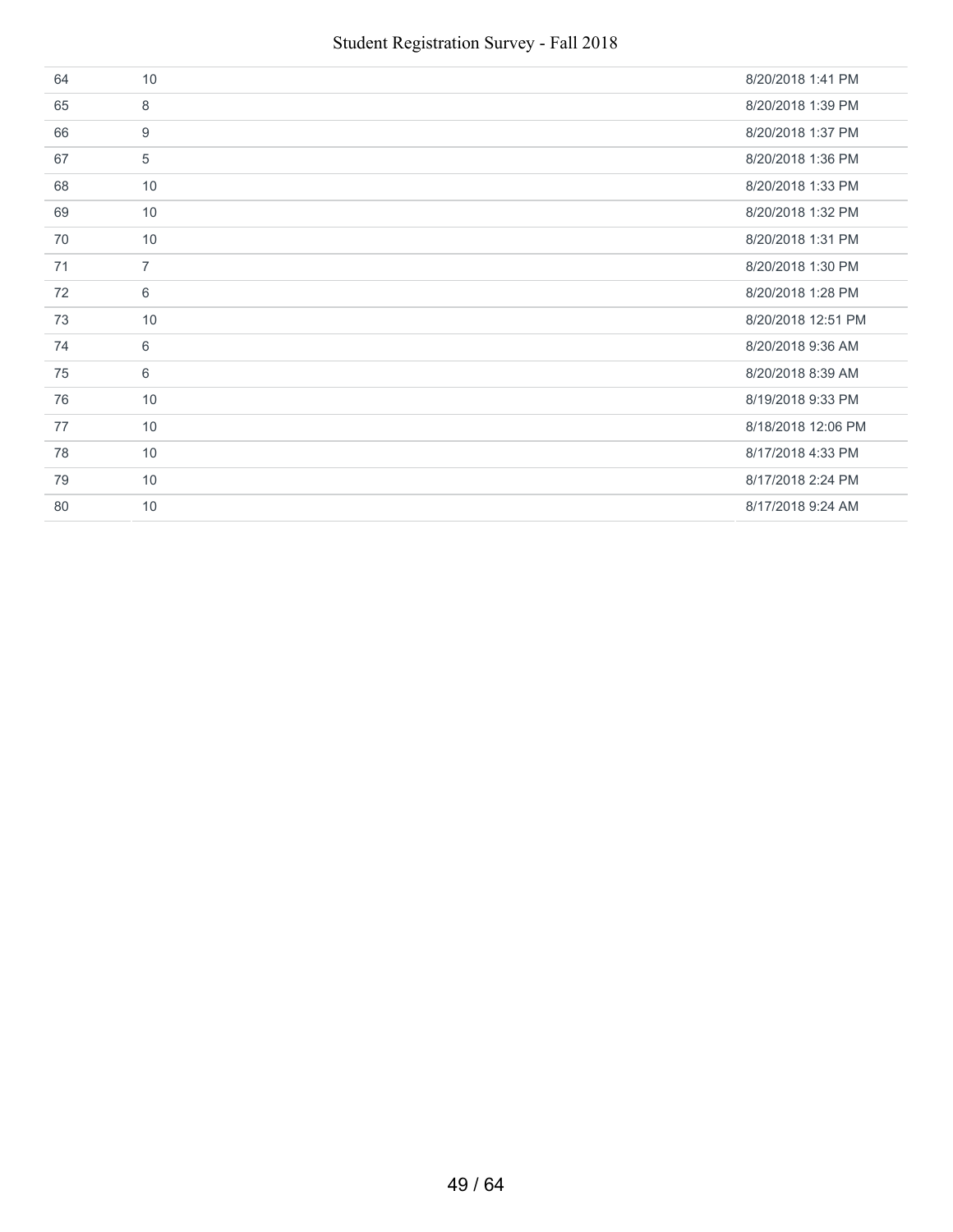# Q25 Time involved in completing the registration process.



| <b>ANSWER CHOICES</b> | <b>AVERAGE NUMBER</b> | <b>TOTAL NUMBER</b> | <b>RESPONSES</b> |
|-----------------------|-----------------------|---------------------|------------------|
|                       |                       | 673                 | 82               |
| Total Respondents: 82 |                       |                     |                  |

| $\#$           |                  | <b>DATE</b>        |
|----------------|------------------|--------------------|
| 1              | 10               | 9/7/2018 10:23 AM  |
| 2              | $\boldsymbol{9}$ | 9/5/2018 3:23 PM   |
| 3              | 10               | 9/3/2018 12:30 PM  |
| $\overline{4}$ | 8                | 8/31/2018 1:10 PM  |
| 5              | 10               | 8/31/2018 9:57 AM  |
| 6              | 10               | 8/30/2018 10:54 PM |
| $\overline{7}$ | 10               | 8/28/2018 7:56 PM  |
| 8              | 6                | 8/24/2018 8:14 AM  |
| 9              | 10               | 8/22/2018 3:56 PM  |
| 10             | 10               | 8/22/2018 11:59 AM |
| 11             | 8                | 8/22/2018 8:22 AM  |
| 12             | 9                | 8/22/2018 12:59 AM |
| 13             | 8                | 8/21/2018 4:51 PM  |
| 14             | 10               | 8/21/2018 1:47 PM  |
| 15             | 10               | 8/21/2018 8:53 AM  |
| 16             | 9                | 8/20/2018 7:43 PM  |
| 17             | $\overline{7}$   | 8/20/2018 5:02 PM  |
| 18             | $\overline{4}$   | 8/20/2018 4:03 PM  |
| 19             | 5                | 8/20/2018 3:02 PM  |
| 20             | 10               | 8/20/2018 3:01 PM  |
| 21             | 6                | 8/20/2018 2:59 PM  |
| 22             | 10               | 8/20/2018 2:58 PM  |
|                |                  |                    |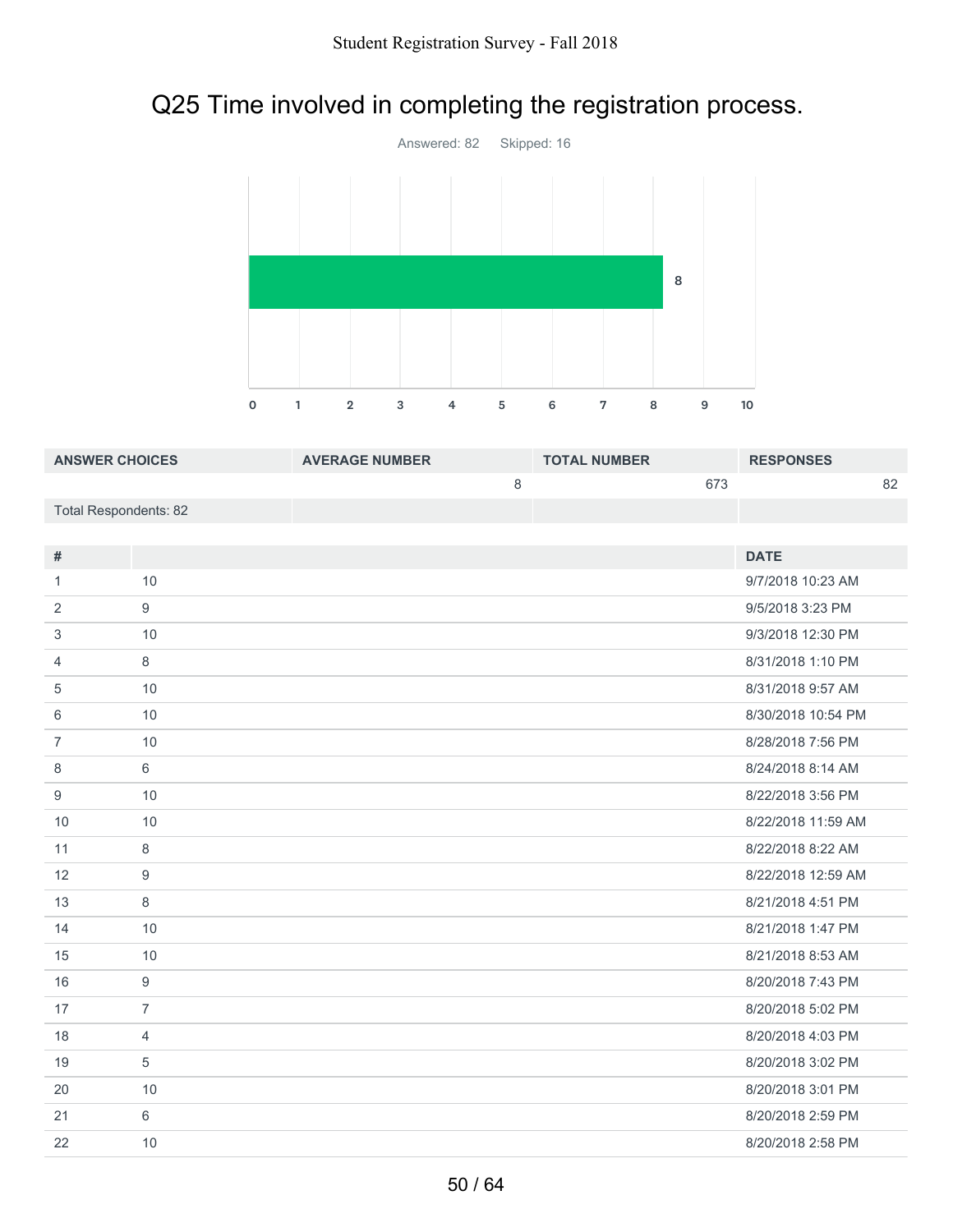| 23 | 6              | 8/20/2018 2:54 PM |
|----|----------------|-------------------|
| 24 | 10             | 8/20/2018 2:51 PM |
| 25 | 10             | 8/20/2018 2:48 PM |
| 26 | 9              | 8/20/2018 2:46 PM |
| 27 | 8              | 8/20/2018 2:45 PM |
| 28 | 8              | 8/20/2018 2:42 PM |
| 29 | 5              | 8/20/2018 2:41 PM |
| 30 | 10             | 8/20/2018 2:40 PM |
| 31 | 10             | 8/20/2018 2:38 PM |
| 32 | 10             | 8/20/2018 2:37 PM |
| 33 | 9              | 8/20/2018 2:36 PM |
| 34 | 10             | 8/20/2018 2:34 PM |
| 35 | 10             | 8/20/2018 2:33 PM |
| 36 | 4              | 8/20/2018 2:31 PM |
| 37 | 8              | 8/20/2018 2:29 PM |
| 38 | 2              | 8/20/2018 2:27 PM |
| 39 | 5              | 8/20/2018 2:26 PM |
| 40 | 8              | 8/20/2018 2:24 PM |
| 41 | 10             | 8/20/2018 2:21 PM |
| 42 | 10             | 8/20/2018 2:20 PM |
| 43 | 4              | 8/20/2018 2:18 PM |
| 44 | $\overline{7}$ | 8/20/2018 2:17 PM |
| 45 | 5              | 8/20/2018 2:15 PM |
| 46 | 10             | 8/20/2018 2:13 PM |
| 47 | 5              | 8/20/2018 2:11 PM |
| 48 | 10             | 8/20/2018 2:10 PM |
| 49 | 8              | 8/20/2018 2:08 PM |
| 50 | 10             | 8/20/2018 2:06 PM |
| 51 | 10             | 8/20/2018 2:05 PM |
| 52 | 10             | 8/20/2018 2:04 PM |
| 53 | 10             | 8/20/2018 2:02 PM |
| 54 | $\mathfrak{S}$ | 8/20/2018 2:01 PM |
| 55 | 3              | 8/20/2018 1:59 PM |
| 56 | 10             | 8/20/2018 1:58 PM |
| 57 | 10             | 8/20/2018 1:56 PM |
| 58 | 10             | 8/20/2018 1:55 PM |
| 59 | 10             | 8/20/2018 1:54 PM |
| 60 | 8              | 8/20/2018 1:51 PM |
| 61 | 10             | 8/20/2018 1:50 PM |
| 62 | 5              | 8/20/2018 1:48 PM |
| 63 | $\overline{2}$ | 8/20/2018 1:47 PM |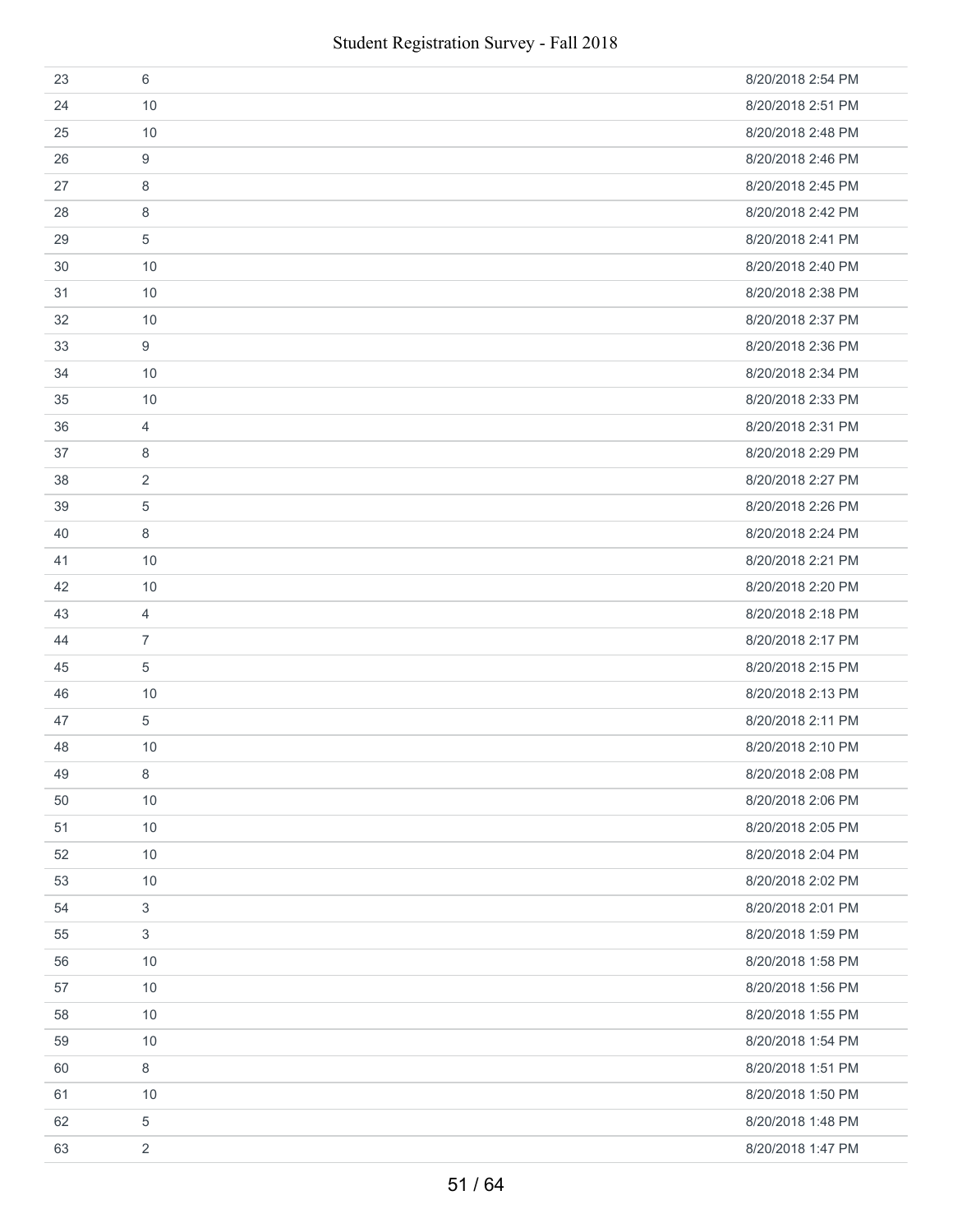| 64 | 8              | 8/20/2018 1:45 PM  |
|----|----------------|--------------------|
| 65 | 10             | 8/20/2018 1:43 PM  |
| 66 | 8              | 8/20/2018 1:41 PM  |
| 67 | 8              | 8/20/2018 1:39 PM  |
| 68 | 9              | 8/20/2018 1:37 PM  |
| 69 | 5              | 8/20/2018 1:36 PM  |
| 70 | 10             | 8/20/2018 1:33 PM  |
| 71 | 10             | 8/20/2018 1:32 PM  |
| 72 | 10             | 8/20/2018 1:31 PM  |
| 73 | $\overline{7}$ | 8/20/2018 1:30 PM  |
| 74 | 6              | 8/20/2018 1:28 PM  |
| 75 | 10             | 8/20/2018 12:51 PM |
| 76 | $\overline{4}$ | 8/20/2018 9:36 AM  |
| 77 | $\overline{7}$ | 8/20/2018 8:39 AM  |
| 78 | 10             | 8/19/2018 9:33 PM  |
| 79 | 10             | 8/18/2018 12:06 PM |
| 80 | 10             | 8/17/2018 4:33 PM  |
| 81 | 10             | 8/17/2018 2:24 PM  |
| 82 | 10             | 8/17/2018 9:24 AM  |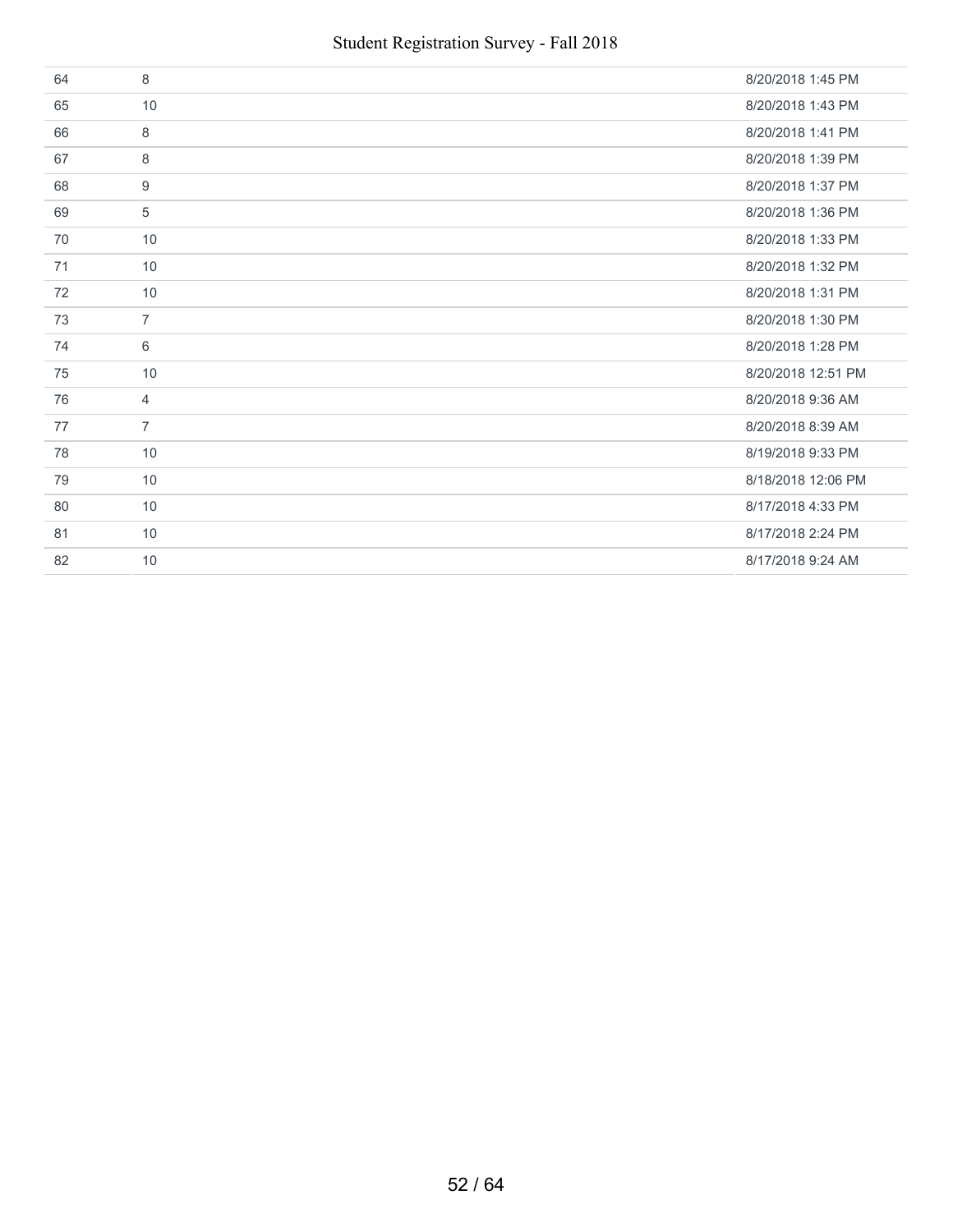# Q26 Overall satisfaction with the registration process.



| <b>ANSWER CHOICES</b> | <b>AVERAGE NUMBER</b> | <b>TOTAL NUMBER</b> | <b>RESPONSES</b> |
|-----------------------|-----------------------|---------------------|------------------|
|                       |                       | 694                 | 81               |
| Total Respondents: 81 |                       |                     |                  |

|                | <b>DATE</b>        |
|----------------|--------------------|
| 8              | 9/7/2018 10:23 AM  |
| 9              | 9/5/2018 3:23 PM   |
| 10             | 9/3/2018 12:30 PM  |
| $\overline{7}$ | 8/31/2018 1:10 PM  |
| 10             | 8/31/2018 9:57 AM  |
| 10             | 8/30/2018 10:54 PM |
| 10             | 8/28/2018 7:56 PM  |
| 8              | 8/24/2018 8:14 AM  |
| 10             | 8/22/2018 3:56 PM  |
| 10             | 8/22/2018 11:59 AM |
| 8              | 8/22/2018 8:22 AM  |
| $\overline{7}$ | 8/22/2018 12:59 AM |
| 9              | 8/21/2018 4:51 PM  |
| 8              | 8/21/2018 1:47 PM  |
| 10             | 8/21/2018 8:53 AM  |
| 10             | 8/20/2018 7:43 PM  |
| 8              | 8/20/2018 5:02 PM  |
| 10             | 8/20/2018 4:03 PM  |
| 5              | 8/20/2018 3:02 PM  |
| 10             | 8/20/2018 3:01 PM  |
| 6              | 8/20/2018 2:59 PM  |
| 6              | 8/20/2018 2:54 PM  |
|                |                    |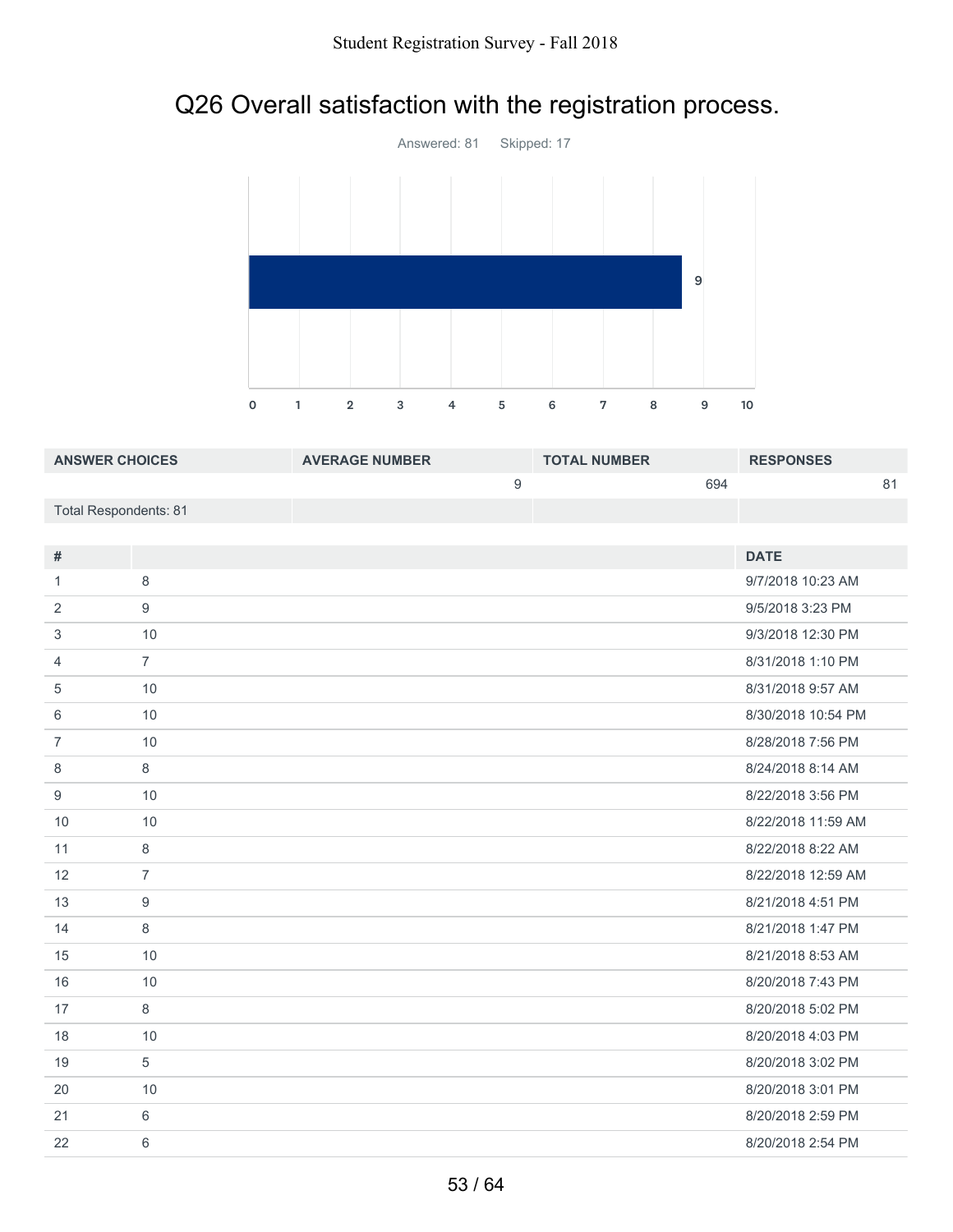| 23 | 10             | 8/20/2018 2:51 PM |
|----|----------------|-------------------|
| 24 | 10             | 8/20/2018 2:48 PM |
| 25 | 10             | 8/20/2018 2:46 PM |
| 26 | 8              | 8/20/2018 2:45 PM |
| 27 | 9              | 8/20/2018 2:42 PM |
| 28 | 5              | 8/20/2018 2:41 PM |
| 29 | 10             | 8/20/2018 2:40 PM |
| 30 | 10             | 8/20/2018 2:38 PM |
| 31 | 10             | 8/20/2018 2:37 PM |
| 32 | 9              | 8/20/2018 2:36 PM |
| 33 | 10             | 8/20/2018 2:34 PM |
| 34 | 10             | 8/20/2018 2:33 PM |
| 35 | $\overline{7}$ | 8/20/2018 2:31 PM |
| 36 | 9              | 8/20/2018 2:29 PM |
| 37 | $\overline{7}$ | 8/20/2018 2:27 PM |
| 38 | 10             | 8/20/2018 2:26 PM |
| 39 | 5              | 8/20/2018 2:24 PM |
| 40 | 10             | 8/20/2018 2:21 PM |
| 41 | 10             | 8/20/2018 2:20 PM |
| 42 | 5              | 8/20/2018 2:18 PM |
| 43 | 4              | 8/20/2018 2:17 PM |
| 44 | 5              | 8/20/2018 2:15 PM |
| 45 | 10             | 8/20/2018 2:13 PM |
| 46 | 5              | 8/20/2018 2:11 PM |
| 47 | 10             | 8/20/2018 2:10 PM |
| 48 | 10             | 8/20/2018 2:08 PM |
| 49 | 10             | 8/20/2018 2:06 PM |
| 50 | 10             | 8/20/2018 2:05 PM |
| 51 | 10             | 8/20/2018 2:04 PM |
| 52 | 10             | 8/20/2018 2:02 PM |
| 53 | 3              | 8/20/2018 2:01 PM |
| 54 | 5              | 8/20/2018 1:59 PM |
| 55 | 10             | 8/20/2018 1:58 PM |
| 56 | 10             | 8/20/2018 1:56 PM |
| 57 | 10             | 8/20/2018 1:55 PM |
| 58 | 10             | 8/20/2018 1:54 PM |
| 59 | 9              | 8/20/2018 1:51 PM |
| 60 | 10             | 8/20/2018 1:50 PM |
| 61 | 5              | 8/20/2018 1:48 PM |
| 62 | 10             | 8/20/2018 1:47 PM |
| 63 | 8              | 8/20/2018 1:45 PM |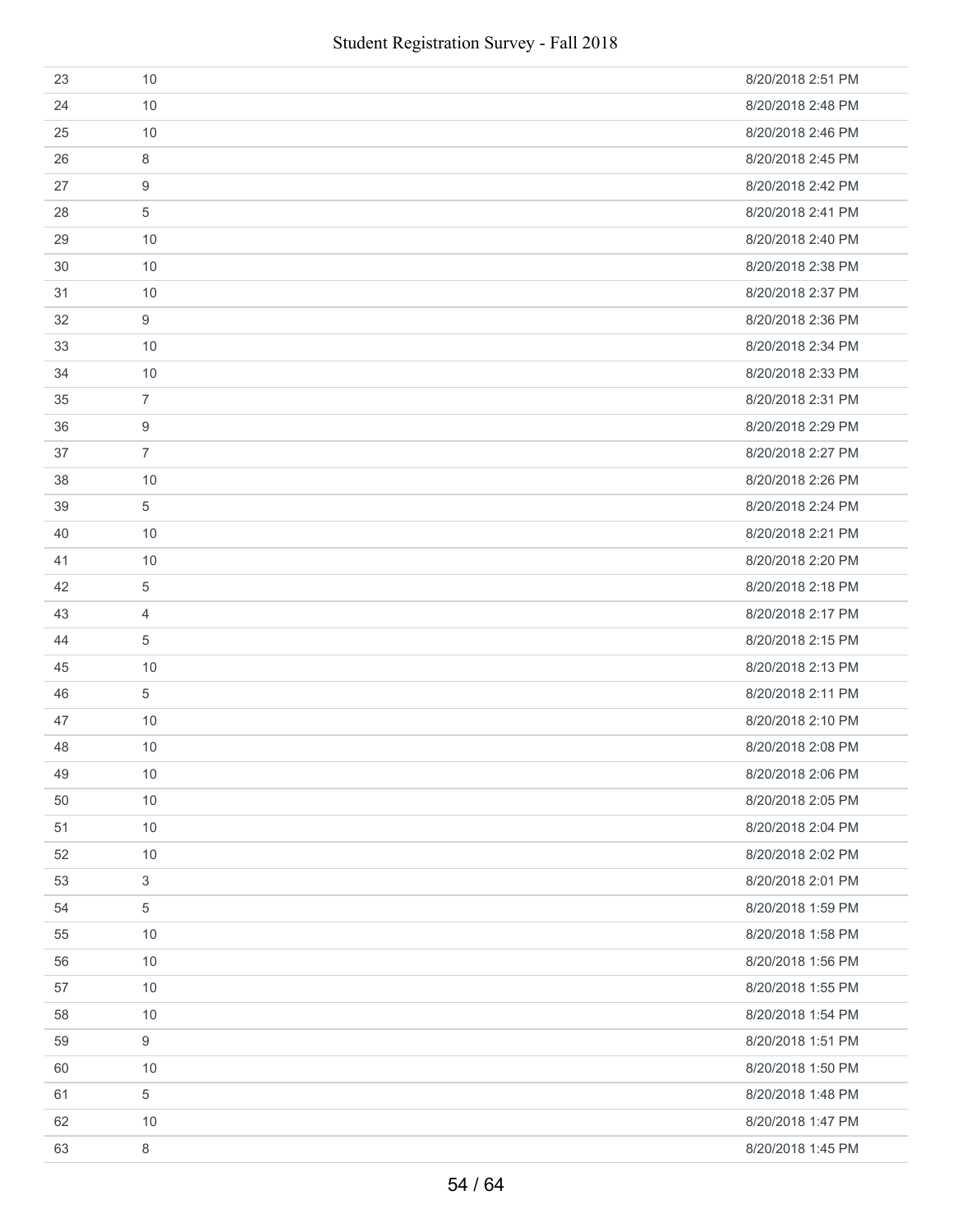| 64 | 10             | 8/20/2018 1:43 PM  |
|----|----------------|--------------------|
| 65 | 10             | 8/20/2018 1:41 PM  |
| 66 | 8              | 8/20/2018 1:39 PM  |
| 67 | 9              | 8/20/2018 1:37 PM  |
| 68 | 5              | 8/20/2018 1:36 PM  |
| 69 | 10             | 8/20/2018 1:33 PM  |
| 70 | 10             | 8/20/2018 1:32 PM  |
| 71 | 10             | 8/20/2018 1:31 PM  |
| 72 | $\overline{7}$ | 8/20/2018 1:30 PM  |
| 73 | 6              | 8/20/2018 1:28 PM  |
| 74 | 10             | 8/20/2018 12:51 PM |
| 75 | $\overline{2}$ | 8/20/2018 9:36 AM  |
| 76 | 10             | 8/20/2018 8:39 AM  |
| 77 | 10             | 8/19/2018 9:33 PM  |
| 78 | 10             | 8/18/2018 12:06 PM |
| 79 | 10             | 8/17/2018 4:33 PM  |
| 80 | 10             | 8/17/2018 2:24 PM  |
| 81 | 10             | 8/17/2018 9:24 AM  |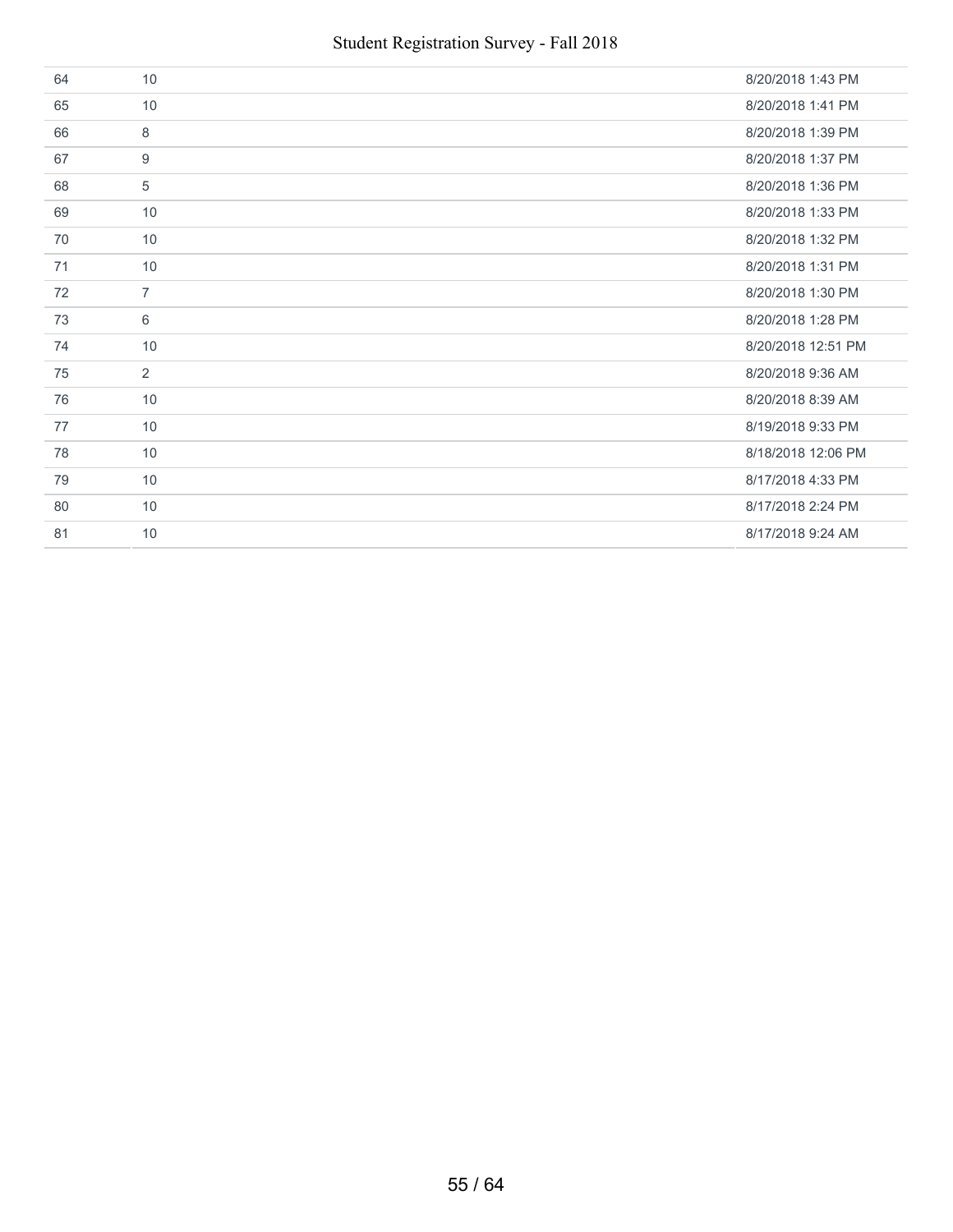### Q27 Please let us know how you will pay for your classes this semester. I am able to finance my spring semester courses. (Check all that apply):



| <b>ANSWER CHOICES</b>           |                                    | <b>RESPONSES</b> |                |
|---------------------------------|------------------------------------|------------------|----------------|
|                                 | Supplemental Education Grant (SEG) | 9.88%            | 8              |
| Congressional assistance        |                                    | 9.88%            | 8              |
| State scholarship assistance    |                                    | 8.64%            | $\overline{7}$ |
| PELL grant                      |                                    | 87.65%           | 71             |
| Family assistance               |                                    | 6.17%            | 5              |
| Personal payment (pocket money) |                                    | 7.41%            | 6              |
| US VA educational assistance    |                                    | 3.70%            | 3              |
| <b>Total Respondents: 81</b>    |                                    |                  |                |
|                                 |                                    |                  |                |
| #                               | <b>OTHER (PLEASE SPECIFY)</b>      |                  | <b>DATE</b>    |
|                                 | There are no responses.            |                  |                |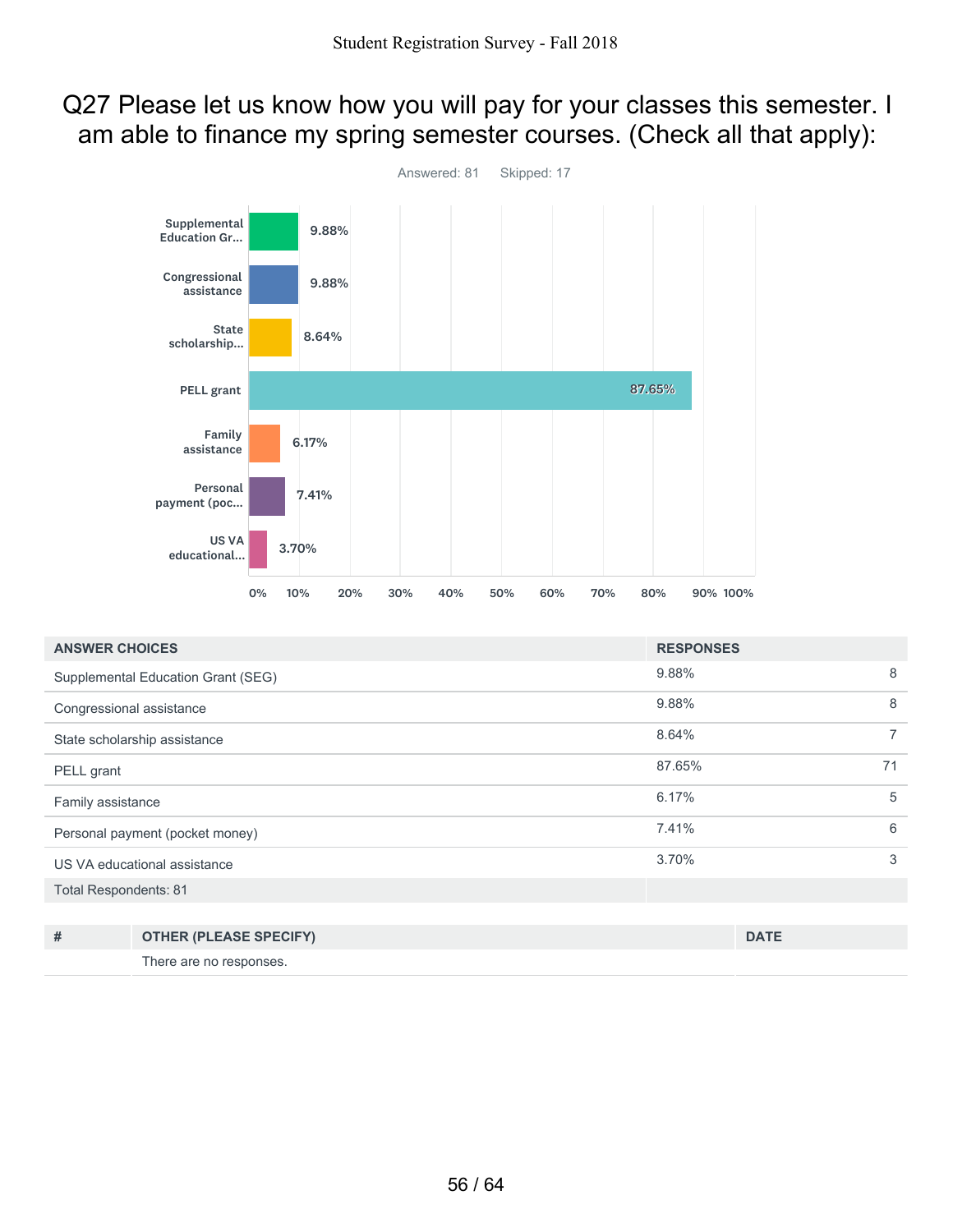

### Q28 How did you find out about the registration?

| <b>ANSWER CHOICES</b>                                                      | <b>RESPONSES</b> |    |
|----------------------------------------------------------------------------|------------------|----|
| Heard about the announcement on the radio                                  | 2.44%            | 2  |
| Through internet/social media (COM-FSM news feed, tweeter, Facebook, etc.) | 64.63%           | 53 |
| Heard it from families and friends                                         | 35.37%           | 29 |
| Other promotions: Flyers, billboards, etc.                                 | 15.85%           | 13 |
| <b>Total Respondents: 82</b>                                               |                  |    |

57 / 64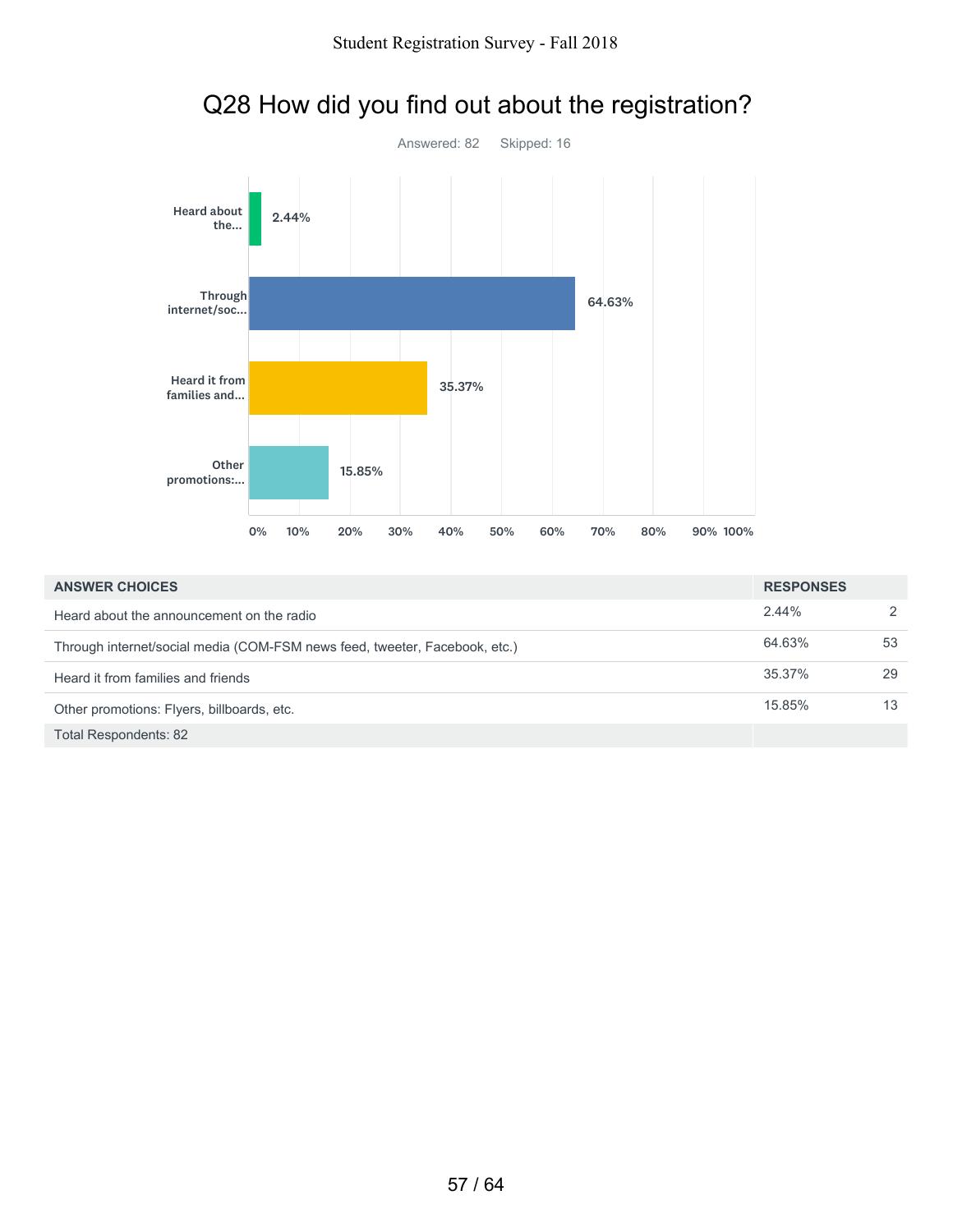### Q29 On a scale of 0 (zero=Very Unsafe) to 10 (ten=Very Safe), indicate the degree to which you feel safe and secure on campus.



| <b>ANSWER CHOICES</b>        |                | <b>AVERAGE NUMBER</b> |                  | <b>TOTAL NUMBER</b> |     | <b>RESPONSES</b>   |    |
|------------------------------|----------------|-----------------------|------------------|---------------------|-----|--------------------|----|
|                              |                |                       | $\boldsymbol{9}$ |                     | 704 |                    | 80 |
| <b>Total Respondents: 80</b> |                |                       |                  |                     |     |                    |    |
|                              |                |                       |                  |                     |     |                    |    |
| #                            |                |                       |                  |                     |     | <b>DATE</b>        |    |
| $\mathbf{1}$                 | 9              |                       |                  |                     |     | 9/7/2018 10:24 AM  |    |
| $\overline{2}$               | 10             |                       |                  |                     |     | 9/5/2018 3:25 PM   |    |
| 3                            | 10             |                       |                  |                     |     | 9/3/2018 12:31 PM  |    |
| $\overline{4}$               | $\,8\,$        |                       |                  |                     |     | 8/31/2018 1:12 PM  |    |
| 5                            | $\,8\,$        |                       |                  |                     |     | 8/31/2018 9:59 AM  |    |
| 6                            | 10             |                       |                  |                     |     | 8/24/2018 8:15 AM  |    |
| $\overline{7}$               | 10             |                       |                  |                     |     | 8/22/2018 3:57 PM  |    |
| 8                            | 10             |                       |                  |                     |     | 8/22/2018 12:00 PM |    |
| 9                            | $\,8\,$        |                       |                  |                     |     | 8/22/2018 8:24 AM  |    |
| 10                           | 5              |                       |                  |                     |     | 8/22/2018 1:02 AM  |    |
| 11                           | 10             |                       |                  |                     |     | 8/21/2018 4:52 PM  |    |
| 12                           | 8              |                       |                  |                     |     | 8/21/2018 1:51 PM  |    |
| 13                           | 10             |                       |                  |                     |     | 8/21/2018 8:55 AM  |    |
| 14                           | $\,8\,$        |                       |                  |                     |     | 8/20/2018 7:44 PM  |    |
| 15                           | 10             |                       |                  |                     |     | 8/20/2018 5:03 PM  |    |
| 16                           | 10             |                       |                  |                     |     | 8/20/2018 4:05 PM  |    |
| 17                           | $\,8\,$        |                       |                  |                     |     | 8/20/2018 3:02 PM  |    |
| 18                           | 10             |                       |                  |                     |     | 8/20/2018 3:01 PM  |    |
| 19                           | $\overline{7}$ |                       |                  |                     |     | 8/20/2018 3:00 PM  |    |
| 20                           | 10             |                       |                  |                     |     | 8/20/2018 2:58 PM  |    |
| 21                           | 10             |                       |                  |                     |     | 8/20/2018 2:53 PM  |    |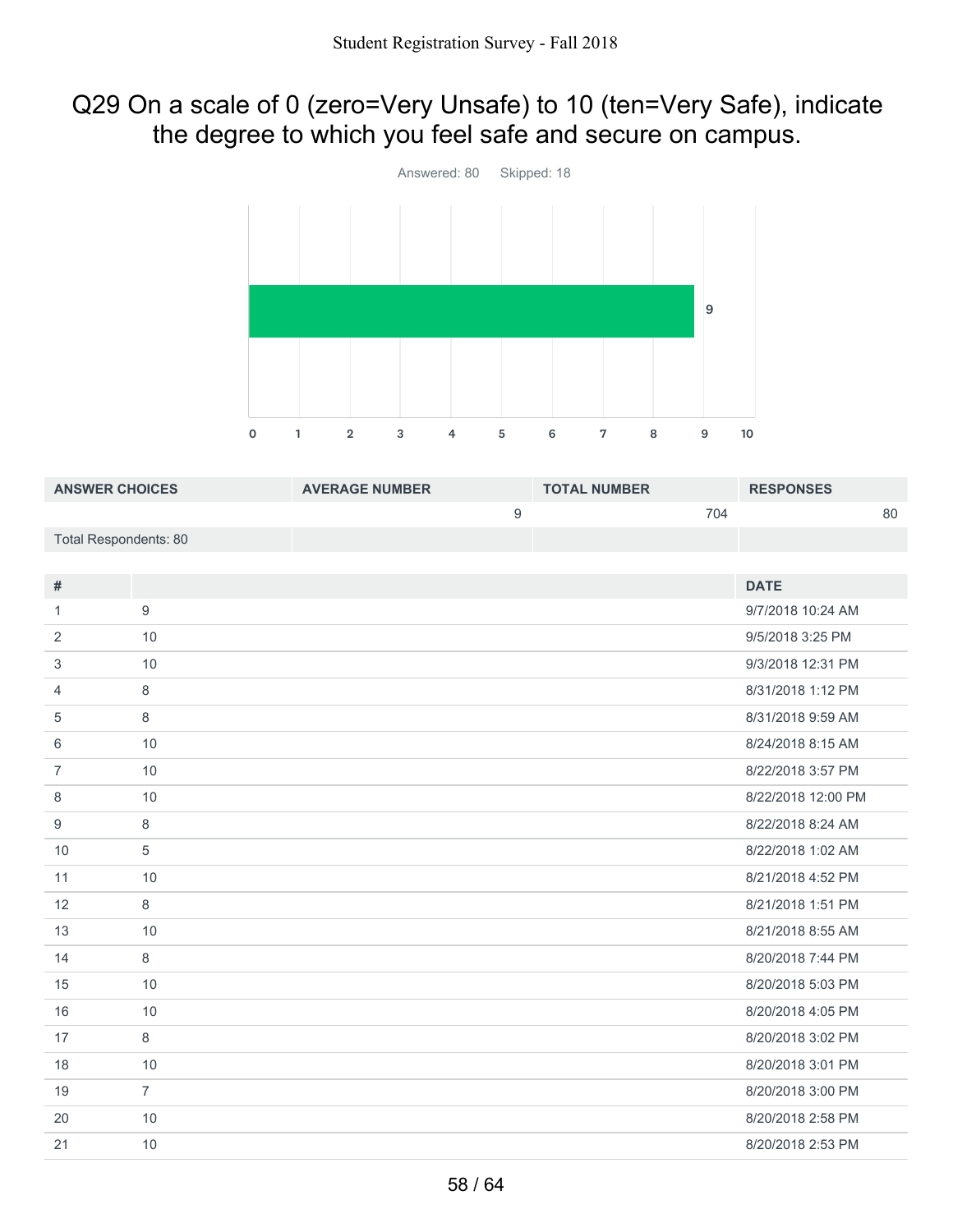| 22 | $\overline{7}$   | 8/20/2018 2:47 PM |
|----|------------------|-------------------|
| 23 | 9                | 8/20/2018 2:45 PM |
| 24 | 8                | 8/20/2018 2:43 PM |
| 25 | 8                | 8/20/2018 2:42 PM |
| 26 | 10               | 8/20/2018 2:40 PM |
| 27 | 10               | 8/20/2018 2:38 PM |
| 28 | 10               | 8/20/2018 2:37 PM |
| 29 | 10               | 8/20/2018 2:36 PM |
| 30 | 10               | 8/20/2018 2:34 PM |
| 31 | 10               | 8/20/2018 2:33 PM |
| 32 | 6                | 8/20/2018 2:31 PM |
| 33 | 10               | 8/20/2018 2:30 PM |
| 34 | 10               | 8/20/2018 2:28 PM |
| 35 | 10               | 8/20/2018 2:26 PM |
| 36 | 6                | 8/20/2018 2:24 PM |
| 37 | 10               | 8/20/2018 2:21 PM |
| 38 | 10               | 8/20/2018 2:20 PM |
| 39 | 10               | 8/20/2018 2:19 PM |
| 40 | 10               | 8/20/2018 2:17 PM |
| 41 | 10               | 8/20/2018 2:16 PM |
| 42 | 9                | 8/20/2018 2:13 PM |
| 43 | 5                | 8/20/2018 2:12 PM |
| 44 | $\overline{2}$   | 8/20/2018 2:10 PM |
| 45 | 10               | 8/20/2018 2:09 PM |
| 46 | 10               | 8/20/2018 2:09 PM |
| 47 | 5                | 8/20/2018 2:07 PM |
| 48 | 10               | 8/20/2018 2:05 PM |
| 49 | 10               | 8/20/2018 2:04 PM |
| 50 | 10               | 8/20/2018 2:02 PM |
| 51 | 6                | 8/20/2018 2:01 PM |
| 52 | $\overline{2}$   | 8/20/2018 2:00 PM |
| 53 | 9                | 8/20/2018 1:58 PM |
| 54 | 10               | 8/20/2018 1:57 PM |
| 55 | 10               | 8/20/2018 1:55 PM |
| 56 | 10               | 8/20/2018 1:54 PM |
| 57 | 10               | 8/20/2018 1:53 PM |
| 58 | 10               | 8/20/2018 1:52 PM |
| 59 | 10               | 8/20/2018 1:50 PM |
| 60 | 5                | 8/20/2018 1:48 PM |
| 61 | 5                | 8/20/2018 1:47 PM |
| 62 | $\boldsymbol{9}$ | 8/20/2018 1:45 PM |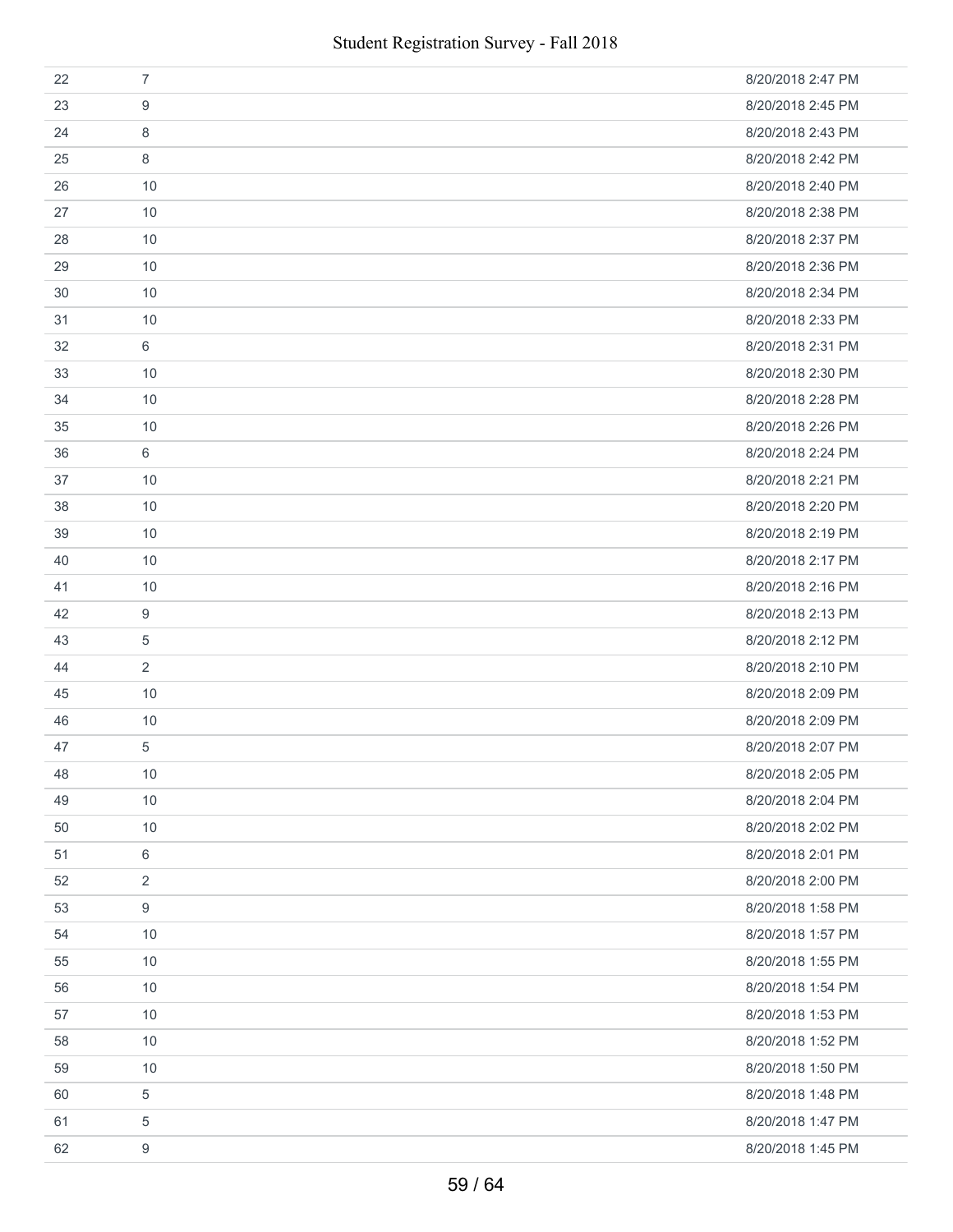| 63 | 10             | 8/20/2018 1:44 PM  |
|----|----------------|--------------------|
| 64 | $\overline{7}$ | 8/20/2018 1:42 PM  |
| 65 | $\overline{7}$ | 8/20/2018 1:39 PM  |
| 66 | 10             | 8/20/2018 1:37 PM  |
| 67 | 9              | 8/20/2018 1:35 PM  |
| 68 | 10             | 8/20/2018 1:34 PM  |
| 69 | 10             | 8/20/2018 1:33 PM  |
| 70 | 9              | 8/20/2018 1:31 PM  |
| 71 | 8              | 8/20/2018 1:30 PM  |
| 72 | 9              | 8/20/2018 1:29 PM  |
| 73 | 10             | 8/20/2018 12:54 PM |
| 74 | 6              | 8/20/2018 9:39 AM  |
| 75 | 10             | 8/20/2018 8:47 AM  |
| 76 | 9              | 8/19/2018 9:34 PM  |
| 77 | 10             | 8/18/2018 12:07 PM |
| 78 | 10             | 8/17/2018 4:33 PM  |
| 79 | 10             | 8/17/2018 2:27 PM  |
| 80 | 10             | 8/17/2018 9:44 AM  |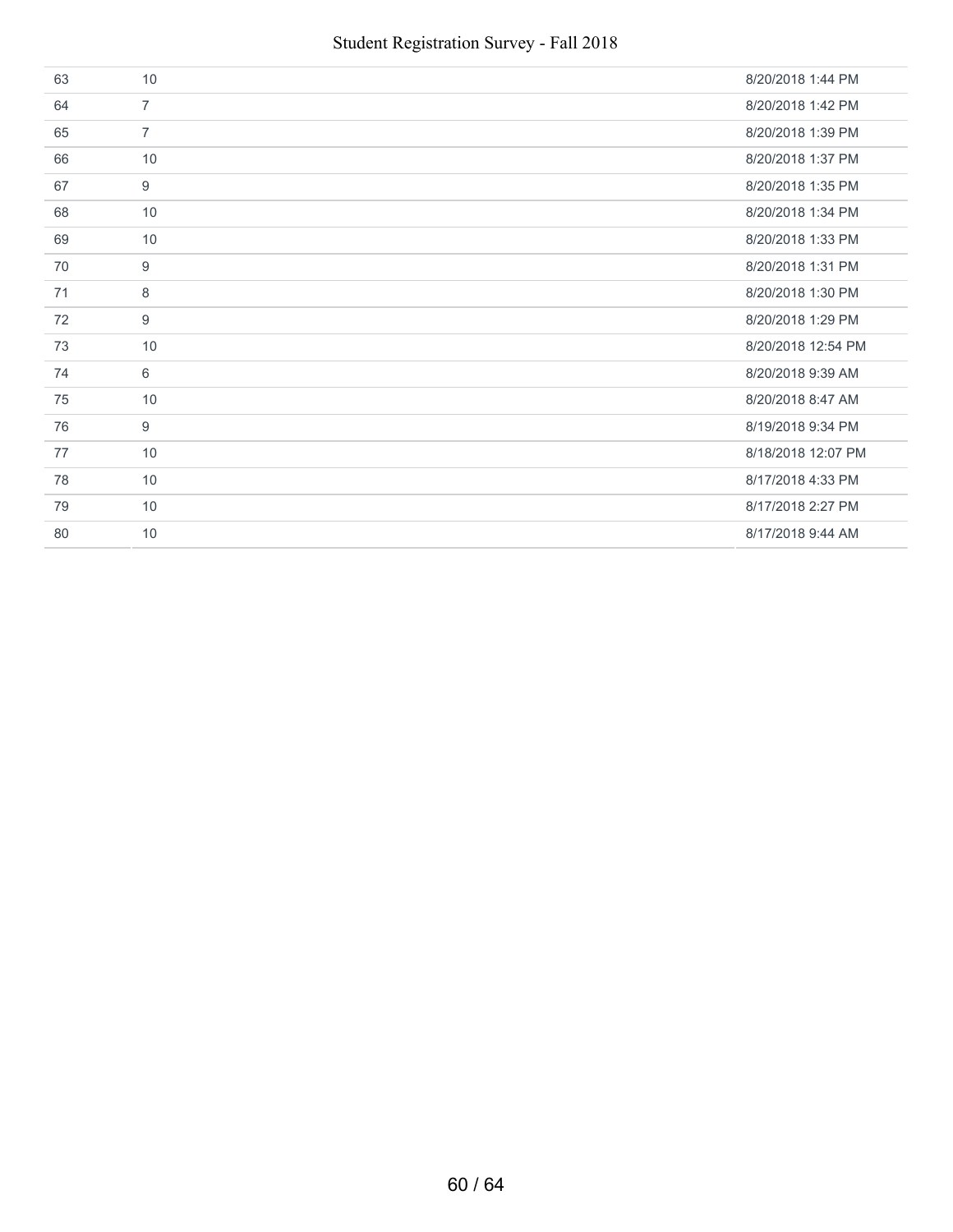### Q30 Why did you decide to enroll at the College of Micronesia-FSM? (Please write down your comments below)

Answered: 69 Skipped: 29

| #              | <b>RESPONSES</b>                                                                                                                          | <b>DATE</b>        |
|----------------|-------------------------------------------------------------------------------------------------------------------------------------------|--------------------|
| 1              | to earn a degree                                                                                                                          | 9/7/2018 10:24 AM  |
| 2              | Last July                                                                                                                                 | 9/5/2018 3:25 PM   |
| 3              | its the best                                                                                                                              | 9/3/2018 12:31 PM  |
| 4              | To be able to complete my goals and to reach my future career.                                                                            | 8/31/2018 1:12 PM  |
| 5              | to learn more                                                                                                                             | 8/31/2018 9:59 AM  |
| 6              | to complete my associates degree ad graduate                                                                                              | 8/24/2018 8:15 AM  |
| $\overline{7}$ | Because it's the only college here on pohnpei and I can afford it                                                                         | 8/22/2018 12:00 PM |
| 8              | it is the first choice i had since it is closer to home and probably the only college i can at least enroll<br>in without owing that much | 8/22/2018 8:24 AM  |
| 9              | Affordable and closer to home.                                                                                                            | 8/21/2018 4:52 PM  |
| 10             | Accessible                                                                                                                                | 8/21/2018 1:51 PM  |
| 11             | The only college here in Pohnpei.                                                                                                         | 8/21/2018 8:55 AM  |
| 12             | because its a good place for a new start and also because its closer to families and friends.                                             | 8/20/2018 4:05 PM  |
| 13             | I need education!                                                                                                                         | 8/20/2018 3:02 PM  |
| 14             | college experience                                                                                                                        | 8/20/2018 3:00 PM  |
| 15             | i wanted to finish and get my degree                                                                                                      | 8/20/2018 2:58 PM  |
| 16             | to improve my skills and gain more knowledge                                                                                              | 8/20/2018 2:54 PM  |
| 17             | because my dad wants me to stay here for a while                                                                                          | 8/20/2018 2:53 PM  |
| 18             | Because i would like to get my certificate and reach my full potential in my field of study                                               | 8/20/2018 2:47 PM  |
| 19             | it's close to home                                                                                                                        | 8/20/2018 2:45 PM  |
| 20             | earn my degree and knowledge                                                                                                              | 8/20/2018 2:43 PM  |
| 21             | because i want to broaden my knowledge in the major i'm in                                                                                | 8/20/2018 2:42 PM  |
| 22             | because i believe it is the right college to start with                                                                                   | 8/20/2018 2:38 PM  |
| 23             | to have better life                                                                                                                       | 8/20/2018 2:37 PM  |
| 24             | because i want to stay to my home                                                                                                         | 8/20/2018 2:36 PM  |
| 25             | because it is where i passed and t is where my major is in.                                                                               | 8/20/2018 2:34 PM  |
| 26             | because it is the easiest way                                                                                                             | 8/20/2018 2:33 PM  |
| 27             | most convenient at the time                                                                                                               | 8/20/2018 2:31 PM  |
| 28             | easy access                                                                                                                               | 8/20/2018 2:28 PM  |
| 29             | easy access                                                                                                                               | 8/20/2018 2:26 PM  |
| 30             | i want to graduate from COM                                                                                                               | 8/20/2018 2:21 PM  |
| 31             | because to have a better future                                                                                                           | 8/20/2018 2:20 PM  |
| 32             | graduate from college and get a job                                                                                                       | 8/20/2018 2:19 PM  |
| 33             | just to see how i will achieve my goals                                                                                                   | 8/20/2018 2:17 PM  |
|                |                                                                                                                                           |                    |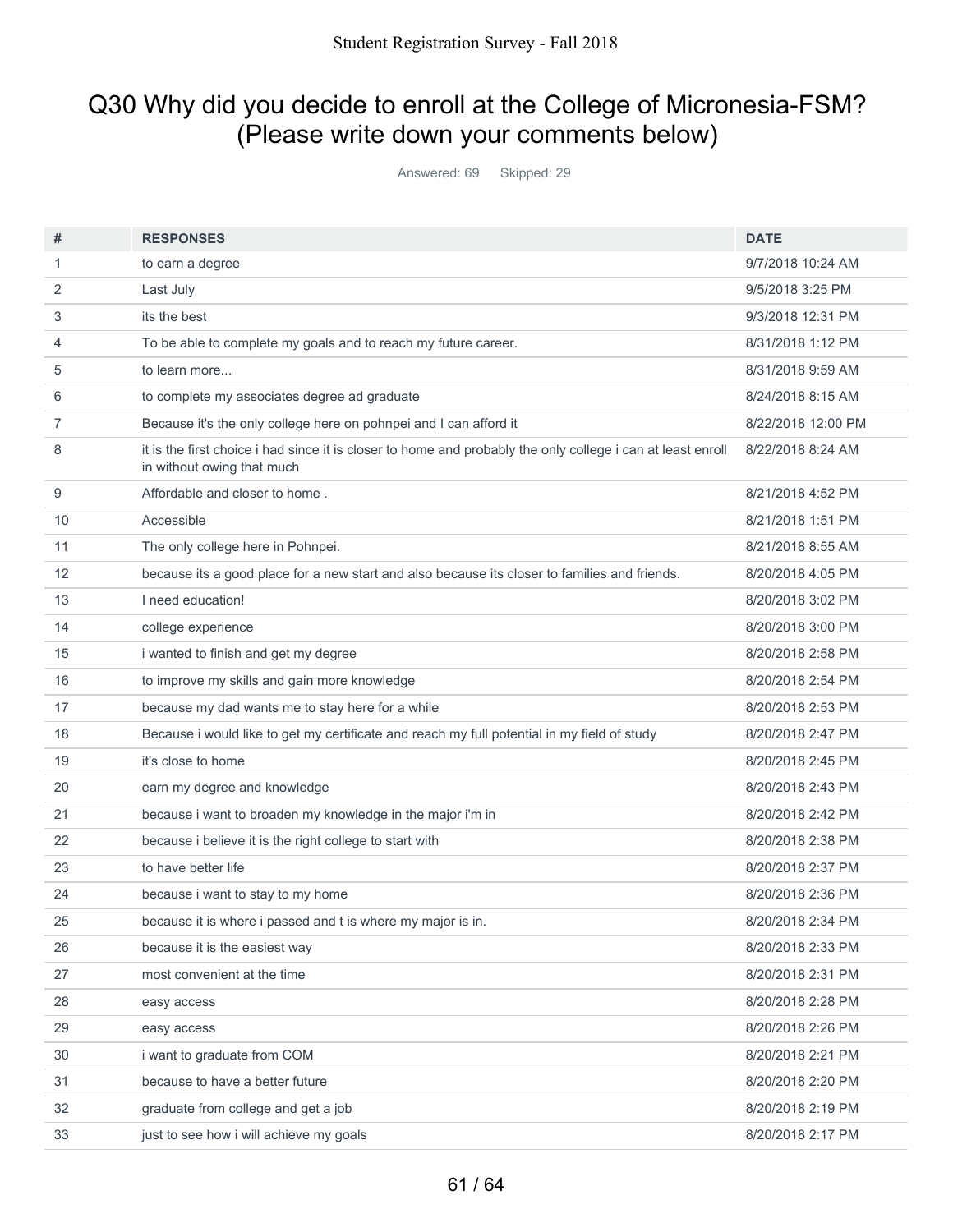#### Student Registration Survey - Fall 2018

| 34 | i'm a continuing student                                                                                                                              | 8/20/2018 2:16 PM  |
|----|-------------------------------------------------------------------------------------------------------------------------------------------------------|--------------------|
| 35 | Because i'd like to have a little experience in college here on island before going abroad                                                            | 8/20/2018 2:13 PM  |
| 36 | because i had to                                                                                                                                      | 8/20/2018 2:12 PM  |
| 37 | family almost beat me uplol                                                                                                                           | 8/20/2018 2:10 PM  |
| 38 | much closer to home has a 4-year program with UOG for my major                                                                                        | 8/20/2018 2:09 PM  |
| 39 | i wanted to start out from here and then go to universities                                                                                           | 8/20/2018 2:07 PM  |
| 40 | this is the only college that close to my home island. i decided to attend COM                                                                        | 8/20/2018 2:05 PM  |
| 41 | Finish degree                                                                                                                                         | 8/20/2018 2:04 PM  |
| 42 | Because it more closer to my state                                                                                                                    | 8/20/2018 2:02 PM  |
| 43 | education is a must                                                                                                                                   | 8/20/2018 2:01 PM  |
| 44 | Need education                                                                                                                                        | 8/20/2018 2:00 PM  |
| 45 | the only college in Pohnpei                                                                                                                           | 8/20/2018 1:57 PM  |
| 46 | cause it near my house                                                                                                                                | 8/20/2018 1:55 PM  |
| 47 | i want to enroll this semester to further my studies/educations                                                                                       | 8/20/2018 1:54 PM  |
| 48 | Because i want to finish my studies so i can help my community                                                                                        | 8/20/2018 1:53 PM  |
| 49 | i know that this campus exist in great opportunity. so i live to seek new information                                                                 | 8/20/2018 1:52 PM  |
| 50 | continue career in life                                                                                                                               | 8/20/2018 1:50 PM  |
| 51 | to further my studies                                                                                                                                 | 8/20/2018 1:48 PM  |
| 52 | need education                                                                                                                                        | 8/20/2018 1:47 PM  |
| 53 | closer to home                                                                                                                                        | 8/20/2018 1:45 PM  |
| 54 | only college                                                                                                                                          | 8/20/2018 1:44 PM  |
| 55 | COM-FSM is closer to home and is the capstone for higher education                                                                                    | 8/20/2018 1:42 PM  |
| 56 | Well this is the closest college we had in Pohnpei and I heard that this college is useful and helpful                                                | 8/20/2018 1:39 PM  |
| 57 | Finish up my degree                                                                                                                                   | 8/20/2018 1:37 PM  |
| 58 | No choice                                                                                                                                             | 8/20/2018 1:35 PM  |
| 59 | Because it is closer to family                                                                                                                        | 8/20/2018 1:33 PM  |
| 60 | To graduate                                                                                                                                           | 8/20/2018 1:31 PM  |
| 61 | Closer to home                                                                                                                                        | 8/20/2018 1:30 PM  |
| 62 | Because it is the college closer to home and it makes me feel safe                                                                                    | 8/20/2018 1:29 PM  |
| 63 | so, i can finish my college life and find a better job                                                                                                | 8/20/2018 12:54 PM |
| 64 | i believe this college is the gate way to my future career                                                                                            | 8/20/2018 9:39 AM  |
| 65 | Because this is the only college where I make it on the comet and also it is the only college on<br>pohnpei.                                          | 8/20/2018 8:47 AM  |
| 66 | Because it is closer to my families                                                                                                                   | 8/18/2018 12:07 PM |
| 67 | to finish my degree                                                                                                                                   | 8/17/2018 4:33 PM  |
| 68 | Because its the only college in the FSM                                                                                                               | 8/17/2018 2:27 PM  |
| 69 | I want to expand my skills and knowledges here and achieve a higher education so I can get a<br>degree that will serve me and my family well in life. | 8/17/2018 9:44 AM  |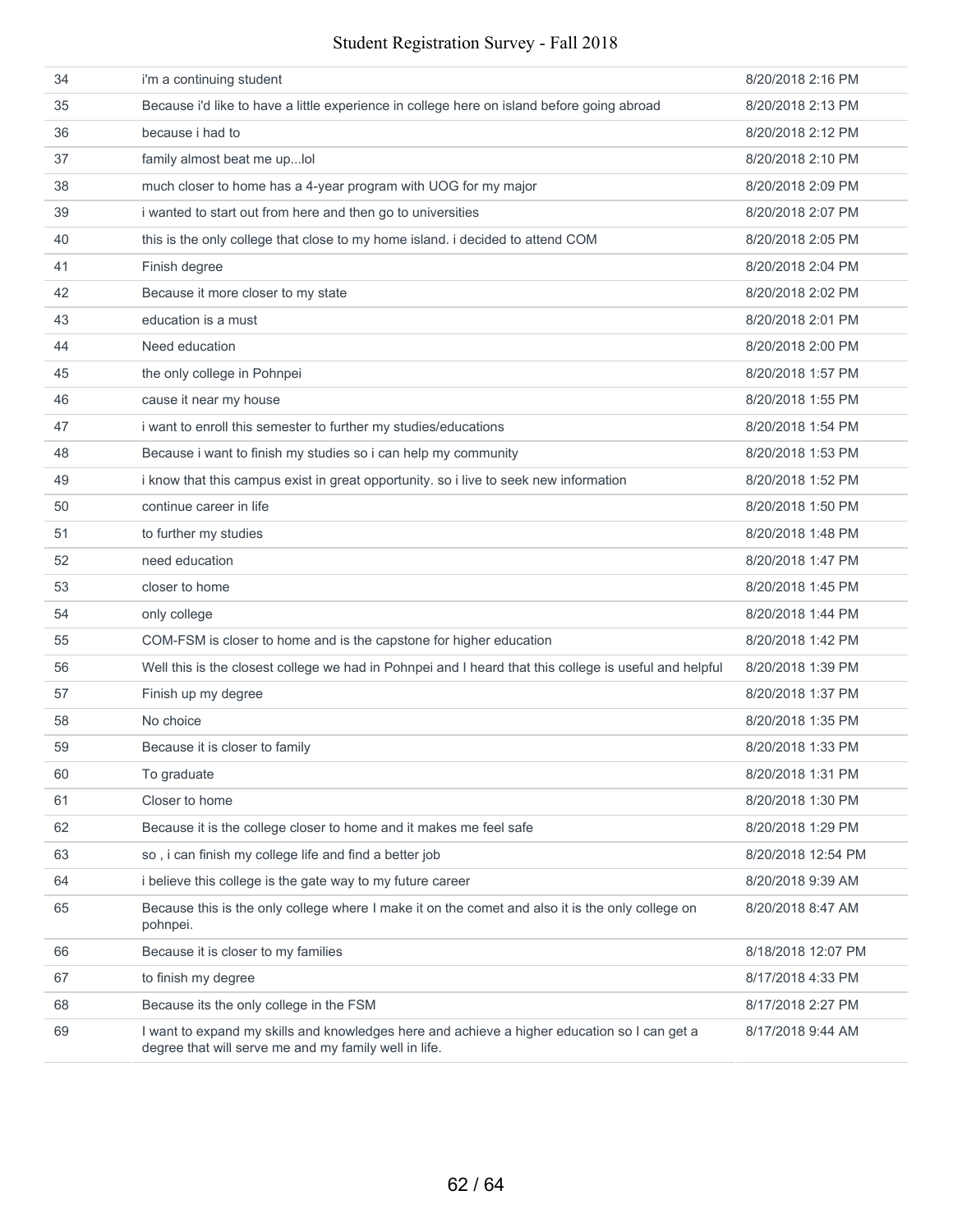### Q31 What are some positive or negative things that you observed about the registration process? Please feel free to comment or make recommendations in this section. (Please write down your comments below)

Answered: 34 Skipped: 64

| #              | <b>RESPONSES</b>                                                                                                                                                                                                                              | <b>DATE</b>        |
|----------------|-----------------------------------------------------------------------------------------------------------------------------------------------------------------------------------------------------------------------------------------------|--------------------|
| 1              | too long line                                                                                                                                                                                                                                 | 9/7/2018 10:24 AM  |
| 2              | nothing negative all is well great environment                                                                                                                                                                                                | 9/3/2018 12:31 PM  |
| 3              | The registration staffs are very supportive and helpful to student. On the other hand, finishing my<br>financial aid application took longer period of time for me to finish up.                                                              | 8/31/2018 1:13 PM  |
| 4              | positive: Refreshing                                                                                                                                                                                                                          | 8/31/2018 10:00 AM |
| 5              | The registration was overall great but the location was not good                                                                                                                                                                              | 8/22/2018 12:01 PM |
| 6              | The advisor sometimes dont help much, as we go to them, they told us to fill out our classes and<br>give it to them to sign. what i am saying is that, they are suppose to tell us which classes are good<br>for the major and which are not. | 8/22/2018 8:25 AM  |
| $\overline{7}$ | The registration process went well. We can also register online.                                                                                                                                                                              | 8/21/2018 8:57 AM  |
| 8              | everything is awesome !!!                                                                                                                                                                                                                     | 8/20/2018 4:06 PM  |
| 9              | lines get hold up, but everything else is fine                                                                                                                                                                                                | 8/20/2018 2:45 PM  |
| 10             | step 1 is always the longest wait. open up four lines for it                                                                                                                                                                                  | 8/20/2018 2:43 PM  |
| 11             | very good cake                                                                                                                                                                                                                                | 8/20/2018 2:38 PM  |
| 12             | why does it have to be in MITC Building, i prefer admission the most to filled up my registration<br>forms                                                                                                                                    | 8/20/2018 2:35 PM  |
| 13             | the staff was very helpful however the location/space caused a lot of traffic jam. also, had hard<br>time finding place. no signs to point the way.                                                                                           | 8/20/2018 2:32 PM  |
| 14             | tight on where you pay \$5. only one person there and that is the only section with plenty of<br>customers. PLENTY!!                                                                                                                          | 8/20/2018 2:28 PM  |
| 15             | all good                                                                                                                                                                                                                                      | 8/20/2018 2:26 PM  |
| 16             | it is really satisfying. the location where it is held is good for its a rainy day                                                                                                                                                            | 8/20/2018 2:22 PM  |
| 17             | positive thing its easy and have enough time negative tire of waiting the line                                                                                                                                                                | 8/20/2018 2:19 PM  |
| 18             | all good                                                                                                                                                                                                                                      | 8/20/2018 2:16 PM  |
| 19             | i like how the staffs are helpful and that the process is easy. what i don't like that it's slow                                                                                                                                              | 8/20/2018 2:14 PM  |
| 20             | slow                                                                                                                                                                                                                                          | 8/20/2018 2:12 PM  |
| 21             | inconvenient location                                                                                                                                                                                                                         | 8/20/2018 2:00 PM  |
| 22             | it was fast and workers are nice, honest, respectful                                                                                                                                                                                          | 8/20/2018 1:56 PM  |
| 23             | Positive: lots of help negative: none                                                                                                                                                                                                         | 8/20/2018 1:53 PM  |
| 24             | the negative is there are lost of students                                                                                                                                                                                                    | 8/20/2018 1:52 PM  |
| 25             | Take too long                                                                                                                                                                                                                                 | 8/20/2018 1:50 PM  |
| 26             | no indicated line up. need something like card numbers to indicate next in line                                                                                                                                                               | 8/20/2018 1:46 PM  |
| 27             | none                                                                                                                                                                                                                                          | 8/20/2018 1:44 PM  |
| 28             | Positive: staff are really helpful Negative: the space is too small, why not the gym?                                                                                                                                                         | 8/20/2018 1:42 PM  |